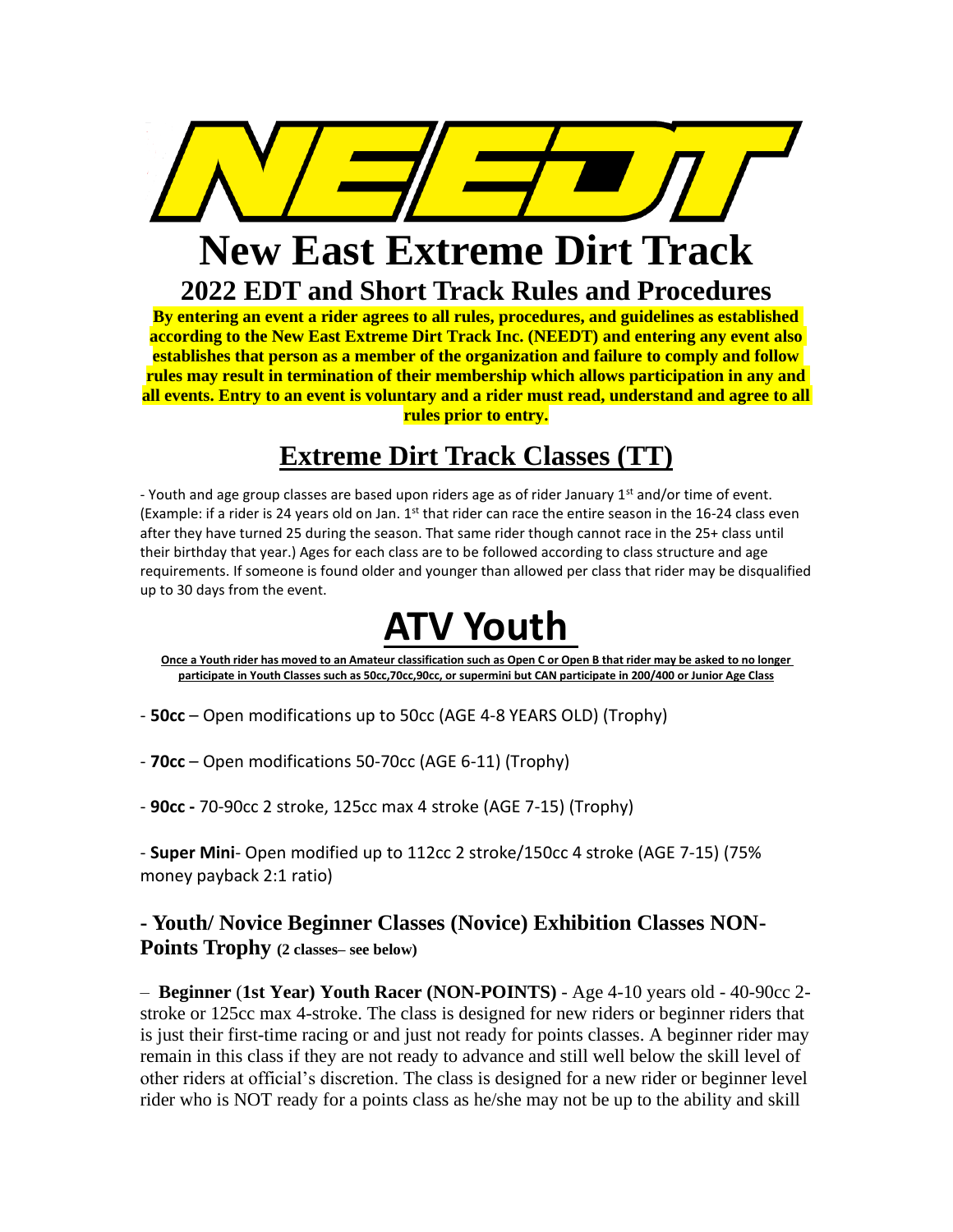level of advanced riders in the Points Classes. This is a beginning level class. This class is based upon rider's **skill level** which can determine eligibility for this class. A rider's CC limit should follow guidelines for age as set by series points classes above. If a rider wins a race and/or is clearly above the skill level of other youth riders in this class that rider at the official's discretion may be asked to move to the 2nd Year or an appropriate points class during any point of an event or after an event. **A rider who enters this class is also NOT Eligible for any other class during an event. NO EXCEPTIONS**. Winning an event does not constitute having to be moved out of the class if a rider is not ready by skill level for an advanced class. T**his class may not run any other classes, if they do, they will be moved into 2nd Year or the CC class they are entered in if their skill level meets the CC class entered.**

**- Novice (2nd Year) Youth Racer (NON-POINTS)-** Age 5-12 years old - 40-90cc 2 stroke, 125cc max 4-stroke. This class is designed for a rider that has some experience racing and riding at a more advanced beginner level but isn't ready for the more competitive points classes. *The class is designed for riders not up to the speed and ability of riders in the series points class or in the bottom 25% of points classes and is based upon ability and skill of the rider.* A Novice rider is eligible to also compete in other classes if that same rider does not finish in the top 50% of the 50cc or 70cc class at an event. The CC limits of a machine should still follow the limits set for the riders age as per the points classes. **If a rider wins a race or more than one race and/or is found to be above the skill level and other riders in this class that rider may be asked as per official's discretion during or after an event and to be moved to a points class that is age and skill level appropriate**. If a rider finishes in the top 50% of any points class (50cc or 70cc) that rider is recommended to be moved out of this class. Winning an event does not constitute having to be moved out of the class if a rider is not ready by skill level for an advanced class. *A 2nd year rider or advanced beginner that is finishing in the BOTTOM 25% in the 50cc or 70cc youth classes may continue to participate in this class only if that rider's skill level is not above the skill level of other participants in this class.* If the child is within the top 50% of the 50cc or 70cc classes, they will be moved to those classes permanently and are no longer eligible for this class. **A child racing in the 90cc or supermini class will NOT be eligible in this 2nd year beginner class** unless meeting series official approval prior to class entry and is well below the skill level of all other riders in the 90cc class (meaning finishing well outside the top 75%).

# ATV Pro

**EDT ATV Pro Racing:** (AGE 18+). (100% \$\$ + money payout) Displacement: Max. to 400cc 2 stroke and 450cc 4 stroke **Definition as Mentioned Below**: *EDT Pro Class* only involved the EDT Pro Class and does not include Proam or 2 stroke Open Classes

Any rider who enters this class must have the expressed or implied permission of the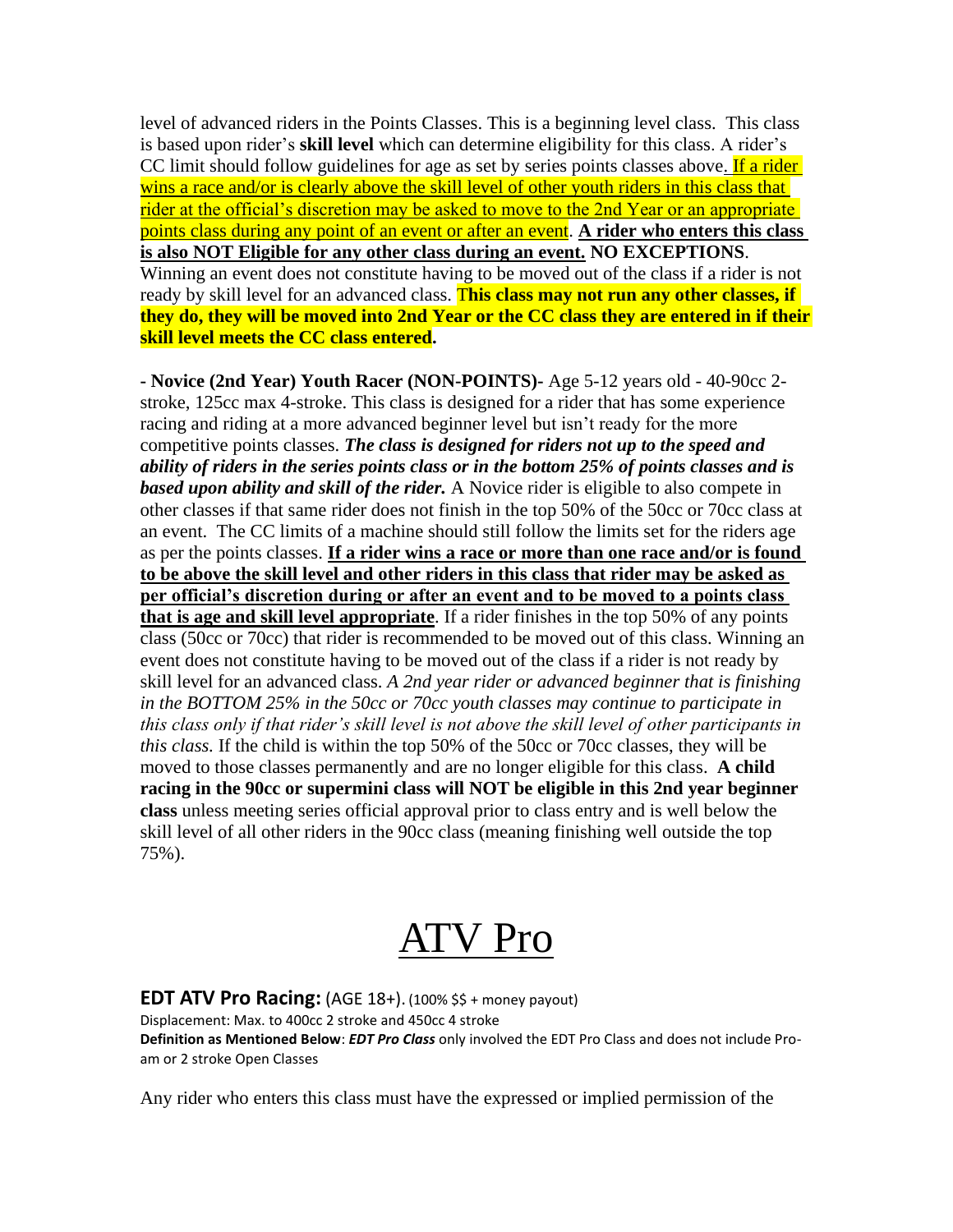series and/or track official prior to the event and/or event registration. **Other series designations do not apply. A "***NEEDT Pro License"* **is designated for all participants in this class.** *Any rider that enters this classification and is not up to the ability of other riders in this class may be moved out of this class during an event at the discretion of the series or track official for the safety of other riders and that rider at any time during the event, no refund is awarded in this case for that rider.* - A Pro rider is only eligible to ride in the ATV Pro and ATV Pro-Am Unlimited and Pro-am 400/450 Points, and 2 stroke Open classes. Pros are also eligible to participate in NON-ATV classes such as the Pit bike class, Exhibition Classes (non-points), UTV, 6-Wheeler and 3-Wheeler Classes. **Pro Riders are NOT eligible to run in all Age classes, Novice, 200/400, Pro-Lite, Open A, Open B, Open C, 2 Stroke 265 or Women's classes**. This is considered the highest level of ability classification and all riders must meet the approval of track or series officials to compete in the classification. *Any rider who enters this classification without meeting any of the class criteria and qualifications and without the approval of the series official can be removed from the class and no refund will be given.*

#### **EDT Pro Racing QUALIFICATIONS: Must at minimal meet at least 1 criteria to enter**

**this class.** *1) A rider must of completed at least one full season in NEEDT Pro/Am Class level for eligibility and finished in top 10 in championship points and finished in top 50% in 2 or more events, demonstrated professionalism and ability to compete at the highest level, be 18 years or older and has moved successfully upwards thru the NEEDT divisions and lastly MUST meet approval of series officials prior to entry (2) 18 years or older and Finished Top 3 in Pro-Lite Championship Points and/or won an event in the Pro-lite class, and has competed in the Pro-am Classification more than 2 times and has finishing in top 25% in results more than 1x and/or finished in top 10 in final Pro-am Championship points and demonstrated ability to safely and competitively compete at the highest level and meet approval of series officials (3) 18 years or older and Finished in top 10 in prior year Pro-am championship points and finished and/or won an event in NEEDT Pro-am Classes to advance to this classification and meet the approval of series Pro Official (4) competed at Pro Level in AMA MX past 2 season and be over 18 years old . A rider may also petition the series if over 18 if that rider participated in this classification at other series not mentioned but that rider may be asked to participate in two or more events in the Pro-am Unlimited and/or Pro-am 400/450 classification prior to entry to demonstrate the ability to safely and competitively compete in this classification, must also finish in top 50% and then meet approval of series officials.(5) A rider 17 years old that participated legally in the series Pro Class during prior seasons according to prior rule stipulations will be permitted to continue to participate in the classification (grandfather clause) (6) A rider 17 years old (must meet either these of these 2 categories) (6a.) rider who has won the NEEDT Pro-Lite Class Overall Championship and/or finished in top 3 and participated in a NEEDT Pro-am Classification and finished within top 25% at 2 or more events in Pro-am and/or finished also in top 10 in final year end championship points (6b) a rider who has completed in a NEEDT Pro-am Unlimited and/or Pro-am 400/450 Class in at least in 3 or more NE EDT event and finished in top 25% in that Pro/am Classification and/or finished in top 10 in year end championship*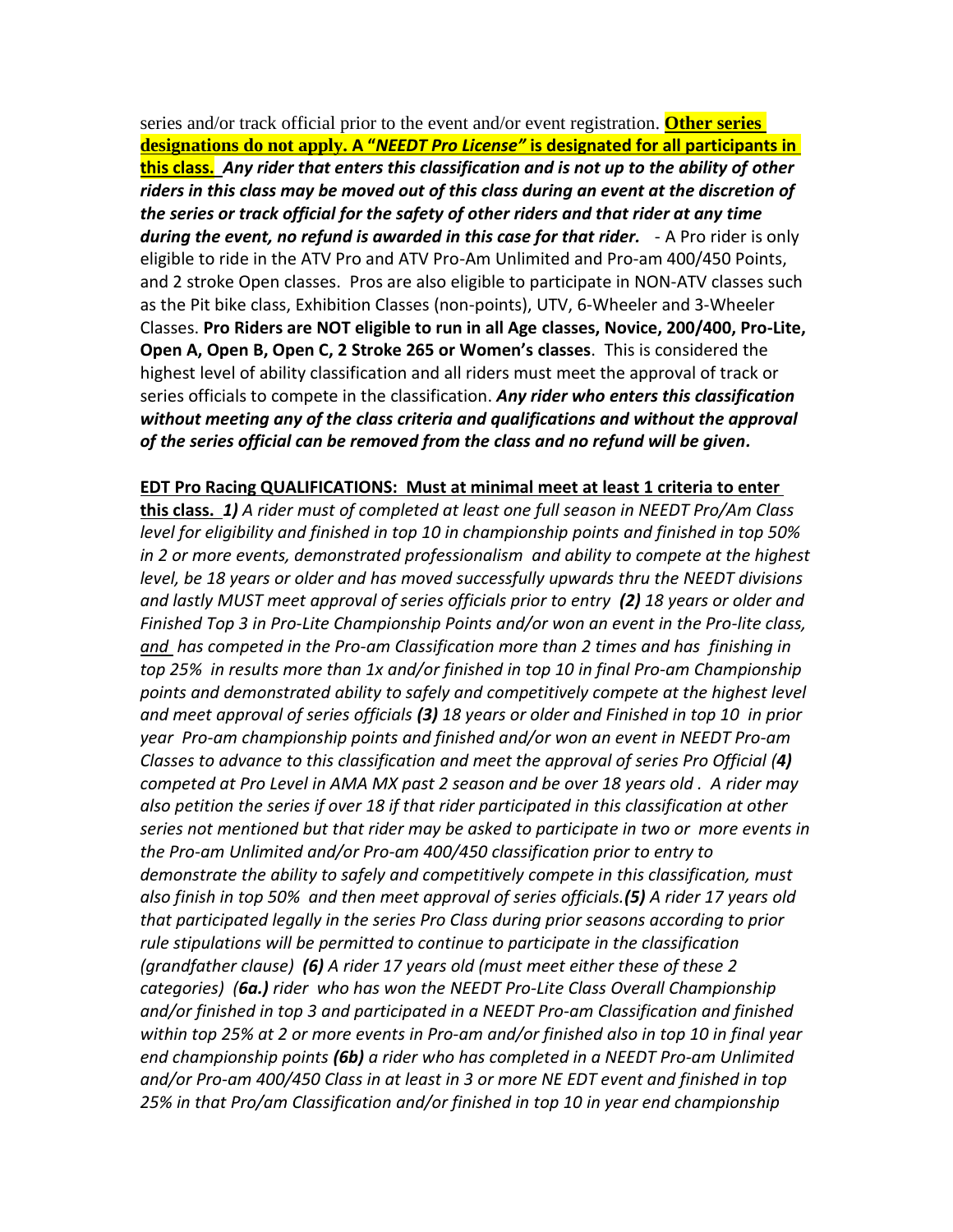*points (7) A rider is eligible who Competed legally in a prior event in the NEEDT Pro Class and be 18 years or older as long as meeting all other criteria in guidelines set for this class (8) a rider is grandfathered and eligible if that rider was recognized in past seasons as eligible for the EDT Pro Class and received their Pro License at the yearend banquet. See below for requirements if rider enters and drops out of class. Please note this same rider if enters an event and found not ready for this level can be removed from the event and no refund is given at any time. (9) all riders finishing in top 10 at year end championship points can remain in this classification the entire following season*

*Series reserves the right For a rider to be removed from this EDT ATV Pro classification)* 

*(1) any rider finishing outside the top 10 who competed in over 50% of events and/or a rider who finished outside the top 75% at all events that rider entered, and/or has shown a pattern of not being able to stay in lead lap during EDT Pro Class main events may be asked by official to be removed from this class and will need to requalify as per above rules to re-enter this classification. (2) Rider who has 1 or more years' experience in this classification may be removed or volunteer to step down from this Pro classification if riders meet above guidelines as finished outside the top 10 in year end championship points and meets approval of series officials and other criteria as listed below. (3) a rider also may be removed at any time due to causing safety concerns at events or breach of any duty according to rules (rider may receive 1 warning prior to removal). That Pro rider is to remain professional on and off the track, follow and agree to all rules accordingly and cannot display or state publicly anything that is found to reflect poorly on the sport, series, officials, sponsors, or another rider during or after an event. (4) The series official can require any rider to run qualifying laps prior to event if rider is outside the top 10 in prior season or current season championship points.* 

*Please Note: If a rider found to of entered that is not of age, provided misleading information on a registration form or not met any of these criteria that rider may be disqualified, and no refund will be given at any point during or after an event. All riders are highly recommended to participate in one full season a NE EDT Pro-am Class prior to entry in this class and finish within top 10 in final championship points. A rider must understand when entering this class,* if a rider is found to of entered this class and the level of competition is beyond his/her level of riding ability NEEDT reserves the right to remove that rider from this class at any time during the event for the safety of that rider and other riders of this classification.

**For a EDT ATV Pro Rider to return to ATV amateur status:** A rider who has previously qualified or qualified during the course of a season for this classification may return to Amateur status the same season only after competing in **ONLY One** event (Career) if that rider petitions the series official after the event, but the same rider cannot return to this classification for the remainder of season and then must meet qualifications required to return to this EDT Pro Class the following season. An EDT Pro rider may also step down from this classification voluntarily but can only compete in any ATV Pro-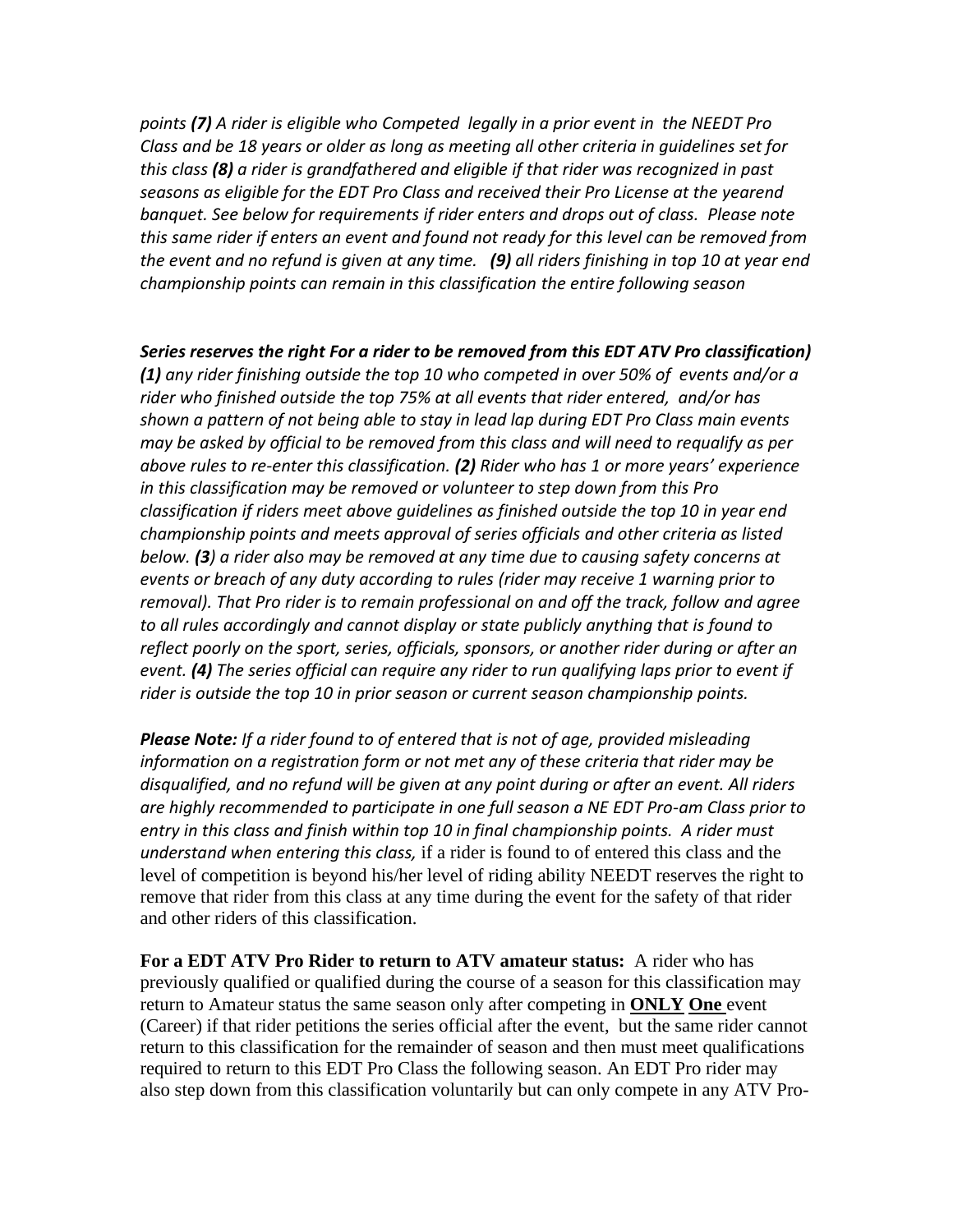am Classes and/or 2 Stroke Open ATV Class during the following season and/or take a full season off. That same rider if competed in the EDT Pro Class at any event should wait another full season, but if finished outside the top 10 in final championship points may step down but must meet the approval of the series officials before returning to amateur status. If a rider that had previously competed in the EDT Pro Class but did not compete in any Pro Class events in a season but finishes in the top 5 in championship points in any Pro-am Classes and/or won a Pro-am Main event must still petition the series officials and also meet the approval of the series officials prior to change in status to return to amateur status. *If that same rider who previously competed in the EDT Pro Class but did not compete in any EDT Pro Class Races for one full season and finishes outside the top 5 in final championship points in a Pro-am Class and/or finishes outside top 5 at all events in a Pro-am Class and/or does not compete in any class for one full season, the prior EDT Pro Rider is automatically eligible to step down in status and return to amateur status the following season without requiring the approval of the series officials.*Once a former EDT Pro rider steps down that rider may only compete in any Pro-am class, Pro-Lite, 2 Stroke Open Class, 2 Stroke 265 and Age classes. Once a Former Pro rider steps down to amateur status, that same rider must then requalify to reenter the EDT Pro Class according to rules and is not eligible to re-enter the EDT Pro class unless meeting above mentioned qualifications. No prior EDT Pro Rider may participate in any Open B or C Class in the future.

**EDT Pro Class:** Once signed up for this class for an event: No refund will be given once entered. This can include practice, heats, or anytime during the event. A rider not meeting the above qualifications prior to entry may be disqualified within one year after an event if found did not qualify prior to entry or obtain series official authorization and that rider can be disqualified regardless of results. It is solely the rider's responsibilities to understand the qualifications when entering this class. A rider who has participated in this classification prior and is unable to maintain the speed, consistency, and safety of other participants in this class can be removed from this class by the official at any time during the event. (Prior history or designation does not guarantee a rider is to remain qualified for this classification)

**All ATV Pro and ATV Pro-am Class riders including 3-Wheeler Pro Class by entering an event agree to the following: (1)** All **machines are subject to mechanical inspection** at the discretion of officials at all times without compensation. Refusal for mechanical inspection that rider will be disqualified for that entire event. **(2) all riders are subject to random drug and alcohol tests** regardless of any circumstances or concerns by other riders and at discretion of any track or series official. Refusal for testing and/or failure of the above the rider is to be disqualified immediately from the event plus can face additional punishment as subject to series rules and at discretion of official as applies for each infraction and can be up to loss of membership, which includes a lifetime ban from participation in any future events. Once a rider refuses a test in order to enter another event that rider must agree to be subject for testing as per rules. Tests are to be completed in private. By signing up for an event a rider understands and accepts a 5 to 10-panel drug test found at a local pharmacy as a common and acceptable way to check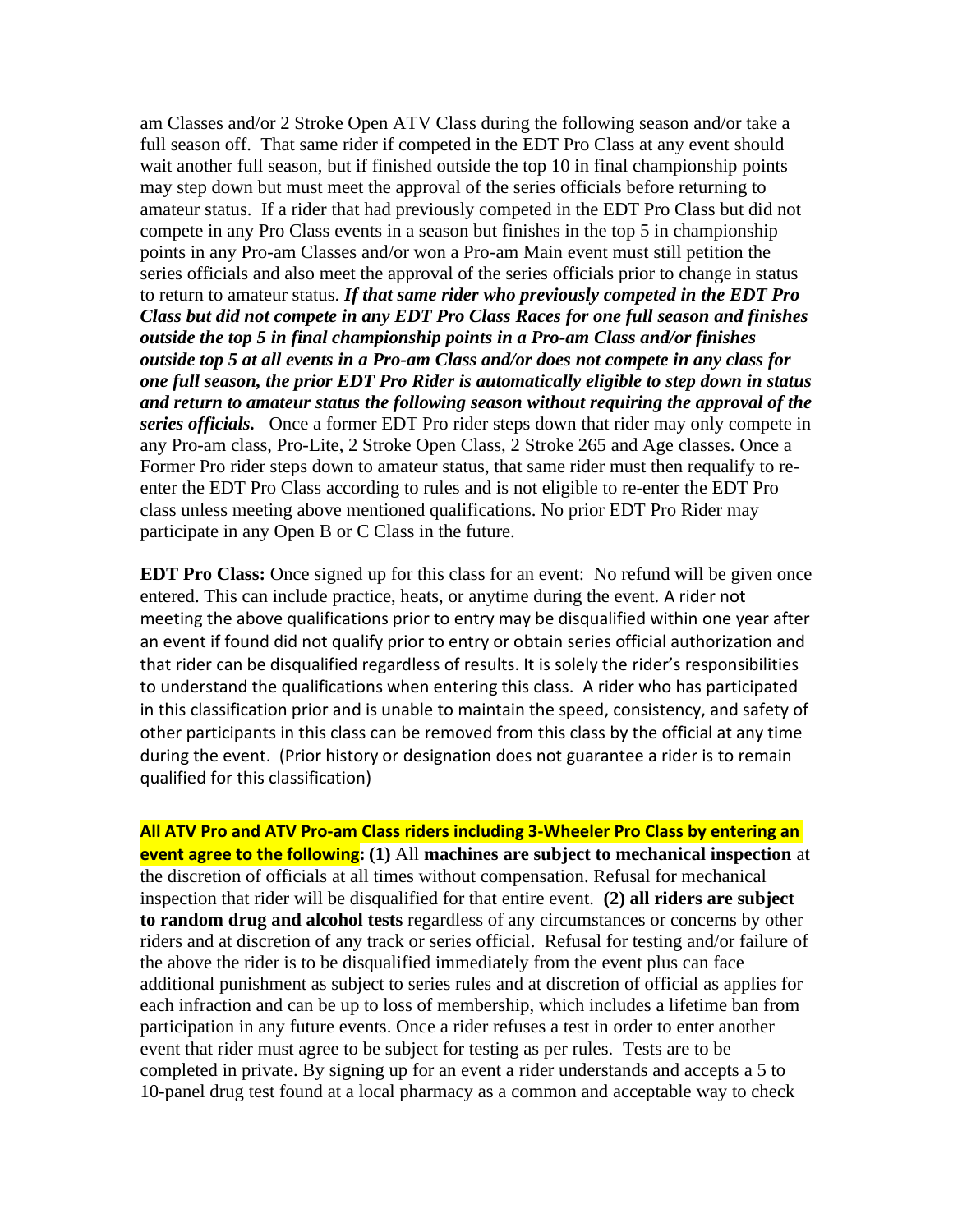for various performance or illegal drugs in a person's body. The most common panel drug tests use urine to check for many of the legal and illicit drugs in a person's body. Confidentiality of results, privacy and dignity (to the extent possible) in the testing process, tests designed to identify only the illicit and not medical information, and special scrutiny of positions that affect safety will be taken into account. Illegal drugs are drugs whose production, distribution, or use are either forbidden or only allowed via a doctor's prescription. An illegal drug is also a prescription drug that somebody was dangerously modified. Recreational drugs, such as heroin, cocaine, and ecstasy, for example, are illegal drugs. Some example but not all include Cannabis or Marijuana, MDMA or Ecstasy, Cocaine, GHB or Gamma-Hydroxybutyrate, Heroin, Hallucinogens, Inhalants and Methamphetamine. A rider agrees to this type of testing when signing up for any event. Due to length of some drugs in system a rider that fails an initial test that rider can obtain a secondary test at their costs to dispute any test failure or to verify not under the influence at time of the event (entering and exiting the track at any time). Regarding cannabis, due to legalization in some states and longevity it stays in body system any rider who fails test for cannabis only but did not fail for any other substance and states is not under the influence at time of event must agree to and pass a field sobriety test in order to proceed, a sobriety test can be done by local certified personal on site as agreed upon between all track officials, series officials and rider (that person cannot be affiliated, known or related to the rider and that same certified EMT, paramedic, doctor, or certified police officer are eligible as long as they are an independent personal on staff and premise). An official may also perform a sobriety test if agreed upon by rider and other series and track officials in regard to cannabis test failure only. A rider must understand they are are not obligated to perform a sobriety test and if they refuse to do testing that rider must then obtain a certified secondary independent test within 24 hours of failing the original test from a local hospital, medical office, or certified testing facility). If a rider refuses a second test or sobriety test that rider must understand they are disqualified from that event and can face additional disciplinary actions at the discretion of the series officials. A race cannot be delayed waiting for a rider to obtain a secondary test or pass a field sobriety test and no official is under any obligation to perform that testing themselves. That same rider can also be required to obtain a blood test at their cost to determine a rider is not under the influence at time of the event if they fail a panel test and must be done within 24 hours of a failed test. If a panel test comes back positive or inconclusive that rider can request to take another panel test at that time. For concerns regarding alcohol a rider must agree and submit to a breathalyzer test at time of request. If a rider fails the first test, that rider would be given the opportunity to take a second test if they request, but any failed test for alcohol is an automatic disqualification for event plus subject to additional disciplinary action (see below for more detail regarding alcohol). If within 24 hours after the conclusion of event a rider was verified independently to NOT be under the influence at any time of event the officials reserve the right to allow rider to obtain points accordingly for that event ( the points will be the average of all totals from every event for that season for the class the rider was disqualified for) and that rider can be re-instated at discretion of the officials at that time. For alcohol any positive reading even if below state legal limits a rider will not be allowed to participate in that event and can be disqualified for future events as per the official's discretion which can also result up to loss of membership. Alcohol test Failure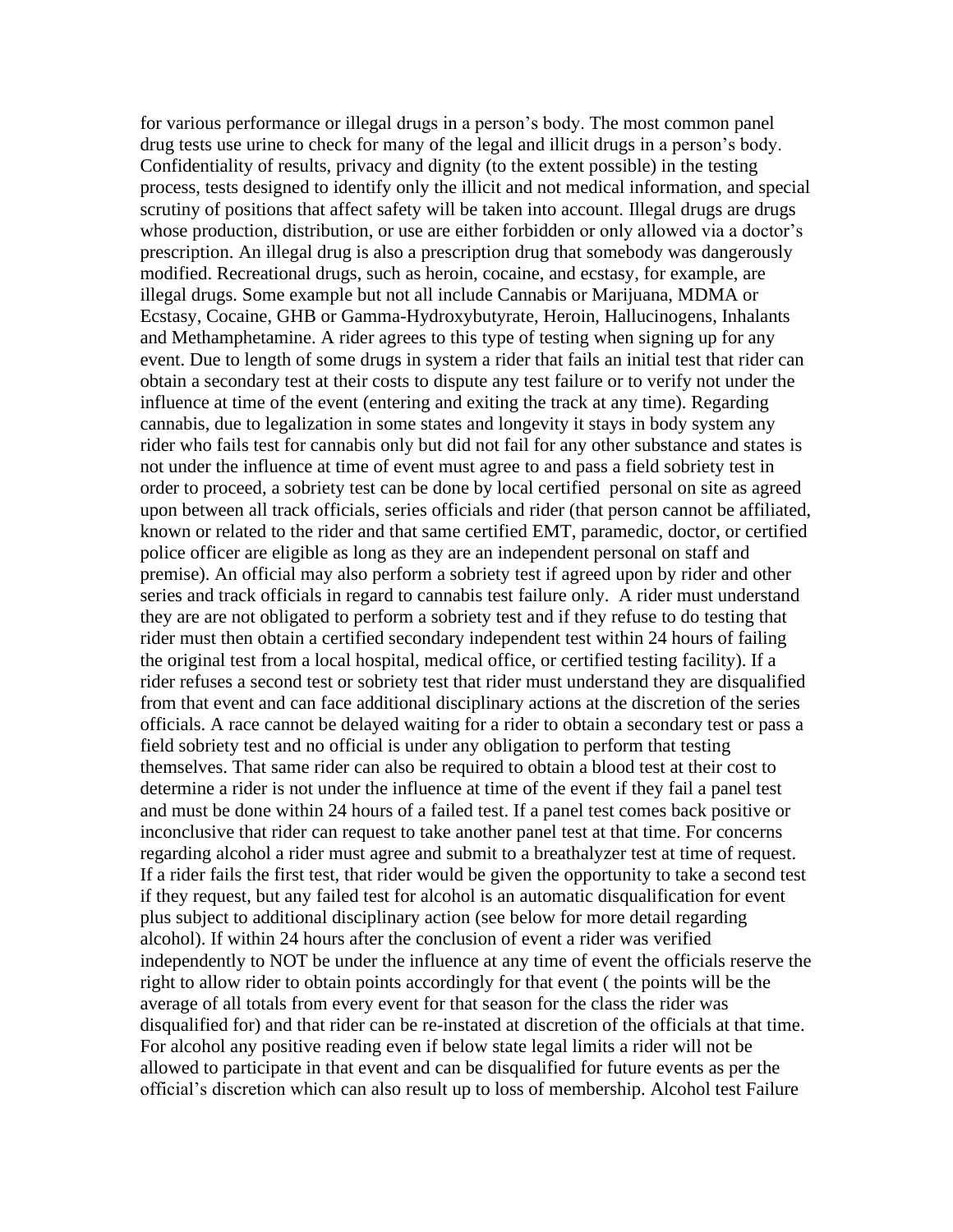will occur when a rider is set to enter or has exited the track at any time whether for practice, heat, and main events. Alcohol failure does not occur after the conclusion of an event or racing has concluded for the day. The regulations around cannabis are different, as the Anti-Doping Agency has three criteria for banning a drug: Performance enhancement, danger to an athlete's health, and violation of the spirit of sport as being a danger to other participants. Per Federal Anti-Doping Agencies, Cannabis does not enhance the performance of an athlete or endanger their health, and cannabis use outside of competitions does not violate the spirit of the sport but being under the influence at time of event and entering track under the influence Does violate in regard to cannabis. Athletes and Pro riders play a critical role in the anti-doping process by taking steps and following rules that uphold clean sport to complying with sample collection procedures. All Pro riders should hold themselves to a high standard. Not taking these responsibilities seriously may lead to obvious anti-doping rule violations, such as a positive test or Whereabouts Failure, but it's important for athletes to remember that failing to comply with sample collection procedures can also lead to violations with just as serious consequences. Any rider suspended for drug use must agree to submit to testing at every event thereafter and until the officials see fit. Failure to comply to future testing can result in rider being disqualified and suspended until further notice and can result in loss of membership and participation from any and all future series events. If any rider is disqualified for drugs or alcohol that same rider can be suspended at officials' discretion which include up to being suspended indefinitely if they fail a test a second time after returning to racing after a suspension has been lifted. Any rider found under the influence of performance enhancing drugs, alcohol, or drugs at time of event (when entering or exiting track at any time and can be up to several hours before or after until an event has been completed for that day) can face disciplinary actions at the discretion of the officials which can include one full season or more and up to loss of membership from participating in any further events. If a rider refuses a panel test, they must understand they are disqualified from that event immediately. A rider who is disqualified, fails testing, fails a sobriety test or waiting for secondary testing after a failed initial test can NOT go to the starting grid nor any of his pit crew to confront any official or track or series official. That rider must remain in his/her pit area or can leave the premise. If a rider goes to a starting grid without prior officials' consent, that same rider will be subject to disciplinary action which can be suspension and up to loss of membership. That rider, sponsor or pit crew if refuses and causes any public confrontation whether in public or on social media can then be disqualified for one full season regardless of final testing results and any additional disciplinary action at discretion of officials up to loss of membership. That same rider can dispute the results but must follow the procedure as mentioned above to be allowed to continue to participate in the event and future events. We remind as stated above: Athletes and Pro riders play a critical role in the anti-doping process by taking steps and following rules that uphold clean sport to complying with sample collection procedures. All riders should hold themselves to a high standard. Not taking these responsibilities seriously may lead to obvious anti-doping rule violations, such as a positive test or Whereabouts Failure, but it's important for athletes to remember that failing to comply with sample collection procedures can also lead to violations with just as serious consequences as failure of testing.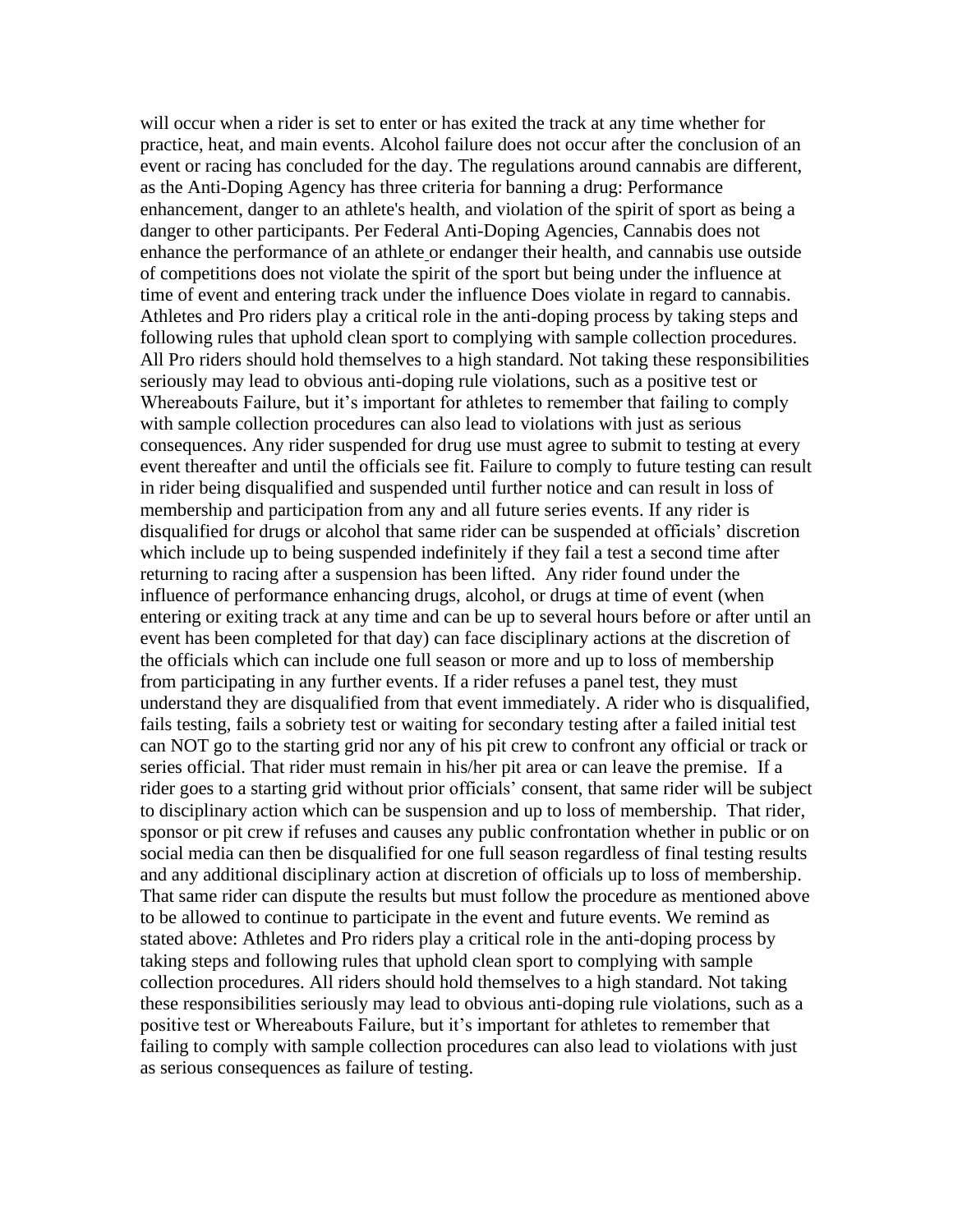**ATV Pro-Am Unlimited**: Open modified 200cc plus (AGE 16+) (75% money payout plus bonus to winner - 2:1 ratio- see payout structure on website)

- Pro Riders are eligible to run this class. CC Limit on this class accordingly.

- This class is considered a semi-pro rider ability classification**.** 

-Amateur riders are Eligible to race in Pro-Lite, Pro-am Unlimited, Open A, Collegeboy, 25+, 35+ or 45+ Classes and 2 stroke classes as long as they have not deemed themselves a Pro-rider (refer to Pro Classification) A rider who enters this class is **NOT**  eligible to participate in 200/400, Open B and Open C classes. *Any rider that enters this classification and is not up to the ability of other riders in this class may be moved out of this class during an event at the discretion of the series or track official for the safety of other riders and that rider*. **NO refund is awarded in those cases**. **No rider can advance from "C" Class to this classification during or the season following. ALL RIDERS Must meet one of the following qualifications to enter an event in this class: 1.** A rider moving from "B" class to this classification must petition the series official prior to entry in this class and of finished in the top 3 the prior season in Open B championship points and/or won an Open B Event and if meeting either qualification in regard to B Class then must first compete in at minimal two or more events in the Open A and/or Pro-Lite Class and finished in top 25% percentage. **2.** *A rider may advance to this classification who has won a Pro-lite Class event and/or finished in top 25% at 2 or more events in the Pro-Lite Class and/or finished in top 10 in year end championship points in Pro-lite and/or finished in top 10 in Open A year end championship points and/or won an Open An event.* **3.** A Rider is expected to of finished one full season in Open A and/or Pro-Lite and finished in top 10 in championship points and/or won event in Open A and/or Pro-Lite prior to entry in this classification. **4.** A rider who participates in this classification in another ATV series must petition the series official prior to entry into this classification if does not meet any other qualification **5.** A rider who competes in the NEEDT Pro Class may Participate in this class. **6.** A rider must be of age to compete in this classification regardless of history or ability. **7.** A rider who has previously participated legally in this classification in prior NEEDT events may participate in this classification. **8.** A rider not meeting the above qualifications prior to entry may be disqualified within 60 days after an event if found did not qualify prior to entry. It is solely the rider's responsibilities to understand the qualifications when entering this class. A rider must be of age to participate in this classification, no exceptions. **9. Any rider who enters this classification without meeting any of the above criteria and without the approval of the series official can be removed from the class and no refund will be given.** 

**ATV "Hoosier" Pro-Am 400/450** (Age 16+)

**(Up to 400cc 2 stroke or 450cc 4 stroke)** (75% money payout plus bonus winner - 2:1 ratio – see payout on website) - *This is a spec class which requires the use of "Hoosier" Tires on all 4 wheels and 2 Hoosier Decals***. Any Compound or size of Hoosier tire is legal. Tires used must be available to general public for sale.**

- Pro Riders are eligible to run this class. CC Limit on this class accordingly.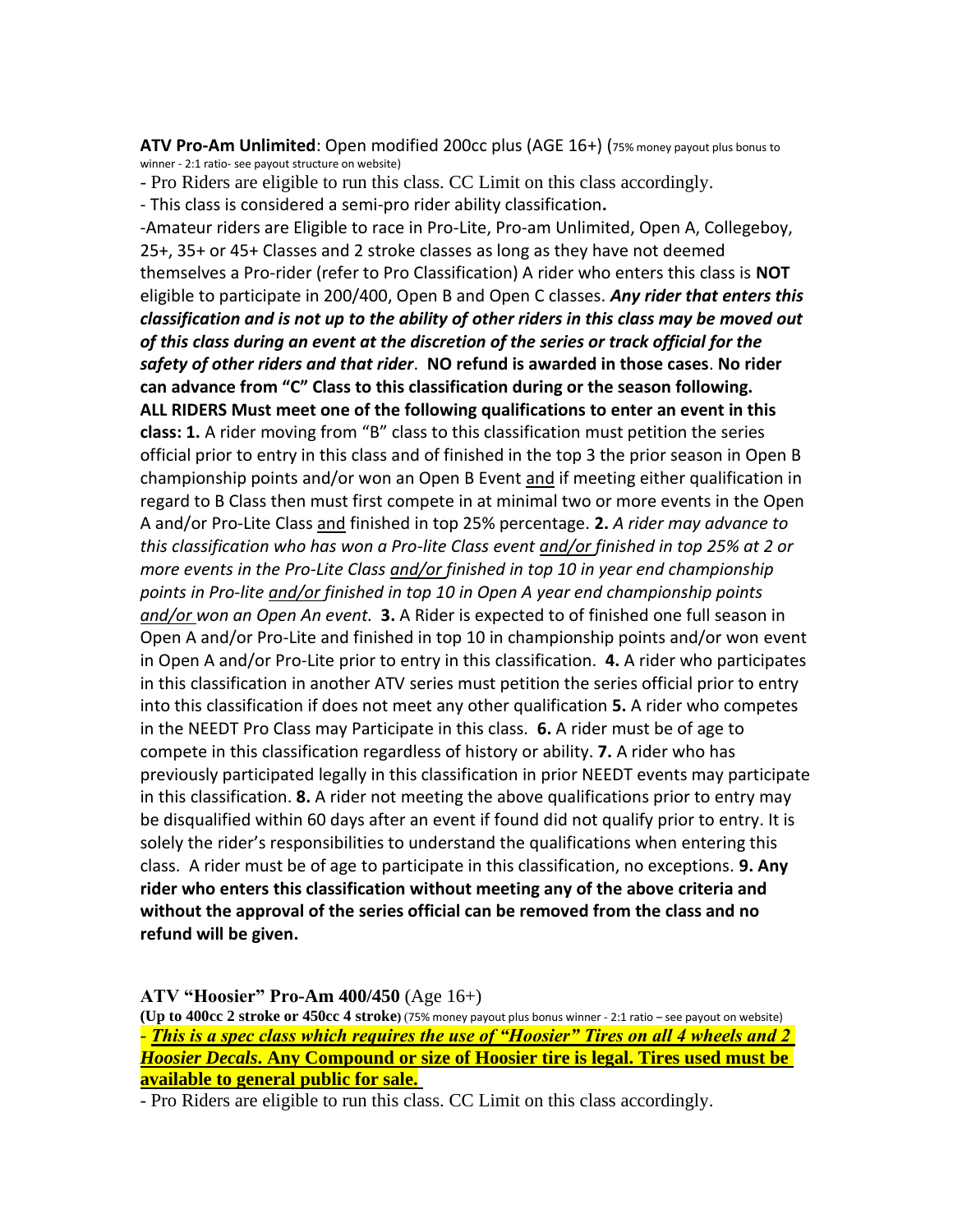- This class is considered a semi-pro rider ability classification**.** 

-Amateur riders are Eligible to race in Pro-Lite, Pro-am Unlimited, Open A, Collegeboy, 25+, 35+ or 45+ Classes and 2 stroke classes as long as they have not deemed themselves a Pro-rider (refer to Pro Classification) A rider who enters this class is **NOT**  eligible to participate in 200/400, Open B and Open C classes. *Any rider that enters this classification and is not up to the ability of other riders in this class may be moved out of this class during an event at the discretion of the series or track official for the safety of other riders and that rider*. **NO refund is awarded in those cases**. **No rider can advance from "C" Class to this classification during or the season following. ALL RIDERS Must meet one of the following qualifications to enter an event in this class: 1.** A rider moving from "B" class to this classification must petition the series official prior to entry in this class and of finished in the top 3 the prior season in Open B championship points and/or won an Open B Event and if meeting either qualification in regard to B Class then must first compete in at minimal two or more events in the Open A and/or Pro-Lite Class and finished in top 25% percentage. **2.** *A rider may advance to this classification who has won a Pro-lite Class event and/or finished in top 25% at 2 or more events in the Pro-Lite Class and/or finished in top 10 in year end championship points in Pro-lite and/or finished in top 10 in Open A year end championship points and/or won an Open A event.* **3.** A Rider is expected to of finished one full season in Open A and/or Pro-Lite and finished in top 10 in championship points and/or won event in Open A and/or Pro-Lite prior to entry in this classification. **4.** A rider who participates in this classification in another ATV series must petition the series official prior to entry into this classification if does not meet any other qualification **5.** A rider who competes in the NEEDT Pro Class may Participate in this class. **6.** A rider must be of age to compete in this classification regardless of history or ability. **7.** A rider who has previously participated legally in this classification in prior NEEDT events may participate in this classification. **8.** A rider not meeting the above qualifications prior to entry may be disqualified within 60 days after an event if found did not qualify prior to entry. It is solely the rider's responsibilities to understand the qualifications when entering this class. A rider must be of age to participate in this classification, no exceptions. **9.** Any rider who enters this classification without meeting any of the above criteria and without the approval of the series official can be removed from the class and no refund will be given. *Any rider who enters this classification without meeting any of the above criteria and without the approval of the series official can be removed from the class and no refund will be given*

## **ATV Amateur Classes**

**ATV Pro-lite** 400cc/450cc (AGE 16+) "Premier Amateur" Class classification **Maximum 400cc 2 stroke 450cc 4 stroke (75% money payout - 2:1 ratio)** -All NEEDT Pro-lite Current and Past Points Champions are to move up in classification the following year and thereafter and are ONLY eligible to participate in Pro, Pro-am, or age group levels the following year and no longer eligible to run this classification. A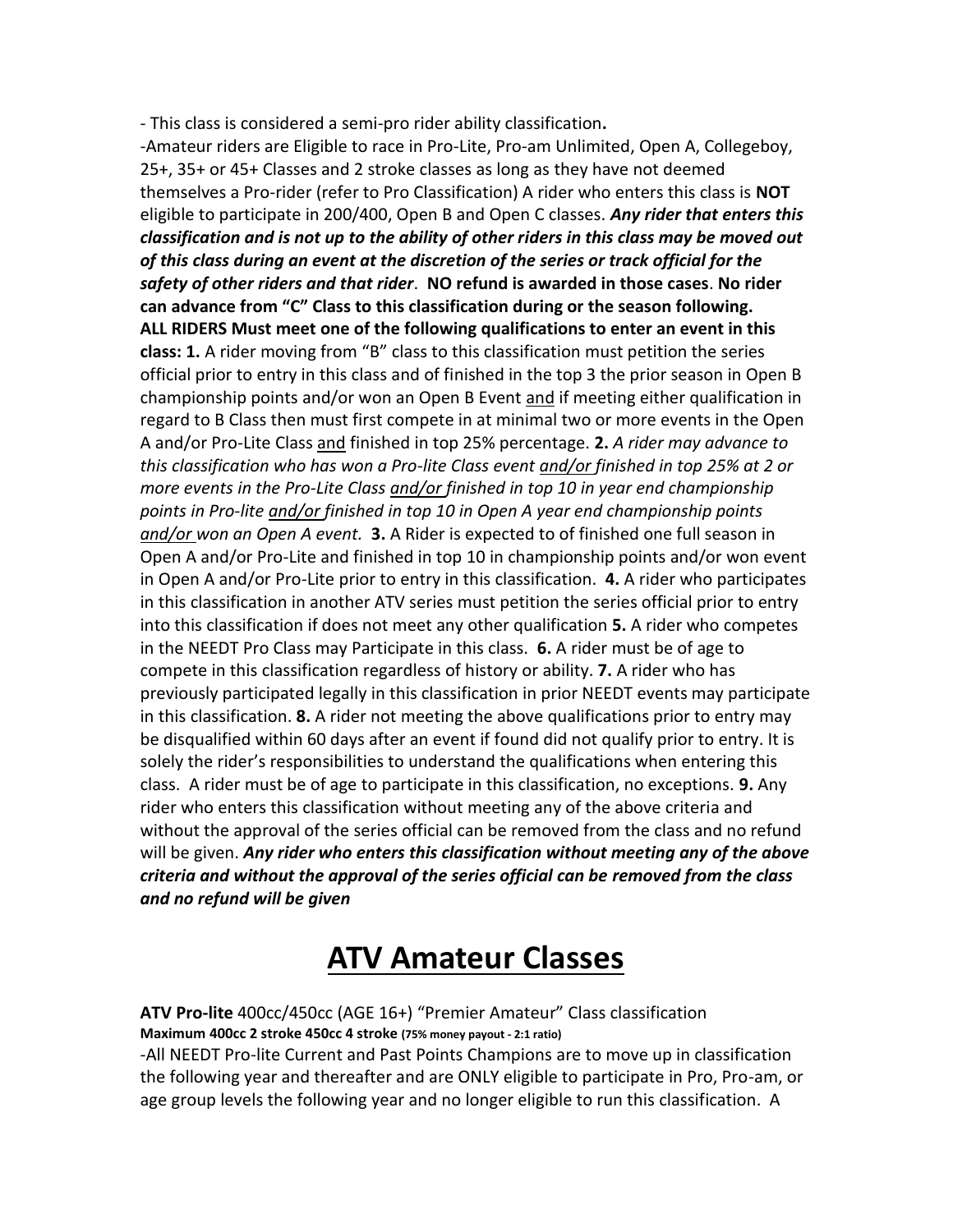past champion may return to this classification after one full season, but is no longer eligible for Open A. This is considered the Premier Amateur level class. No current **Pro** rider is eligible to participate in this class. Riders are NOT eligible to run in Pro, Open B, Open C, or 200/400 classes while they are participating in this class. A rider who enters this class may NOT move to a lower classification during the season without the expressed and implied permission of a series official. This is considered an expert amateur level Classification and the final stage of Amateur Classification and a rider must meet the below qualifications prior to entry or may be disqualified up to 60 days from an event. It is solely the rider's responsibilities to understand the qualifications when entering this class. A rider who completed the prior season in a NEEDT Event in Open A may advance to this classification if rider finished in top 50% in that event and/or finished in top 10 in final championship points. No rider may advance from "B" Class to this class the following season unless finished in top 10 in championship points and/or won one or more events in Open B. No rider who participated in B or C Class that did not meet the prior mentioned conditions the prior season can advance to this class the following season unless rider competed in at least 2 or more Open A class events and finished in top 50% in those events. Rider also must meet criteria to compete in Open A according to this class rules. For C Class that rider must also have finished in top 3 the prior season in Open C Final Championship Points in the NEEDT Series and also must compete in 3 or more NE EDT Open A events and finish in top 50% in those events before competing in this class. A rider who participates in this classification in the AMA Motocross, or another ATV EDT series has a history of progression in ATV Racing is eligible as long as **of age** according to NEEDT rules but must petition the official prior to entry if riders does not meet other criteria but may be asked to participate in an Open A event prior to entry and finish in top 50%. A rider who participates in other series not mentioned must petition the series prior to entry but may be asked to participate in one of more Open A events and finish in top 50%. A rider who has previously participated legally in this classification in prior NEEDT events may participate in this classification. A rider must be of age to compete in this classification regardless of history or ability. A rider not meeting the above qualifications prior to entry may be disqualified within 60 days after an event if found did not qualify prior to entry. For age, a protest does not have to occur at event to be DQ'd. It is solely the rider's responsibilities to understand the qualifications when entering this class. *Any rider who enters this classification without meeting any of the above criteria and without the approval of the series official can be removed from the class and no refund will be given.* **No rider under the age of 16 may participate in this classification, no exceptions.**

**ATV Open A:** (Age 16+) Open 200cc+, "A" Class, Trophy (*Expert Amateur Level)*  -All NEEDT Open a Class Points Champions must move up in classification the following year. A Past Champion may return to this classification after one full season if they are not a past Class Pro-Lite Champion or EDT Pro Rider. Riders are NOT eligible to run in Pro, 200/400, Open B or Open C Classes if participating in this class. A Rider in the class is expected to of complete one full season in B or C Class prior to this season or in another series prior to entry to this classification and meet other criteria as mentioned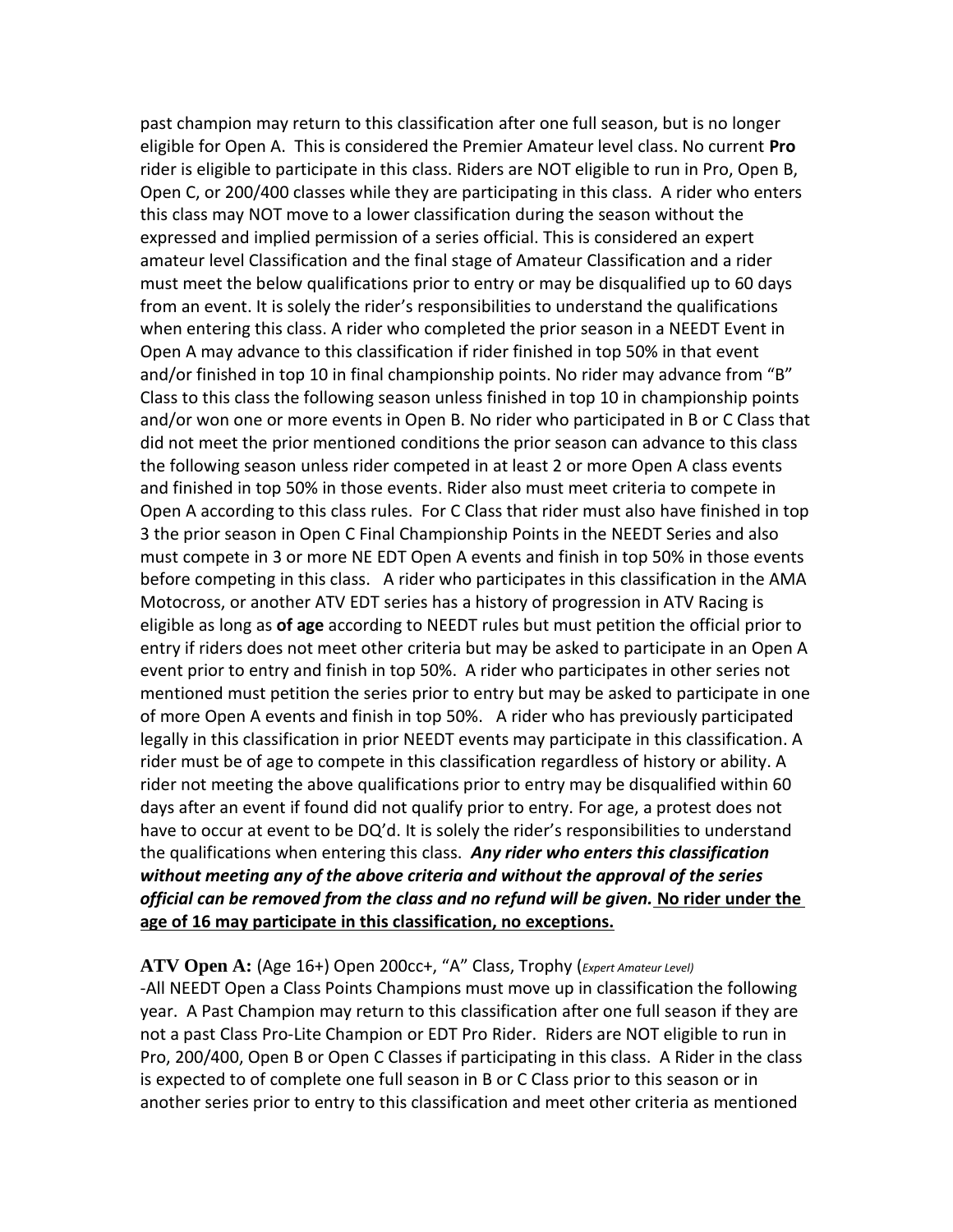below. *A Rider may not advance to this classification from "C" Class to this class the following season unless that riders won 2 or more "C "Class events and/or finished in top 3 in final championship points but must be of age also to qualify (16 years old).* A rider who enters this class may not move to a lower classification during the season without the expressed and implied permission of a series official. A Rider who finished one full season in Open B and finished in top 10 in championship points may move to this classification and/or won an Open B event. A rider may also advance to this classification if rider participated in two or more NEEDT events in Open B and finished in top 25%. This is considered a top amateur ability level classification. Other series classifications do not apply as rider must petition official prior to entering this class to allow participation in this class if not meeting any criteria to enter this class. A rider must be of age to compete in this classification regardless of history or ability. A rider who has previously participated legally in this classification in prior NEEDT events may participate in this classification if of age. A rider not meeting the above qualifications prior to entry may be disqualified within 60 days after an event if found did not qualify prior to entry. It is solely the rider's responsibilities to understand the qualifications when entering this class. *A rider who is 15 and/or a Prior Open B Class Champion, and/or Finished in top 5 in year end championship points in Open B the prior season, and/or or won 2 or more events in Open B may advance to this Classification if meets the prior qualifications and also must get the approval of the series official and also should be turning 16 years old during the race season. Otherwise, all riders must meet above said criteria and be of age or can be Disqualified up to 90 days at conclusion of season. Any rider who enters this classification without meeting any of the above criteria and without the approval of the series official can be removed from the class and no refund will be given*

ATV Open B: (Age 15+) Open 200cc+, "B" Class, Trophy (Intermediate Level) 16+ 200cc+, 15 years old up to 450cc 4 stroke, 350 2 stroke., 14 yrs. old see criteria 200/400 legal machine -All NEEDT Open B Class Points Champions must move up in classification the following Year unless that rider is not of age for advancement and current or past champions in this class are no longer eligible to run this class. Riders are NOT eligible to run in Pro, Pro-lite, Pro-am, Open A or Open C Classes if participating in this class. If a rider moves upwards from this class during the NE EDT series (Pro-Lite or Open A only) they are no longer eligible to participate in this class for the remainder of the season but may petition the NEEDT series to return to this class the following season. A rider who has won 1 or more events during a season in this class may be asked to move up in classification in the following season if of age for the other classification. A rider finishing in the top 5 may be asked also to move up in classification but may petition the NEEDT board to remain in this class the following season. A rider is expected to of competed in one or more events in Open C and finished in top percentage prior in that event prior to advancement to this classification and/or completed at least one full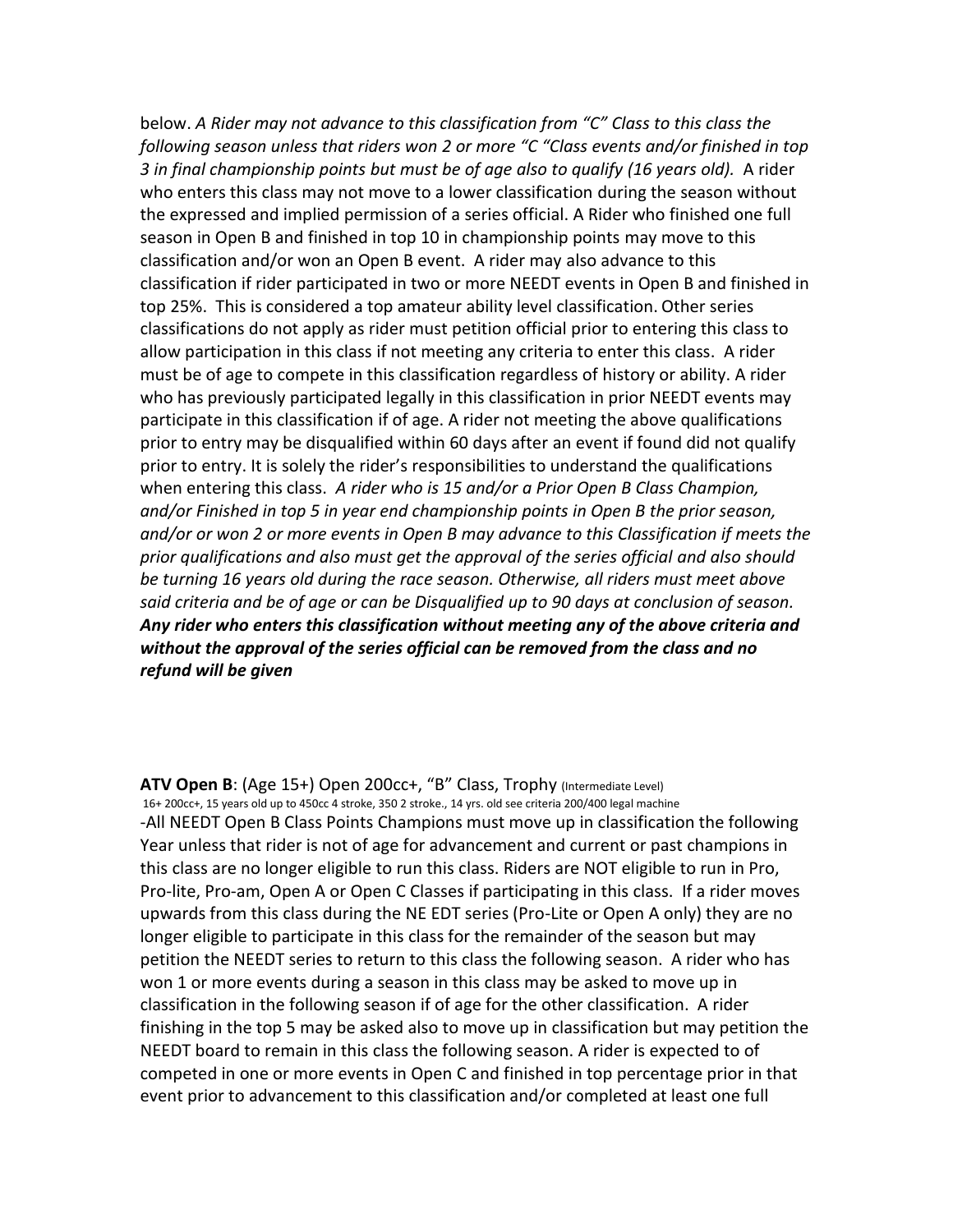season in Open C. A rider who enters this class may not move to a lower classification during the season without the expressed and implied permission of a series official. This is considered an intermediate ability level classification. A rider who participates at this level in another ATV series may petition the series official to enter this classification if rider is of age. *A rider who is of age (14 yrs.+) for this class and has competed in the 200/400 NEEDT class and has won more than 3 events in the 200/400 class and/or a prior yearend champion in the 200/400 class, and/or has participated in the Open C Classification and finished in top 25% and meets the approval of the series officials may move to this class if ONLY that rider is turning 15 during the course of the season and can remain in this classification after his/her birthday but must remain on a machine that is legal in the 200/400 class until that rider has reached their 15th Birthday* (NO OTHER EXCEPTIONS regarding age required for this class as rider must be 15 years old or older to participate in this class regardless of classes participated in during prior seasons or past results unless as mentioned below) Other series classifications do not apply but can be considered to allow participation if official approves. Rider must be of age (15 years old or older) to legally participate in this classification unless meeting the above criteria. No rider 15 years old may operate any machine more than 450cc 4 stroke or 350 2 stroke until their  $16<sup>th</sup>$  birthday. A rider who is 15 years old who competed in prior season in the Jr. 12-15 and 200/400 Class and finished in the top 10 in final championship points may enter this classification upon their 15th birthday. *Any rider who enters this classification without meeting any of the above criteria and without the approval of the series official can be removed from the class and no refund will be given*

#### **ATV Open C:** Open 200cc+ "C" Class (Trophy) Age 15+ (*Entry Level)*

 16+ 200cc+, 15 years old up to 450cc 4 stroke, 350 2 stroke., 14 see criteria 200/400 legal - All NEEDT Current and Past Open C champions must move upwards in classification the following season. A rider finishing in the top 5 may be asked also to move up in classification the following year but can petition the NEEDT board to stay in this class. A rider who also has won 1 or more events during the season is to move up in classification the following season. Riders are NOT eligible to run in Pro/am, Pro-lite, Open A, Open B and Pro if participating in this class. If a rider moves upwards in classification in the NEEDT series (Open B or Open A only) during the season they may not return to this class until the after the end of the season and must petition the NEEDT board to return to this class. A rider who enters this class may not move up to Open A, Pro-Lite, Pro-am or Pro from this classification during the season nor can the following season unless at the discretion of the series official and/or meets criteria set by said class. Other series classifications do not apply. This is considered an entry level classification. A rider must be 15 years or older to participate in this class. A rider 15 years old must also remain on a 4 stroke up to 450cc 4 stroke or 350cc 2 stroke up until their  $16<sup>th</sup>$  birthday. No exceptions regarding age, regardless of classes that riders participated in or past results unless see below. *….. Amendment: A rider who meets ALL of the following criteria CAN compete in this "C" classification ONLY after his/her 14th birthday AND that same rider can ONLY participate on a machine that is legal in the 200/400 machine until their 15th birthday and ONLY if that same rider is a Past 200/400 Class Champion and/or has*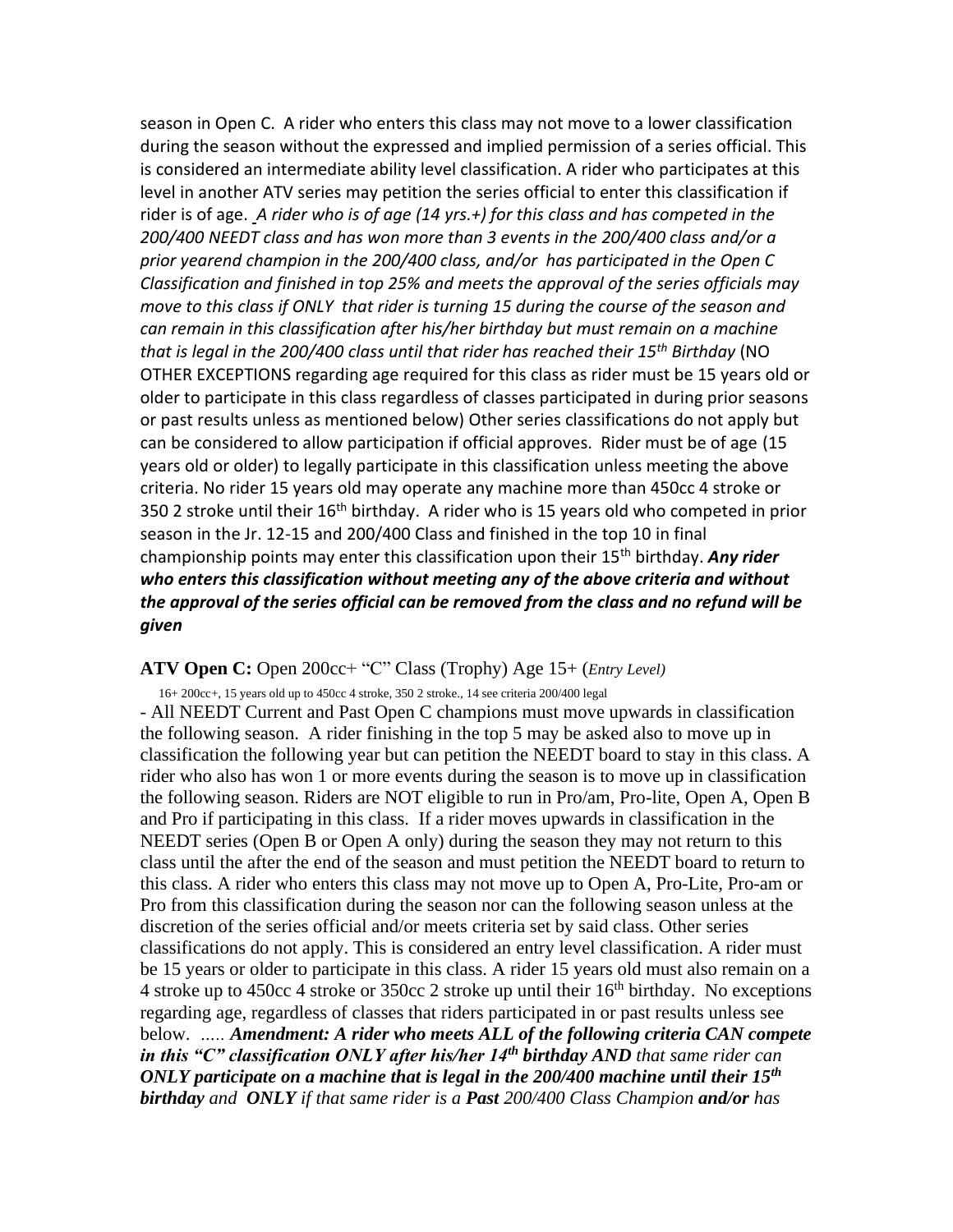*won more than 3 events in the 200/400 class and/or also shown ability to participate safely and competitively in this classification and also meet the approval of the Series Official Prior to Entry and the Parents and Guardians must sign an additional waiver if provided . That same rider (14 years old) may not advance classification if their Birthday does not fall within the same calendar year. (See Open B Criteria)* 

**ATV Women's:** Open- modified 200cc+, Age 15+, Female only participants. (Trophy)

**200/400 class** – Open modified (AGE 12+) 2 stroke or 4 stroke ATVs allowed. Cc's max 200cc 2 stroke liquid cooled and up to 240cc 2 stroke air cooled (Yamaha Blaster), 400cc max 4 stroke. (Liquid or air-cooled motors allowed) (Trophy)

**ATV 2 Stroke Open: (**Age 16+) Open cc Modified - Trophy Must be 16 Years or older. 2 stroke ATV, ATC or Dirt Bike motors only/ Modified *allowed. No ATV's allowed with a 4 Stroke Motor in this class. Must have a 2 stroke Motor. ATV ONLY Class*

*ATV 2 Stroke 265 Class (Age 16+) CC Limit: 265cc 2 stroke Max. Trophy* Must be 16 Years or older. 2 stroke ATV, ATC or Dirt Bike motors only/ Modified *allowed. No ATV's allowed with a 4 Stroke Motor in this class. Must have a 2 stroke Motor. ATV Only Class*

**ATV Age Groups**: Open- Modified 200cc+ *(except riders under 15 yrs. old see below)* **1)** *12-15 yrs. old (Junior) - see below age rule applies for machines allowed*  **2)** *16-24 yrs. old (College boy)*  **3)** *25+ years old (Veteran)*  **4)** *35+ years old (Senior) 5) 45+ year old (Masters)*

**ATV Age Classes**: Open Modified Classes 200cc + (*Except riders below 16 years old see below*) Eligible for all riders that fall within that age category at time of the race. All Age Classes are *Amateur Level Classifications*. Any rider deemed a "Pro" rider is NOT eligible to participate in these classes, all other riders are eligible for these classes. *Riders age is based upon age at time of event and /or riders age as of January 1st of that year (see above) Junior class Riders under 15 years old must ride a 4 wheelers that is legal in the 200/400 Class at maximum until they have reached the appropriate age, a rider 15 years may only participate on machines up to 450cc 4 stroke or 350cc 2 stroke. 16 years and older is 200cc+ Open Classification. If a rider enters a class prior to their birthday. Example 15 years old enters college boy which is 16-24 that rider will be DQ'd and may NOT be allowed to participate in that class for the remainder of season at the discretion of the officials.* 

- Age group classes are based upon riders age as of rider January  $1^{st}$  and/or time of event. (Example: if a rider is 24 years old on Jan. 1<sup>st</sup> that rider can race the entire season in the 16-24 class even after they have turned 25 during the season. That same rider though cannot race in the 25+ class until their birthday that year.) Ages for each class are to be followed according to class structure and age requirements. If someone is found older and younger than allowed per class that rider may be disqualified up to 30 days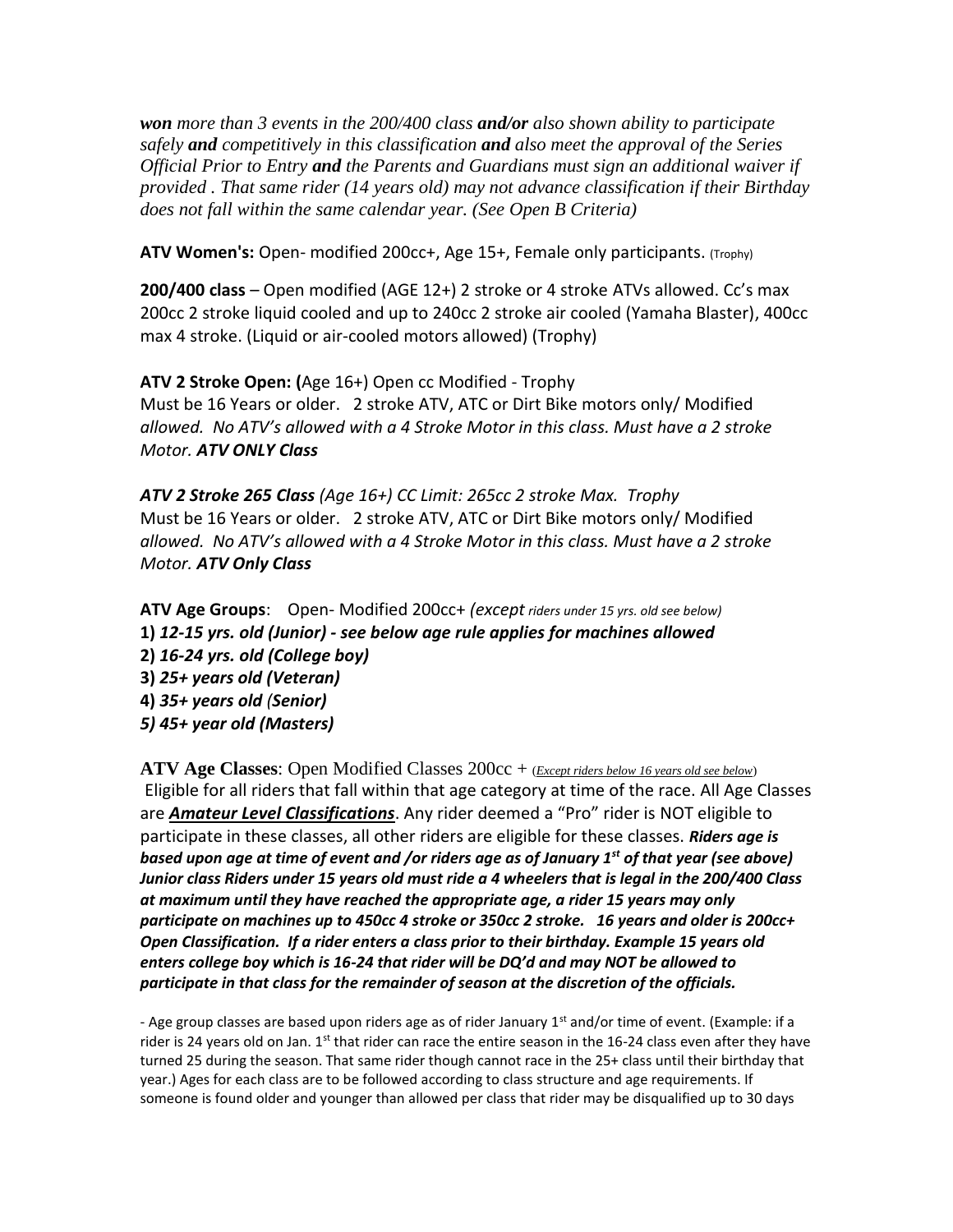from the event.

### *Exhibition (Non-Points)*

*All Exhibition classes must have more than minimal riders entered for that class to be included in event schedule. If less than those riders sign up, they may be asked to move to points paying classes for that event. Exhibition Classes may also only run one Event if time restraints. One day events. (No heats and only Main Event)* 

*Exhibition Class also Will Not be Offered at all Events*

**ATV Novice (Knobby/Sportsman):** (AGE 12+) NON-Point Class Open modifications 200cc+ (Trophy) - Must have 5 or more riders sign up to be run separately Riders. **A rider under the age of** *15 years old may only participate on machines that are legal in the 200/400 class***.** A rider may participate in this classification with knobby tires only at the discretion of the track owner and/or smooth tires in this class. Both type of tires is allowed at track discretion. A rider who participates in 200/400 and/or Open C may participate in this class with the expressed or implied permission of a series or track official. A rider that finishes in the top 50% at any event in Open C is NOT eligible to participate. *No* rider is eligible to run this class that participates in Open B, Open A Prolite, Pro-am, and/or Pro. To remain in this classification after one season a rider must petition NEEDT to remain in this class after participation in this class for one full season. *The referee is permitted to require that a rider move up in classification if a rider participating in this class has won 1 or more events during a season in this class or any other series classes*. This is considered an entry or beginning class which is offered to introduce a rider to TT racing.

# **3-Wheeler Championship Points Classes**

**3 Wheelers Pro Open** (Age 16+) **Open cc** - Modified (100% payback, 2:1 ratio) This is the series Premier 3-Wheeler Class. Requires use of "Joker Lane" during heat and main event. A rider who enters this class is **NOT** eligible to participate in 3-Wheeler Amateur Open Class but may participate in the 3-Wheeler Lites class, 3-wheeler 45+ and any ATV or 6-Wheeler class that is allowed according to class rules. Also refer the Rule #29 in procedures which applies for this class. *Please note if a rider enters this class at any event and found not ready for this level, that rider can be removed from the class and placed in the Amateur Open Class for future events.* 

**3-Wheeler Lites** - (Age 15+) Modified. CC and Engine Limitations: -Trophy Engine CC Maximum allowed: 250cc maximum two stroke engines with up to .80 overbore allowed, liquid cooled 4 stroke motors up to 300cc maximum (Example: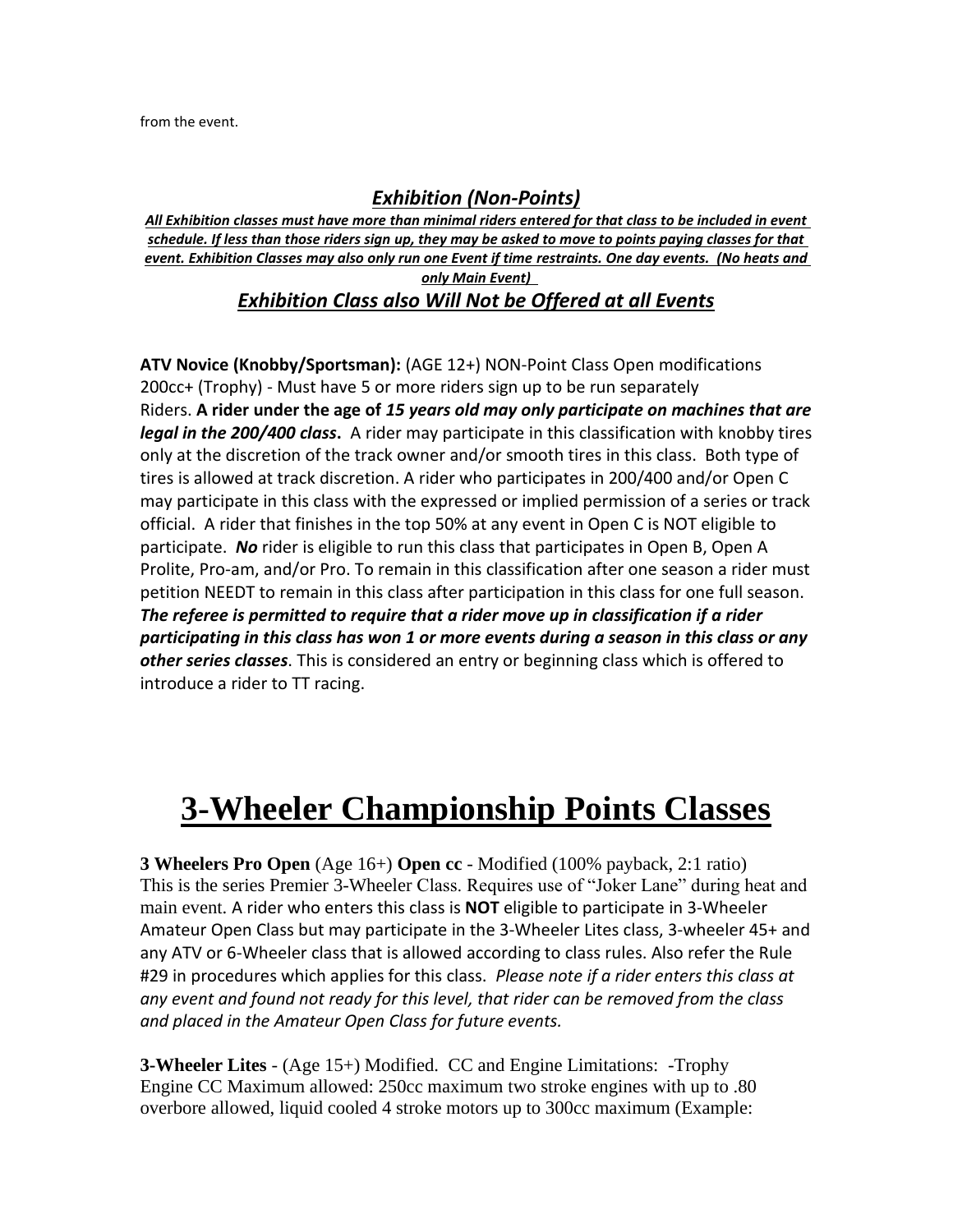crf250) and air cooled 4 stroke motors up to 350cc 4 stroke (example 350x) with up to .80 overbore allowed. This class is open to all level of 3-Wheeler Riders.

**3-Wheeler Masters 45+** (Age 45+) Modified. Lites Rules apply CC and Engine Limitations: -Trophy Engine CC Maximum allowed: 250cc maximum two stroke engines with up to .80 overbore allowed, liquid cooled 4 stroke motors up to 300cc maximum (Example: crf250) and air cooled 4 stroke motors up to 350cc 4 stroke (example 350x) with up to .80 overbore allowed. This class is open to all level of 3- Wheeler Riders that are 45 years old or older ONLY.

**3-Wheeler Amateur Open** (Age 15+) Open **cc** - Modified - Trophy This is an amateur level Classification. A rider who enters this class is **NOT** eligible to participate in 3 Wheelers Pro Open Class but may participate in any level of ATV or 6 wheeler Classes according to rules and also the 3 Wheelers Lite, 200 or Age 45+ Class based upon ability. This is considered the top amateur level 3-Wheeler Class and is based upon ability of rider. *All NEEDT 3-Wheeler Amateur Open Current and Past Points Champions must move up in classification the following year but may return after one full season.* Also refer the Rule #29 in procedures which applies for this class and refer to age and machine restrictions that apply

#### **3-Wheeler 200 (Age 14+)**

250cc Class Limit- Trophy. Available all events. Heats/Mains. Engine CC Maximum allowed: 250cc maximum four stroke engines. All 4 stroke motors should be air cooled engines. No 2 stroke motors or 4 stroke liquid cooled motors allowed in this class. *This class is being considered for an amateur level class*. This class is being recommended as an entry level or amateur 3-wheeler class to help introduce new riders or for the budget minded 3-wheeler amateur rider or to help develop the skill of new riders. This class is based off the Honda 200x 3-wheeler in mind and similar manufacturer Vintage models by design and is not intended for newer hybrid 3-wheeler chassis. All amateur riders (No current or past 3-wheeler Pro Rider are eligible for yearend championship points) all amateur level riders will be scored points and the top 10 riders will be eligible for year-end awards, similar to other class structures and meeting series requirements for final year end awards.

# **3-Wheeler Exhibition Class Non-Points**

*All Exhibition classes must have more than minimal riders entered for that class to be included in event schedule. If less than those riders sign up, they may be asked to move to points paying classes for that event. Exhibition Classes may also only run one Event if time restraints. One day events. In some cases, Will only run one event race if offered. (No heats and only Main Event) That Main Event will take place at the end of the Heats*

*The Below Exhibition Classes May Not be Offered at all Events Except 3-wheeler Youth which will be offered at all events.*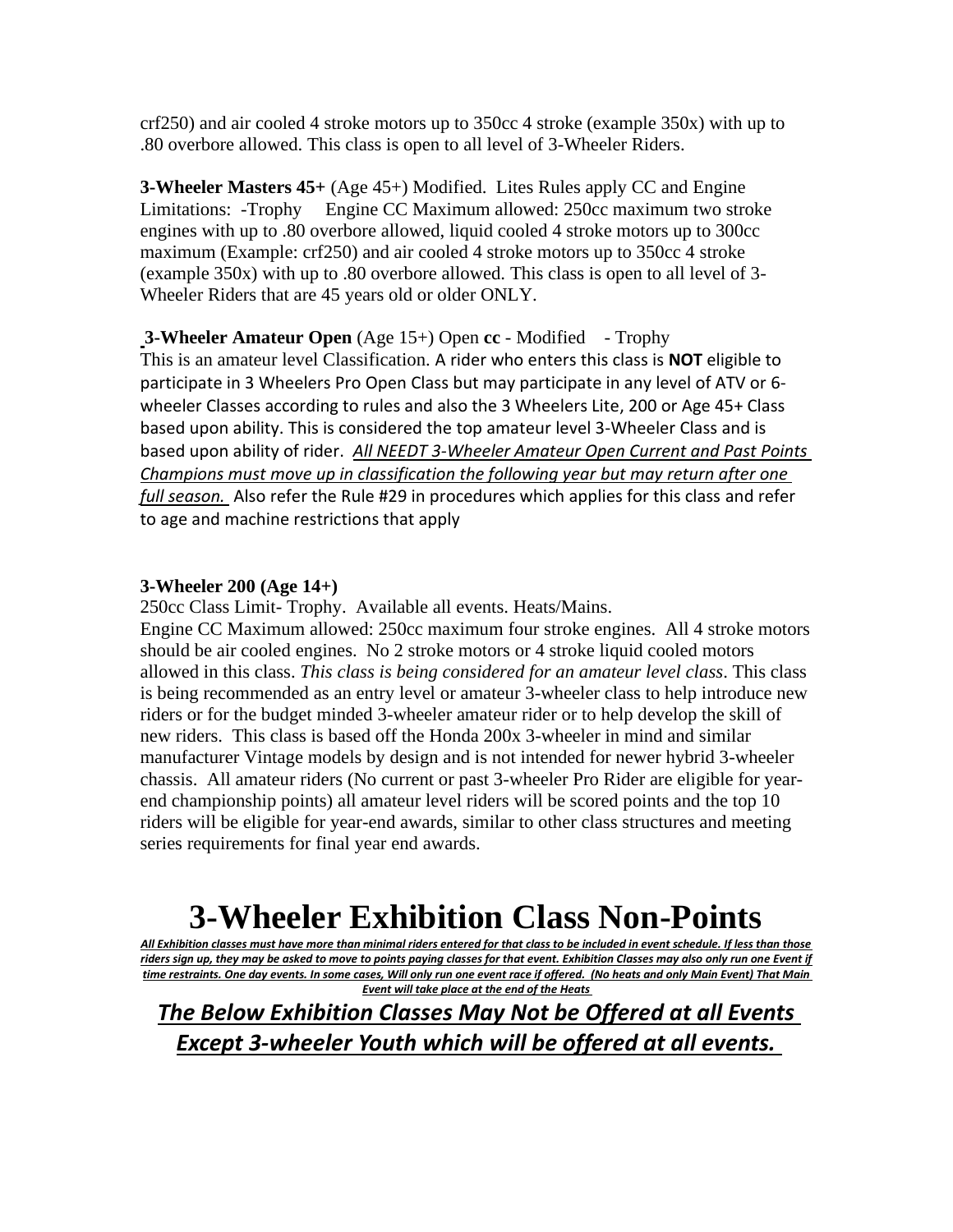#### **3-Wheeler Hard Tail (Age 14+) Trophy**

NON-points exhibition. Class will **ONLY** be offered at Pine Lake Raceway JULY Event

#### **3 Wheelers Vintage (Age 15+) Trophy** *(NON-Points- exhibition class) Vintage* -

Vintage means, "of the era", no modern motors or conversions, as well as upper displacement limitations on any machine to stock 250/350X cylinders with over bores. All machines should maintain the spirit of the class! Designed for Pine Lake Anniversary July Event. *May Not be offered at discretion of series officials.*

**3-Wheeler Youth Sr.** 10-14 yrs. old Trophy Up to 200cc 4 stroke or 110cc 2 stroke -Exhibition Class This class at riders and series discretion if less than 5 riders may be combined with ATV 200/400 Class, 90 mod or super-mini or 3-Wheeler Jr.

**3 Wheelers Youth Jr.** (Age 4-14) Trophy (**Exhibition**)Youth Mini - Age 14 and under, 125cc max on a mini trike chassis or 110/125 trike chassis. No dirt bike conversions, no manual clutch motors. *This class may be combined with ATV 50cc or 70cc if less than 5 riders sign up at an event.* 

## **6-Wheeler**

#### **6 Wheelers: Classification Trophy**. (Age 15+)

2 Stroke, 4 Stroke, Modified, Springer, A Stock (see attachment)

*For ONE Day Events 6-Wheeler will only run a Main Event and qualifying for the Main Event will be based upon Series Points. Main Event will take place during Heats (Day) At Pine Lakes Anniversary July Events (heats and mains will run according to regular schedule) 6 Wheelers will only run Northern Races for Points for the 2021 season and must compete in a minimal of 4 events to qualify for year-end awards.* 

## **UTV or SXS (Exhibition)**

**Side by Sides are not points paying classes and considered exhibition classes and may not be offered at every event**

**UTV/ Side by Side: Production, Open** (Age 18 years + which includes riders) see UTV rules amendment. Must use smooth tires. Use of knobby tires a machine will be disqualified unless the rider agrees to change tires before participating in an event. (Trophy) Will only be offered at some tracks in 2018. Exhibition.

**Awards are either Trophy or Money Payout and NOT both. Trophy Classes are like Money Classes and are based upon 2:1 for awards for EDT up to 10th place.** 

## **EQUIPMENT**

1. **Machines may be used in multiple classes** by the same rider provided that both rider and machine meet the requirements of the class.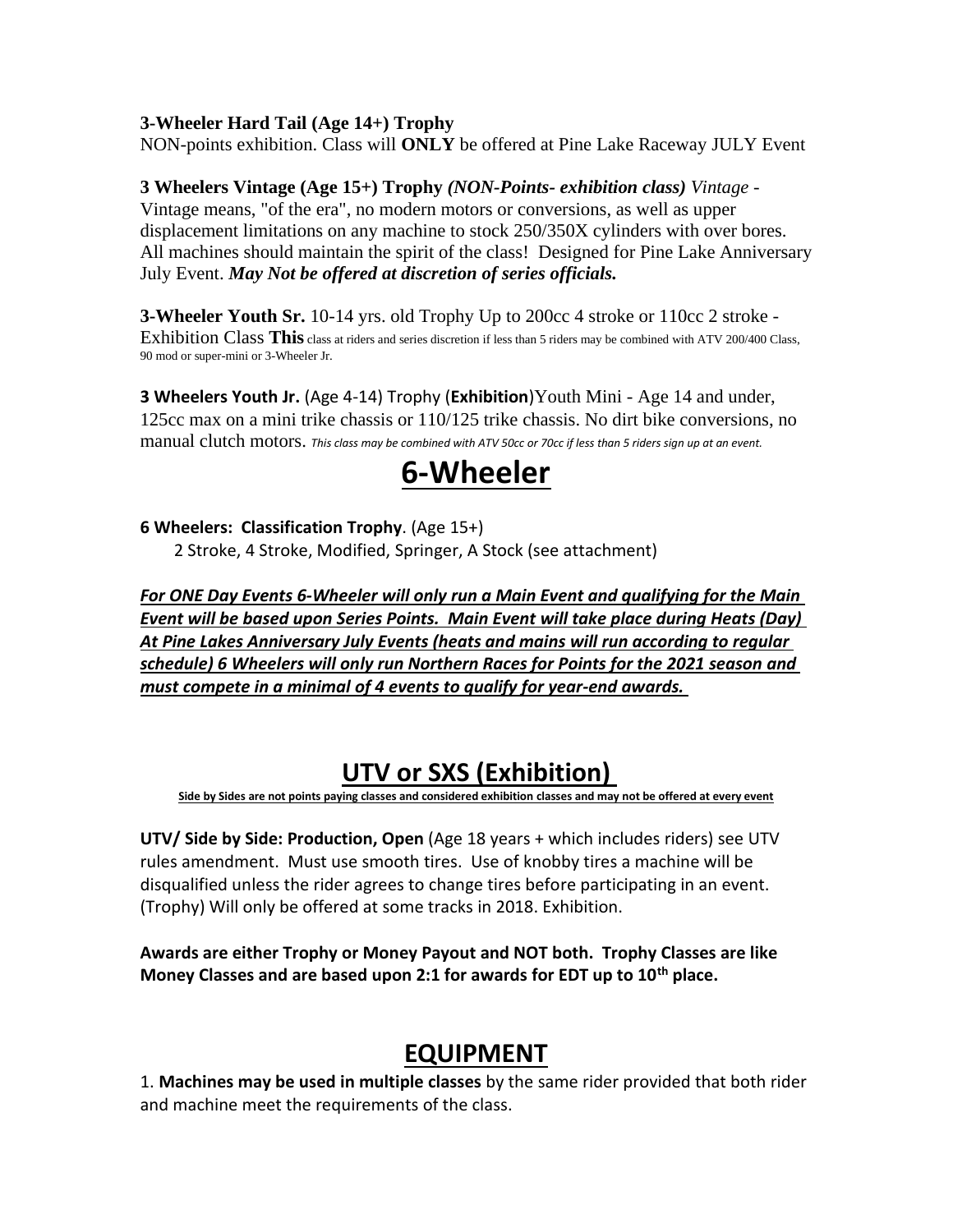2. **All machines must be class legal each time they pull up to the starting line or be subject to disqualification**. A machine that has not passed thru tech inspection prior to event will be disqualified if rider and machine are protested, which includes any backup machine used if that machine is replacing the another. A rider may change machines between races if the replacement is class legal and passed safety tech inspection and that machine is legal as per rider's age. **If a machine is changed after qualifying (heats) that rider will get the last gate pick for the main event and moved to penalty line**. Starting position will be 24' behind the last occupied line or the penalty line. **Once a race is started, there can be NO changing of machines. START OF RACE will be defined as Pulling machine to starting line (staging), FIRST ATTEMPTED START, even if it results in a complete restart**. If you switch bikes (before the start of the main event) it also has to be approved by the referee or the rider will be subject for disqualification for that race if the rider lines up in qualifying spot without knowledge to official that has changed machines. It is the rider's responsibility to let the officials know prior to start of race. The riders must move to the penalty line. **Number plate also much match the number that was used when registering for that class if machine is changed. If numbers do not match the number that rider registered that rider can be scored last place**. It is solely the rider's responsibility to make it known and move to penalty line and notify the officials when changing machines after the heat race started. Failure to advise can result in rider and machine being disqualified once a race is started. A rider may change bolted on parts during an event and is not subject to change such as a-arms, swing-arm, shocks, axles, motors, exhaust and any bolt on items as long as *FRAME* stays the same. 3. *Production* **Classes:** Stock frame and ATV engine cases from the original manufacturer of that make and model must be used. OEM frames may have material added for strength. Changes shall not affect geometry. Only bolt-on components allowed. 4. All youth riders must fit the machine. With rider in normal riding position with hands on handlebars, there must be a bend in the elbows, fingers much reach all control levers. Rider in a standing position on foot pegs must have 3 inches of space between seat and rider inseam.

5. Safety Equipment and Machine Eligibility are the **sole responsibility** of the rider. **After registration and prior to practice, a mandatory courtesy inspection will be performed** 

**at each event** to check number plates and numbers, tether cord, kill switch, nerf bars and machine width (50"). Random equipment inspections may be done and may include, but not limited to, fuel, sound, width, and displacement. Maximum recommended sound decibel is 102 decibels. If a machine does not pass inspection, it will not be allowed to compete. *Failure to complete a courtesy safety inspection can result in rider and machine being disqualified from an entire event***.** It is not the officials, referee, tracks, landowners, sponsors, series, series personal, series owner or anyone else involved in the event responsibility to inspect a machine and verify all items are safe, this responsibility falls solely on the rider and their pit crew. It also is the rider's sole duty to make sure his/her machine is tech'd prior to participation. By entering an event a rider takes full responsibility for the safety of their machine and takes full responsibility legally for any liability from failure to abide by this rule. If a rider enters a race and there is a known safety issue, which that rider was aware of and made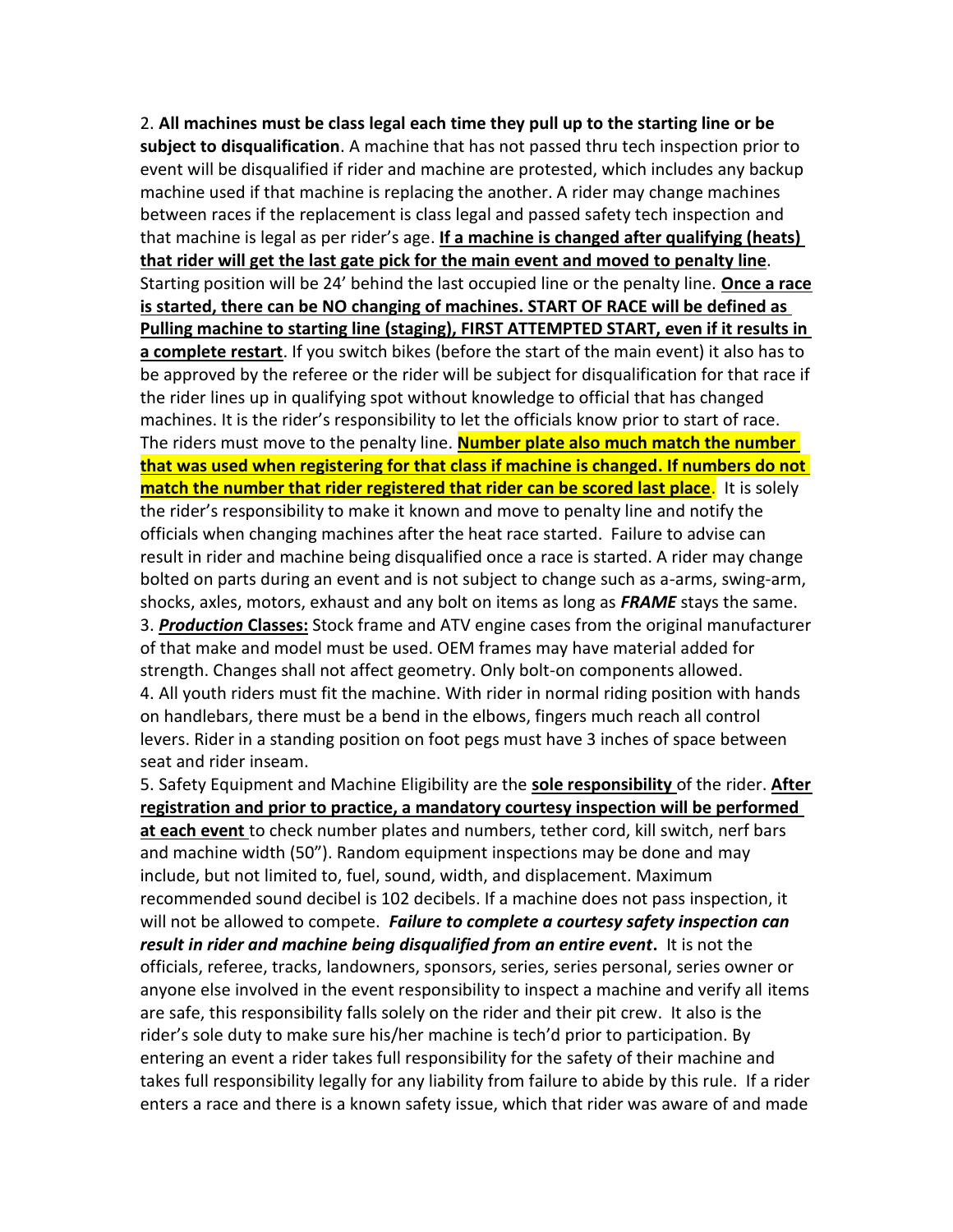known to any person prior to entering the track or found after a red flag stoppage in a race and it was brought to officials attention that rider can be disqualified and can be suspended from future events for failure to repair or withdraw from the race at that point.

6. All machines must use petroleum-based gasoline. No alcohol allowed.

7. An engine may be bored or stroked, to change displacement classes, but must not exceed the class limit. Example: 400cc engine may be increased to a maximum of 450cc. There is NO .080 inches overbore allowed unless specified in that class rules, over the class limit. No downsizing in Youth Classes (50cc,70cc,90cc classes). Only ATV or dirt bike motors are allowed. No street bike or other motors allowed.

8. **All machines must have dirt track tires** (except 50cc, 70cc and novice classes as per tracks discretion) Includes ATV, 3 wheelers, UTV, etc. 3 wheelers are only required to have smooth rear tire. Any front tire on a 3-wheeler is legal.

9. **All ATV's must have nerfed bars or suitable floorboards, working tether cord, maximum width of 50", all glass much be covered, control levers must have ball ends, and axle nuts must have cotter pins or clips.**

10. **All 3 wheelers are** *recommended* **to have nerf bars or suitable floorboards, and are**  *required* **to have working tether cord, maximum width of 50", all glass must be covered. Control levers must have ball ends, and axle nuts must have cotter pins or clips.** 

11: All UTV Classes. (See separate amendment for additional rules)

12: All 6 wheelers (see separate amendment for additional rules)

13. The use of Non-OE Metal fenders or shrouds is prohibited.

14. *No rider under the age of 15 may operate any 4-wheeler than is not legal at maximum in the 200/400 class* (exceeds cc limits per class rules) and/or by specific for their age based upon class guidelines for age for each class**. This includes any practice prior to event and that rider may be disqualified from entire event** and can face further disciplinary action and No refund will be awarded if rider is disqualified even if heats are not started or completed yet. Meaning a youth rider may not operate any machine other than specified in all class rules for their age. Example a rider 5 years old may not participate on a 90cc as not allowed by age by rules. If a rider is found not of age regardless of timeline after an event up to 30 days from end of season that rider can be Disqualified from the event, can lose series championship points, and also can be suspended at the discretion of the series official. Riders Parents or Guardians are required to have copy of birth certificate at all events if questioned., failure to provide may result in rider being disqualified if riders age is contested at time of event or after an event has concluded. **A rider who is 15 years old can participate on a machine up to 450cc 4 Stroke or 350cc 2 stroke Maximum even if the class is an Open CC Class until his/her 16th Birthday.** *All 3-wheeler riders 15 years old are only eligible to compete on machines that are legal in the 3-wheeler Lites Class until after their 16th birthday. All riders must be of age as allowed per class rules for all classes. There is NO exception for age regardless of riding ability, classes they participated in or past results unless specified specifically in class structure.* If a rider is latter found to of filled out registration form with misleading or incorrect information pertaining to age that rider can be disqualified up to 90 days after an event that rider might also be subject to provide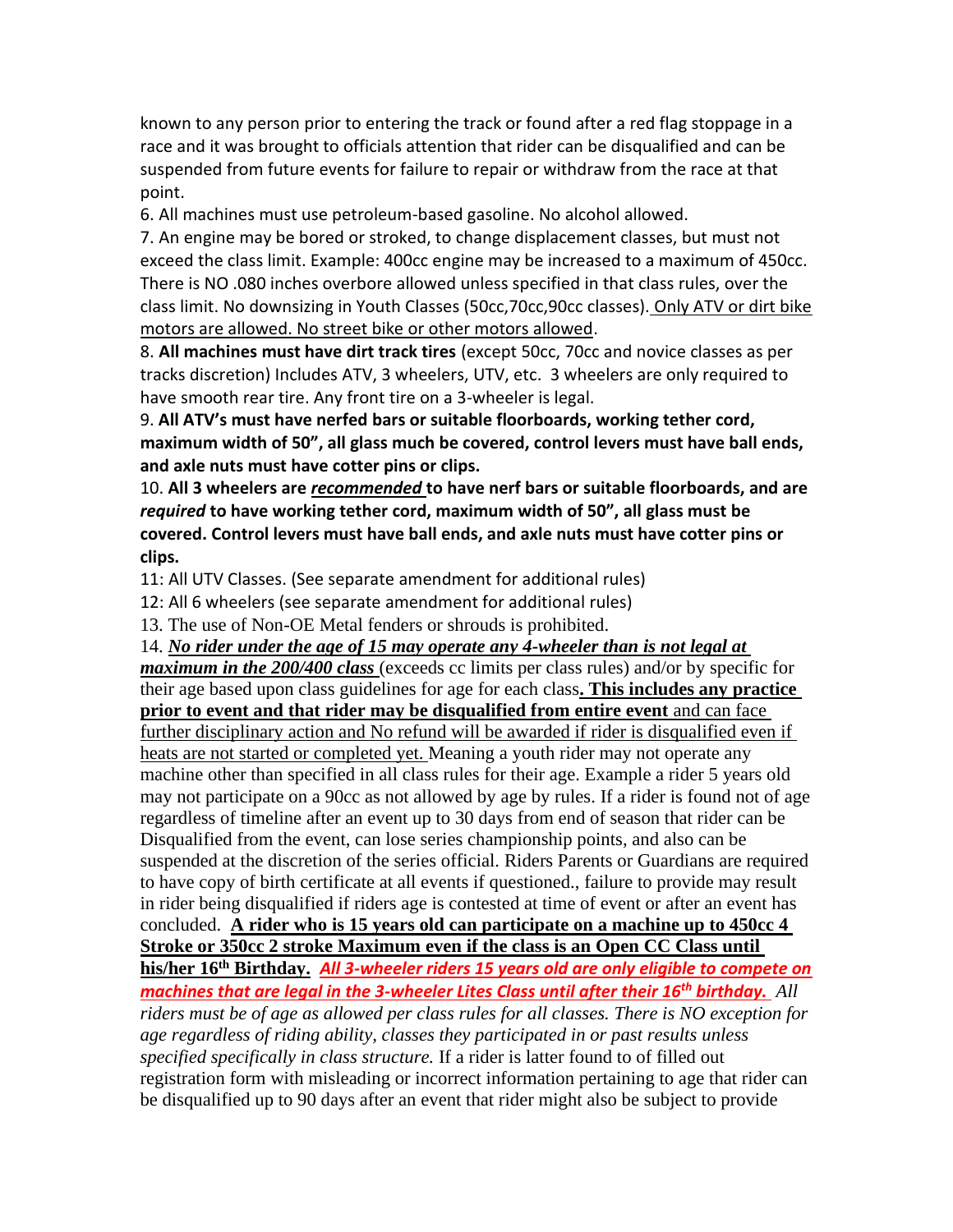legal proof of age to participate in any further NE EDT events.

15. **All Machines must have clear and legible number plates on front and rear of machine**. **All must be either black or white contradicting colors. Example white plate with black numbers or black plate with white numbers. Pro and Pro-am Class ATV and 3 Wheelers are to be blue with white numbers. The use of letters or slashes is prohibited**. *A machine will not pass safety inspection and/or be allowed to participate without number plates on their machine.* If a machine pulls to the starting line without number plates that rider can be given 2 minutes to install plates and can be disqualified from event without number plates on machine. I**t is solely the rider's responsibility to make sure they have number plates on their machine and understand this rule prior to participating in an event. Number plates also must be clear and legible and clean. If a rider does not have a front or rear number plate upon the start of the race that rider can be scored last place at the series official discretion. A riders Number on their Jersey should Match the number on the Machine. If a rider's number on its graphics is different than what is registered and on plate those numbers should be covered. If a rider changes machines after registration they must keep the same number as registered and make appropriate changes on the machine and plates.** If a rider fails to follow guidelines that rider may not be scored properly. 16. **All riders must wear appropriate safety gear.** All helmets must be intact and no modification should be made to their construction that alters the helmet from the condition it was tested and approved. For example, cameras or other accessories are Not recommended to be attached to the rider's helmet per most manufacturers. Neck braces are highly recommended to be worn by all participants. *Helmet:* This is the single most important piece of protection you will buy. It is mandatory for all participants taking part in practice and competition to wear a full-face protective helmet in events. The helmet must be properly fastened, be a good fit, and be in good condition. The helmet must have a chin strap type retention system. When you strap on the helmet, make sure the strap is snug so if you do go down it will come off easily and you lose your protection. The helmet should conform to either the recognized standards of Snell M2010 or DOT. A certification sticker will be on the back of the helmet. *Clothing:* Protective pants made of a durable material and long-sleeve jerseys are required to race. We do recommend buying some sort of kneepads. Kneepads or knee braces are designed to fit under your gear. Gloves are also recommended. Elbow pads are optional, but also a good idea for beginners. *Boots:* To race events, boots with a steel toe must be at least 8 inches high, and a combination of buckles and/or laces are required. Motocross boots are recommended for all participants. *Goggles:* These should always be worn while on a machine. Make sure the lenses are shatterproof. *Body Armor:* Also known as the chest, back, or roost protectors are highly recommended to be worn. **There is a simple rule in motorsport racing: Dress for the crash, not for the ride. Crashes happen. The more gear you have on, the more likely if an accident happens you go home sore then something serious.**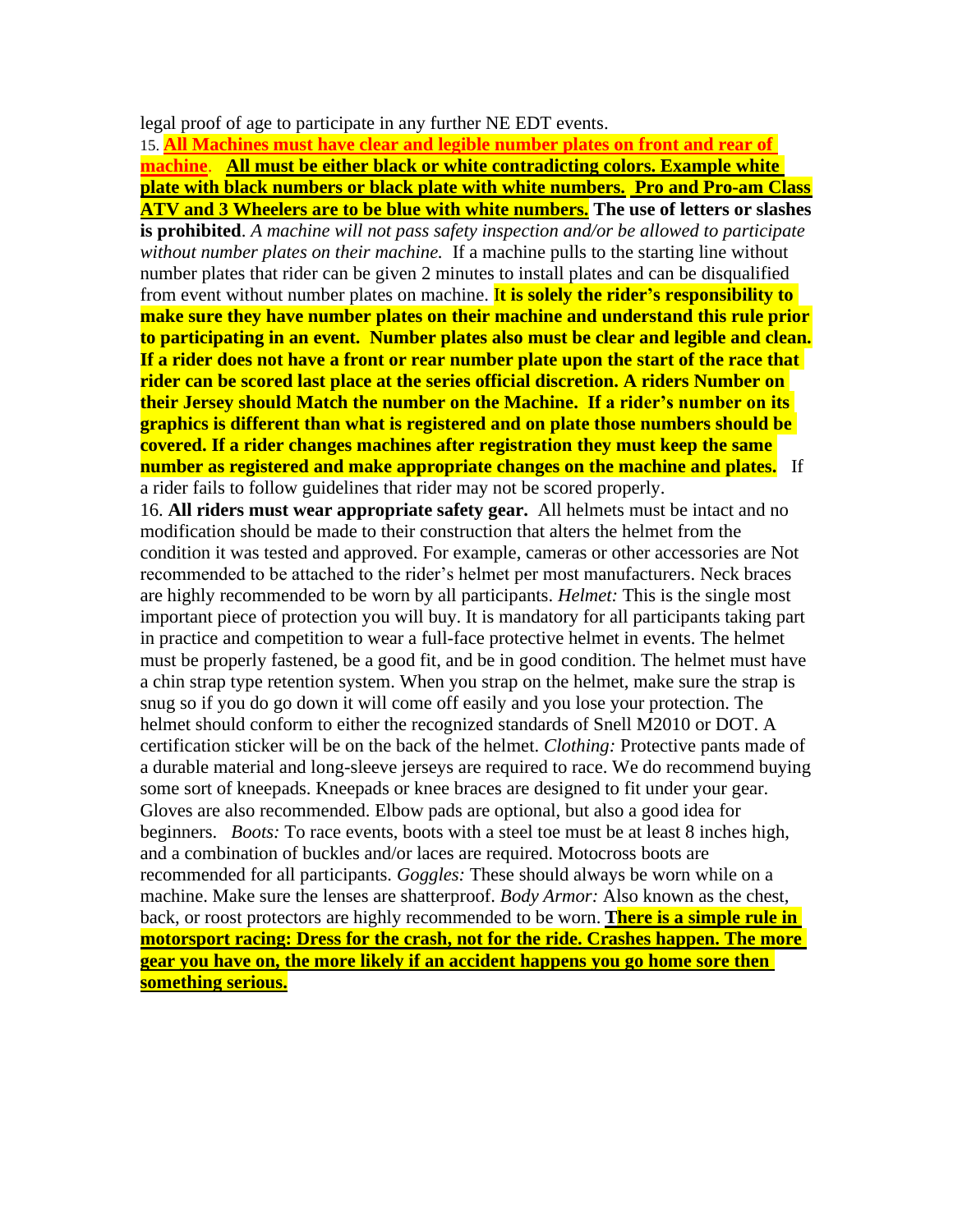## **NUMBER PLATES**

**All riders must have a "NEEDT Title Sponsor" sticker on their front number plate or front of machine. These stickers are provided at Tech. Inspection during an event as no charge. All Pro Riders must have an EDT Pro racing decal on the front of their ATV.** All machines in competition must have a vertical number plastic or cardboard material plate mounted on the front bumper and rear grab bar. Size of plates may vary if numbers of appropriate sizes fit inside the plate. All company logos or names on plate are to be kept at minimal but can be allowed as long as they do not hinder the plate from being easily legible and plate and numbers are of correct colors and sizes (black and white). For single and two-digit numbers, the plate may be mounted vertically. For three-digit numbers the plate must be mounted horizontally for better clarity and scoring purposes. The numbers are recommended to be 6" block numbers, and at an approx. minimum of 4" with a slight variance on size which may be allowed if numbers are deemed legible by official. The Plate is required to be either White or black with contradicting colors of white or black numbers only for scoring numbers for all amateur, youth, 3 wheelers, or 6-wheeler riders. A plate is allowed of any size that can fit appropriately sized numbers such as a front plate that is 6 inches by 6 inches that fits inside a Rath Front Bumper as long as black or white with contradicting numbers are within appropriate recommended size. **NO letter or slashes**  are to use and an additional number is required to be added and it must be also same size as other numbers if rider matches number of another rider in class. A rider may be disqualified or not able to enter a race if they are missing a number plate. A rider will not pass tech inspection if no number plates are present on machine. If a rider passes tech inspection and a plate is not within specs and allowed that rider may receive a warning and must make all corrections by the following round. No shading or outlining is allowed. If the Referee deems a rider's number plate is not clear enough for scoring, the rider must correct the plate. **The number plates and numbers must have contrasting colors (White and Black), be clear, legible, and have a professional appearance. The number on the machine plates should match the number that is on the ATV nose and fenders and the rider's shirt. If rider changes machine the rider is responsible to make sure all these numbers match.** The number plates may not be mounted to the handlebars for safety reasons. Wood or metal number plates are prohibited. If number plate is not legible and any issues with scoring are the responsibility of rider not the Scoring Officials. "Pro Riders" are recommended to use blue backgrounds with White lettering. No rider may use the number one unless if they are the past year series champion. A Past Champion using the #1 is recommended to use a red plate with white number. If multiple riders use a similar number the series or track does not take any responsibility for all scoring errors with riders that use a similar number. Example 24, 24x, 24/ as not slash or digit should be used.

**\*Reserved Numbers:** *Numbers of the Riders finishing in the top 20 in series positions and/or who participated in more than 50% of events in each class are reserved for the following year regardless of if another riders' registers in an event prior to that riders entering an event*. The rider that registers before another rider at an event with same number does not matter as noted above applies unless that number is not reserved per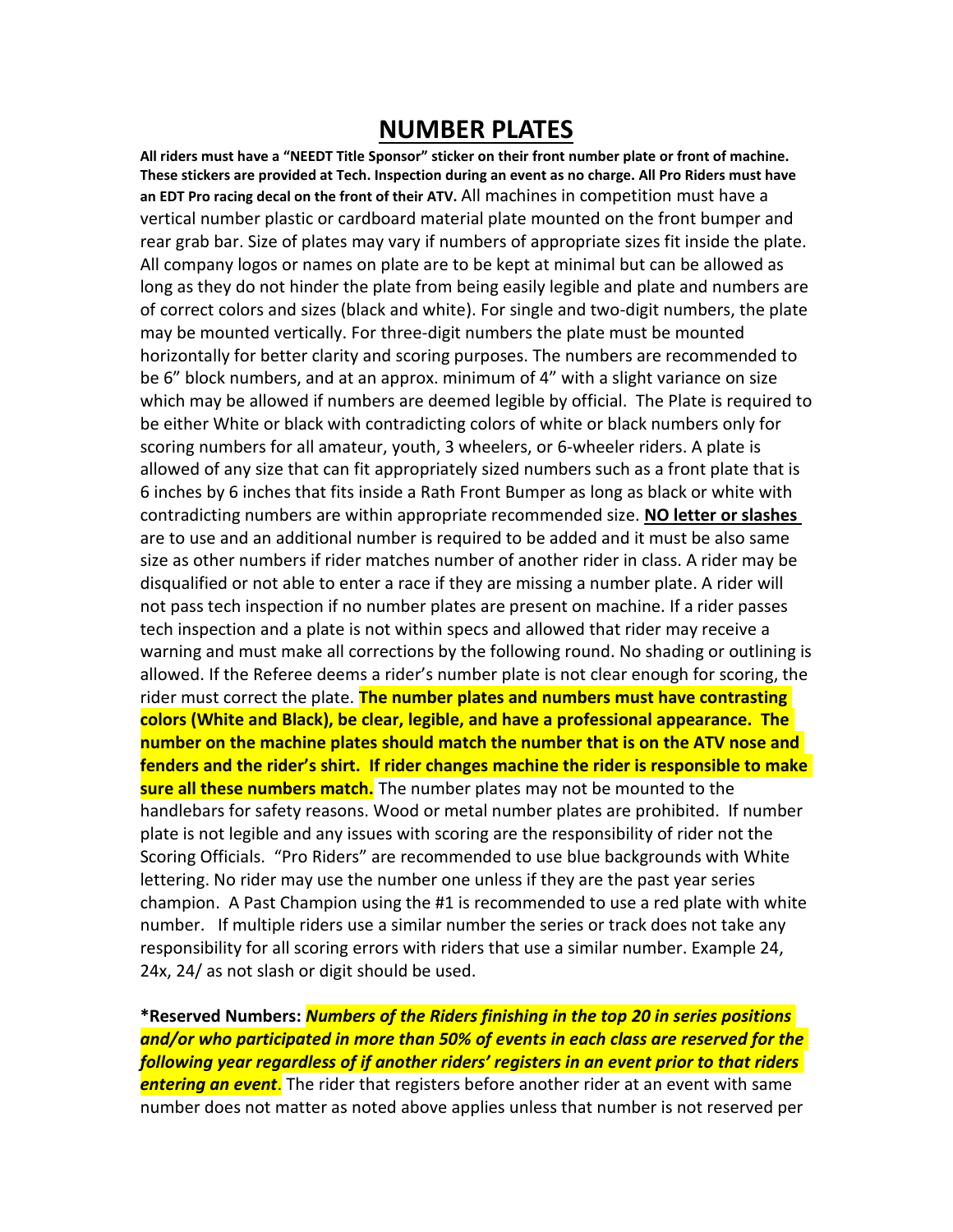above rule. If 2 riders have similar numbers and both are continuing to participate in the same class, the riders that finished ahead in the Prior season Points Standings will have it reserved if that rider registers at the first event that both riders participate in. If that rider who finished ahead in points fails to enter that first event that rider, then must change their number for the remainder of the season if the other riders retain that number. A rider who qualified for year end points moving up in classification will take precedent to their number the following season as long as a rider who already participated in that class does not use that number and that rider who was in the class participated in more than two or more events the previous season using that number. Those Riders with those numbers will take precedence over local riders within series points, in the previous year. A Rider whose number matches another in a class is to add a number versus lettering. **Only the Prior Year End Season ATV EDT Pro Champion, 3 wheeler Pro Champion and in Short Track the Pro-am 400/450 Short Track Champion may use the number 1 plate as the top rider in each category. ONLY a Past Year Champion can run the #1 Plate the following season. That rider is to run a red plate with a white number one as the series top rider. No other riders are allowed to run the #1 Plate and must change their number to compete in all events.** 

## **POINTS SCHEDULE**

All championships will be based on the following point's schedule. Only the riders in the main event will receive points. No more than 20 riders will participate in the main event. Once a rider crosses the start line, they will be scored accordingly.

1<sup>st</sup>- 25 points, 2<sup>nd</sup>- 22, 3<sup>rd</sup>-20, 4<sup>th</sup>-18, 5<sup>th</sup>-16, 6<sup>th</sup>-20<sup>th</sup> descending 1 point per position, 20<sup>th</sup> place is 1 point.

*Heats Bonus Points: Each Winner of Heat Race: 2 Points*

#### *In the Event of weather or delay in event once started*

- 1.) In the event of Rain, and cancellation of a race for any reason that has NOT been deemed completed or gotten thru all the heats. Each riders signed up and *registered* can receive 5 Points to go towards year end awards for that event if their heat(s) was not completed for their class. Please note: Heat(s) can be scored for final results as mains for series points in event of cancellation of an event due to weather, curfew (time restraints) or other circumstances if all heats(s)completed for the rider's class entered. Once Heats are completed an event can be considered complete. If heats are used for scoring there is no additional 5 points awarded.
- 2.) In the Event of Rain or weather delay, **where NOT all heats have been completed on the Saturday scheduled date of event.** The event may be moved to Sunday for completion as a rain date as available accordingly to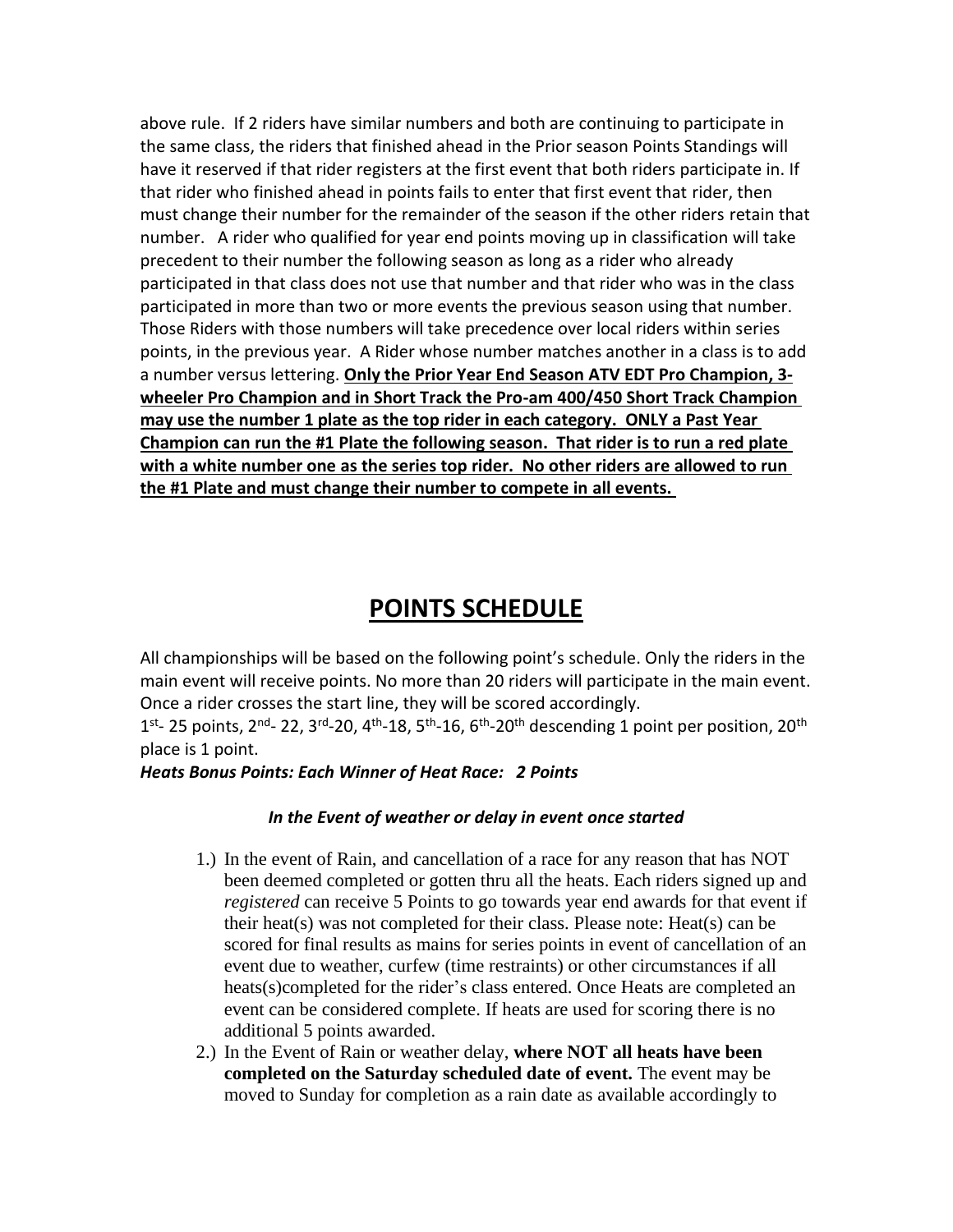local rules and ordinances if they apply. *If an event is moved to Sunday for completion all heats completed will be considered final and results scored off heats for those completed classes.* All remaining classes moved to Sunday (rain date) will be ran as main events with full laps. Main event will be staged according to championship point standing or random computer selections which ever had been already selected. In the event of 10 or more in a class the class may still be split accordingly, but if class is divided all will still run full laps accordingly to main events with the fastest race winner being scored the winner for that class. Same if heats where utilized. Other factors may limit the number of laps if weather or other issues still exist. If less than 15 have signed up for a class, the class may also run one main event combining multiple heats if all riders and officials agree and has less than 15 riders signed up for that class. If there are more than 2 heats this option is not available. If 2 heats are combined the riders with the higher gate pick (last picks in heats) or in standings would start from the back row.

- 3.) For the EDT Pro Class ONLY all riders will move to one main event if less than 20 riders have signed up and will be staged according to current series championship points and in the event of the event being the first round of the current season, the prior year standings will be used for staging for the main event. A full timed main event will take place.
- 4.) If an event is a 2-day event or double round there will be no additional rain date available for that event if Sunday is the already scheduled second day for that event or multiple rounds.
- 5.) For short track there is NO rain date available if a TT event follows the next day after that short track event.

2) \***To be eligible for year-end awards, riders must have entered (registered) at least 5 or more EDT/ TT events for EDT Final Overall Year End Championship Awards. Top 10 only receive year end Championship Awards. A rider MUST attend banquet to receive awards.**

**3) For the Short Track Series, a riders must have entered at minimal of 2 of the events for Final Year End Short Track Championship awards in the series and finished in top 5. 4) For all classes –Year-End Overall Championship Series Class Awards will be**

**determined from points accumulated. A rider must attend or register for the Year-end Banquet to receive any Year-end Championship Trophies, Cash Awards or Other awards.**

**5) For Final Championship Awards: Top 10 (Ten) in EDT and Top 5 (Five) in Short Track are eligible for awards.**

**6) In the event that there is a regional designation: Example for the Northern and Southern Championship Series or other Special Award Designation if used and recognized the Champion Only receives a year end Championship award which may include only one award if wins both designations.**

**7) 6 Wheelers ONLY: riders must have competed in minimal 3 of Northern Events to qualify for year-end awards. 6 Wheelers use Northern Events only for year-end Championship Points. Those events to include Muskingum, and July and September**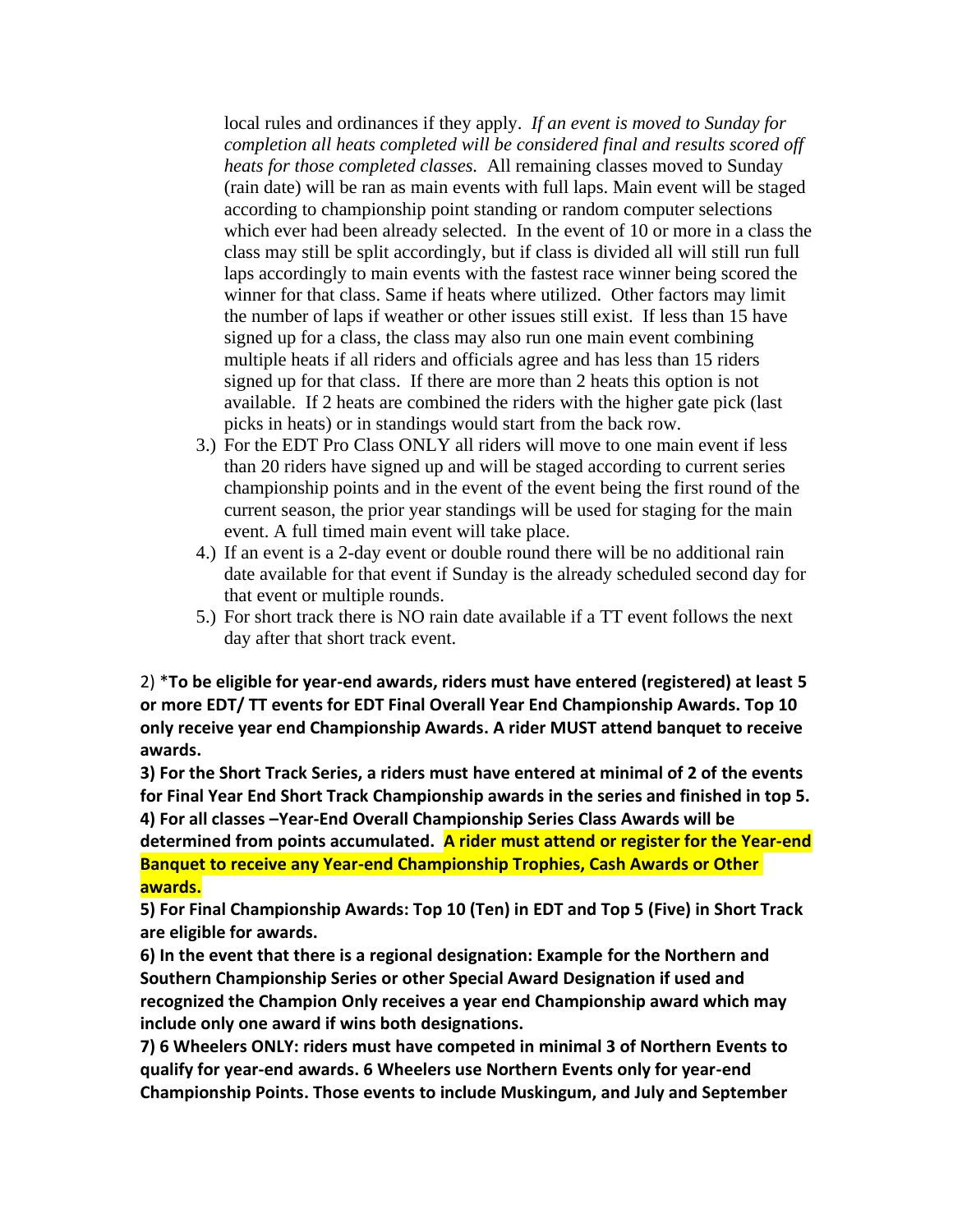#### **Pine Lake Events and can include Michigan.**

#### **8) \*\*\* No Drops \*\*\***

- **9) Point Tiebreakers: (in event of tie in points accumulated to determine final standings)** 
	- 1. Most Final event 1<sup>st</sup> Place Class finishes (does not include heat races) if still tied then see #2
	- 2. Most Events Participated in, if still tied then see #3
	- 3. Last Event Higher Finish with both participants (Head-to-Head), if still tied then move to #4
	- 4. Best Class Finish (example Rider 1 finish  $2<sup>nd</sup>$  at round 3 and Rider 2 finished  $3<sup>rd</sup>$  round 4rider 1 gets tiebreaker) If tied still then see #5
	- 5. If all the above leaves riders tied then riders are considered tied according to results

## **RACE PROCEDURES and RULES**

**1)** Once a rider is registered for an event there is no refunds once practice has started. Unless at discretion of Track owner and Promoter for that event or due to cancellation of event due to weather prior to Start of event. Pit Pass fees are non-refundable. On-line registration service fees are non-refundable.

**2)** At the Referee's discretion, the number of laps for Heats and Mains may be changed if track or weather conditions warrant or other time restraints occur. Example: time restraints, potential weather, etc.

**3)** Classes with 5 or less riders may be combined with 2<sup>nd</sup> class. Race will have one (1) start with fastest class starting on Row 1 and slower class starting on Row 2.

**4)** Racers (including crew members) are not allowed to do any shoveling or sweeping at the starting line. After bringing their machine to the starting line, RACERS ONLY, are allowed to use hands or feet to clear his start spot BEHIND START LINE. Mechanics are only allowed to the starting line if a bike cannot start and the rider needs assistance. The 2-minute rule still applies. Any Pit crew, family member or mechanic that comes to the starting line may result in that rider being disqualified from the event other than to assist for mechanical issues.

**5)** Any "rider" protest must be completed in writing within 30 minutes of the race being complete with rider's name, class, race number and discrepancy Along with the protestors printed name and signature. **For any Protest that is NOT mechanical** in nature and is *specific towards a Particular Rider in a Class other* than related to overall scoring of that particular class as a whole the Protesting Party **is subject to pay a \$50 Non-refundable administration fee**. For any Protest related directly to scoring of event must be made within 30 minutes of posting of results for heats and/or main and is **NOT**  subject to a fee imposed but can ONLY be made by the rider in the class in question who is questioning the result for scoring. Any changes in scoring can only be made as per scorer's sheets used for that race with a corrections being made if error is found. For Any **mechanical Protest, Protesting party MUST pay \$400.00 (engine cc size or machine inspection required)** for protest, the \$400.00 goes to the winning party after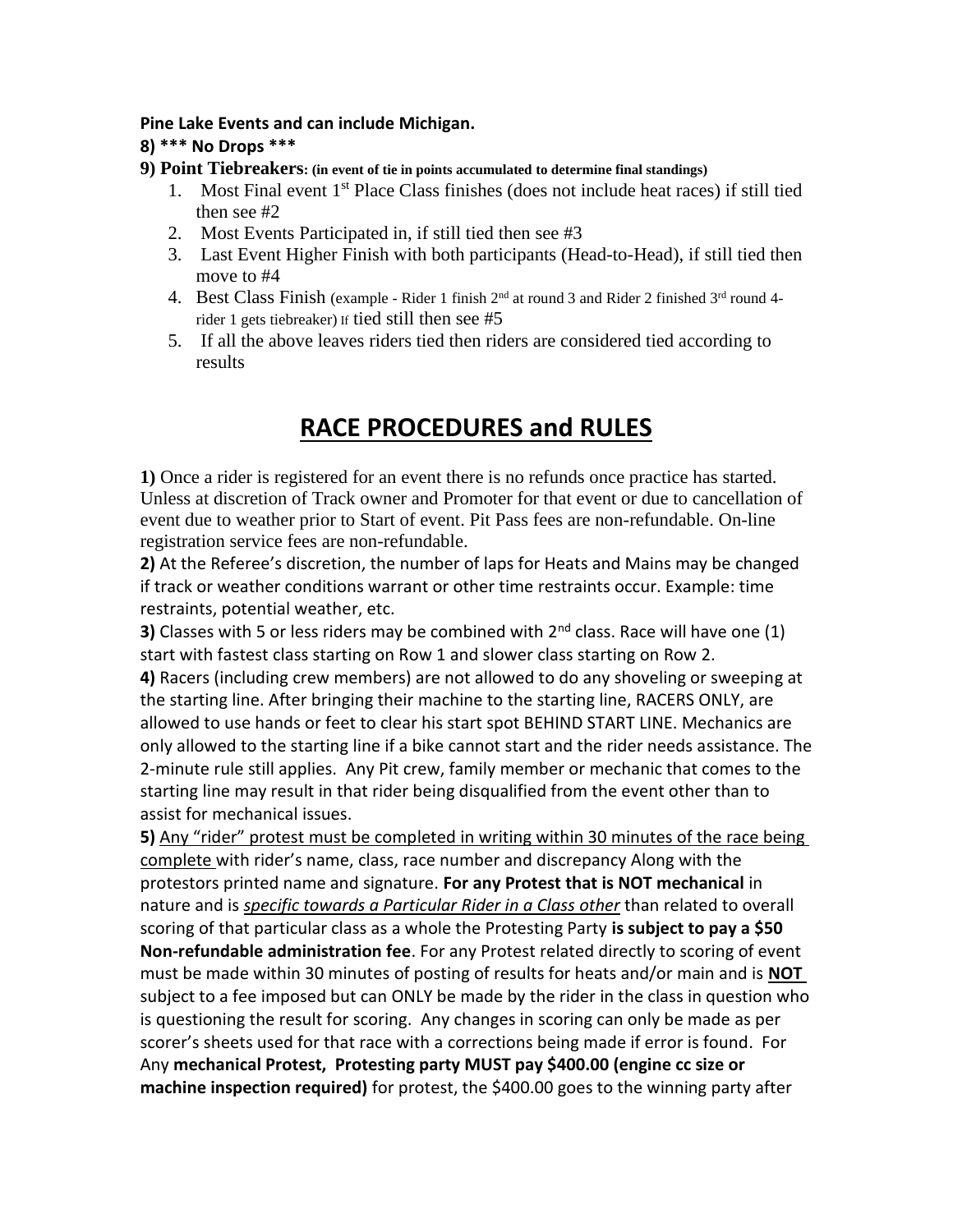the protest has been resolved.\*The protesting party will also **MUST** pay an **additional \$175 non-refundable fee** to a mechanic/Official approved by the protested party and the NEEDT official to perform the tear down or mechanical inspection with a NE EDT personnel present if required. *Fee must be paid and collected prior to Protest being allowed. No checks and Cash only accepted*. All funds must be paid and available within allotted time to a series track official. Rider refusal to a protest is automatic disqualification. Any person can protest including a rider 's sponsor if based upon mechanical concerns. *The NEEDT Series "official" also reserves the right to challenge* any race, rider, or results up till end of season and up to 30 days of last event of the season *if rules applies to legal age as allowed per class at time of event and machine allowed*, and also if rider did not compete in a heat or qualifier and did not properly qualify (Must start heat to be scored in Main event) . A rider who is protested and found guilty *(includes being overbore) \after being torn down* will be disqualified plus suspended no less than 2 additional events for the class involved in the protest and also can face additional disciplinary action such as loss of additional Championship Points, additional race suspension and other disciplinary action at the Officials discretion. Refusal of protest the rider will be disqualified plus suspended no less than 2 additional events for the class involved in the protest and also can face additional disciplinary action such as loss of additional Championship Points, additional race suspension and other disciplinary action at the Officials discretion. The rider that refuses will also be subject to "Series Official" inspection upon returning to the class in question and that rider if refuses again that rider will then be disqualified and can be suspended no less than one year for all series events. If a rider who is protested admits to being illegal prior to teardown that rider will be disqualified but may only face additional disciplinary action as per official's discretion. That rider also will be subject to "Series Official" inspection when returning to class. *For all events a rider is suspended that rider may not also participate in any classes which includes Short Track and TT that have a motor cc limit similar to the class in question during their suspension or any other classes that have an age or other requirement not met by that class rules.* A rider found guilty may also be subject to a Monetary Fine Payable to NEEDT Series and/or Sponsors which can be up to \$5,000 that a sponsor has deemed compromised the marketing of their Products or Services Unfairly. That rider also must refund any and all Out of pocket funds to the Protesting Party (\$175 mechanic fee or administration fee) before being allowed to participate in any Series future events if found guilty of any mechanical rule violations. The series also reserves the right for any series sponsor to take legal action against any rider and or machine owner who is found at fault of any mechanical violations for loss of revenue or income due to misguided market and steering of any service or product which caused an unfair advantage. *Any second offense regarding mechanical cc limits within a 2-year period after first protest where either a rider refused the protest or found guilty will be suspended for no less than one full year from date of the protest and is subject to tear down by official upon his or her return to racing, this will include if a rider is found guilty or refuses the protest and teardown.* All riders that are suspended due to being illegal will remain in a probational period for 2 full seasons and any additional disciplinary action can also lead to suspension or being suspended indefinitely from any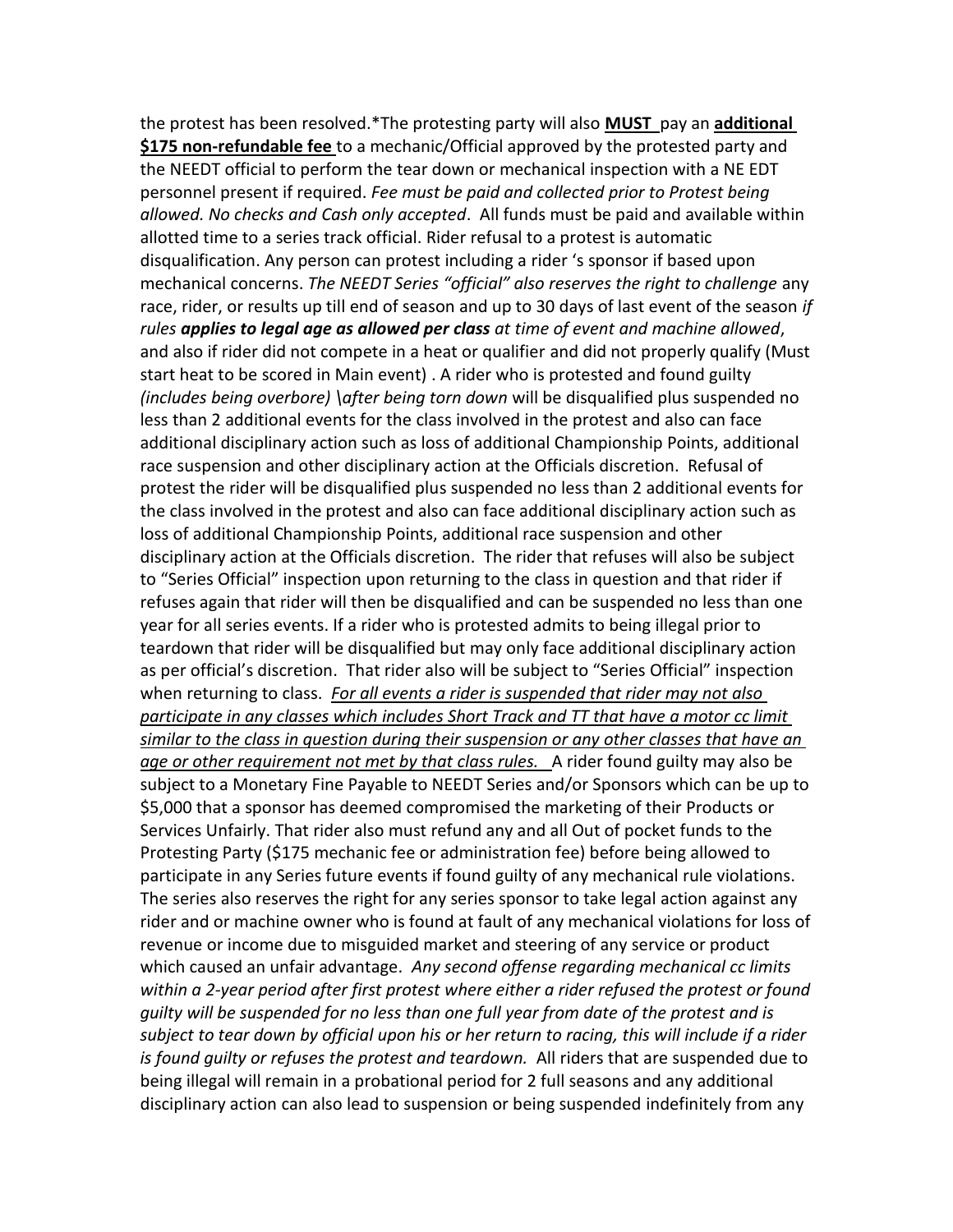future NEEDT Event depending on class in question.

**Part 5A)** If a rider machine/ engine is protested on Day One of a 2-day event (Double round or Short Track and EDT Event) that machine *will be required to be secured by a series official* until the conclusion of both events. Meaning if Round 1 and Round 2 follow in 2 consecutive days and a rider is protested on Round 1 that machine will NOT be torn down until the conclusion of Round 2 to allow that machine to continue to participate in both events but will be required to remain at the series official trailer and can be worked on there under the supervision of the official, unless that rider being protested reserves their rights to have torn down following that first round. A Protested rider reserves their right to have his machine torn after round one if so choose. Refusal to the protest is also automatic disqualification for the event and can face additional punishment as mentioned in Part 5. In the event the machine is found illegal after being disassembled after the second round according to engine size allowed per class rules for that machine and rider, that rider can be disqualified from both rounds, which includes the second-round if engine was found illegal for registered classes and per rules even though only protested in round one. In the event of a Friday Night Short track event and a Saturday EDT event which follow on 2 consecutive days. That machine may also be held until at the conclusion of the EDT event. That machine in question if found illegal that rider can also face disciplinary action at the discretion of the series official for the EDT Series and/or Short Track Series which can include loss of championship points and suspension if that machine and rider participate in both NEEDT series as mentioned in Part 5 above. The protested rider/ machine reserves their right also to either accept the disqualification without being torn down or may choose to have torn down after the Friday Night Short Event has completed. If a Protested machine/rider refuses and accepts the disqualification without being torn down the protesting party is still subject to the Non-refundable \$175 Mechanic/Official Fee but can be refunded at the official's discretion since a teardown did not take place.

**6)** Any race motor or race quad can be subject to inspection at any time throughout the race weekend by the Referee or track or series officials. No fees apply.

**7)** All events should run qualifying heats and a main event. The number of riders in heats will be determined by track width, with a minimum of 54" and up to 60" if room available per machine. All riders in heats will get a front-row start. (Maximum 12 riders) **8)** A rider must start in a heat and/or consolation race (LCQ) to qualify for the main. \*(i.e., Come to the line, with machine when # is called, and roll across the line when the race starts) If there are more riders in a class than can be accommodated on the starting line, multiple heats will be run. If there are 21 or more riders, one or more LCQ's will be run. *Failure to start your heat race the rider will be disqualified for that class for that event nor allowing rider to advance to LCQ. That rider can be disqualified up to 30 days after an event after scoring is verified. A rider must also start the LCQ to transfer to main event.* 

**9a)** Riders will be divided into equal groups based on current point standing, preventing all the best riders from racing in one heat, or using a random computer-generated system, or using picking pills for gate positions for heats races. This may include up to 10<sup>th</sup> place only for a class then all other riders will be computer generated for gate picks. **9b)** Heats will be timed. The winner of the fastest heat will get first pick in the main, and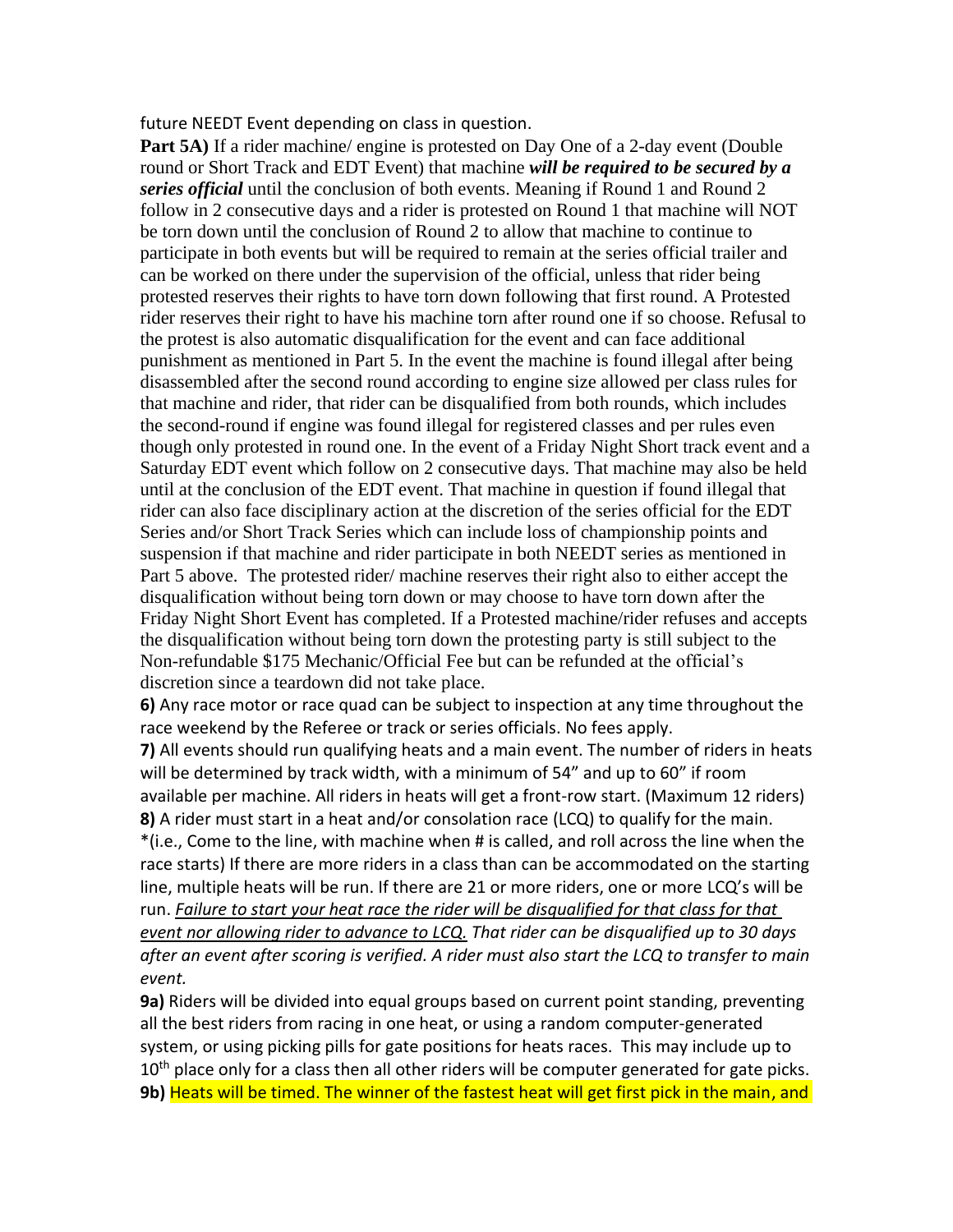the winner of the next fastest heat will get second pick from the main, and so on. In the event of a special qualification award for the overall first gate pick for a main event that special award which take precedence over that events heats and qualifications. Equal numbers of riders from each heat will transfer to the main, leaving a fewer number to transfer from the LCQ's. No more than 20 riders will participate in the main event. **For scoring and timing of heats if a heat is red flagged after the initial start the clock will continue to run until that race is completed. The Initial start means all rider in the class are past and thru the first corner. If the start of a race is red flagged for a false start or all riders not getting thru the first corner of the initial start the clock will be restarted.**

**10)** Starting lines must be 24' apart, with the penalty line 24' behind the starting line. **11) A rider must be ready when called to the starting area. If not ready, he is allowed two minutes after the call to make minor repairs**. Afterward the 2 minutes has passed, if he/she still is not ready, he/she can be excluded from the event. \*(A rider or pit crew member must notify a race official if they are not in staging when their number is called to receive the 2 minutes and the Pit crew or mechanic is allowed to push the machine to the starting line but the rider entered in the class ONLY must be on the machine when race is ready to start). *It is solely the rider's obligation to know when their class is called to the starting area. At official's discretion a rider may lose their gate pick if not in staging when called and a pit crew member is not present, which could result in last gate pick***. The rider next in lineup for staging will receive their gate pick and riders thereafter until all riders are lined up. If the rider that is late shows up that rider will be given the next available gate pick. The Official is not required or obligated to wait if neither rider nor pit crew is present when rider is called to line for race for staging.**  Once all riders are at their starting position the race will start accordingly and it is not the official's obligation to wait for all the riders to arrive when class is called to staging. A rider must cross the start line to qualify for the main event. **Failure to start in the heat a rider will be scored a DQ and will not be allowed to transfer to the main event or LCQ. The series reserves the right to DQ that rider up to 30 days after an event if verified rider did not start heat (cross starting line - push across) The start of race means first green light start of race even if it is red flagged.** That rider that missed the start cannot enter the track after the start of his/her race if not at the starting line during the first initial start of the race. That rider if arrives to start before the conclusion of their class race may ONLY push his/her machine across the line and will scored last place for their heat or main event, only if their class race is still taking place on track. No rider may move to another heat if they miss their heat and riders are responsible to be aware of any changes made to class prior to start of race. If the heat or main event has concluded before the rider arrives to the starting line that same rider will be DQ'd for that class. For the main event, a rider must cross the starting line at any point during the main event to be scored and receive points. That can include just pushing a legal machine across the starting line to transfer to main event or LCQ. A rider also must start the main event to be scored points, which can include just pushing their machine across the starting line. If a machine is pushed across line, it must be a class legal machine to be scored championship points and rider must be present. A rider that is Disqualified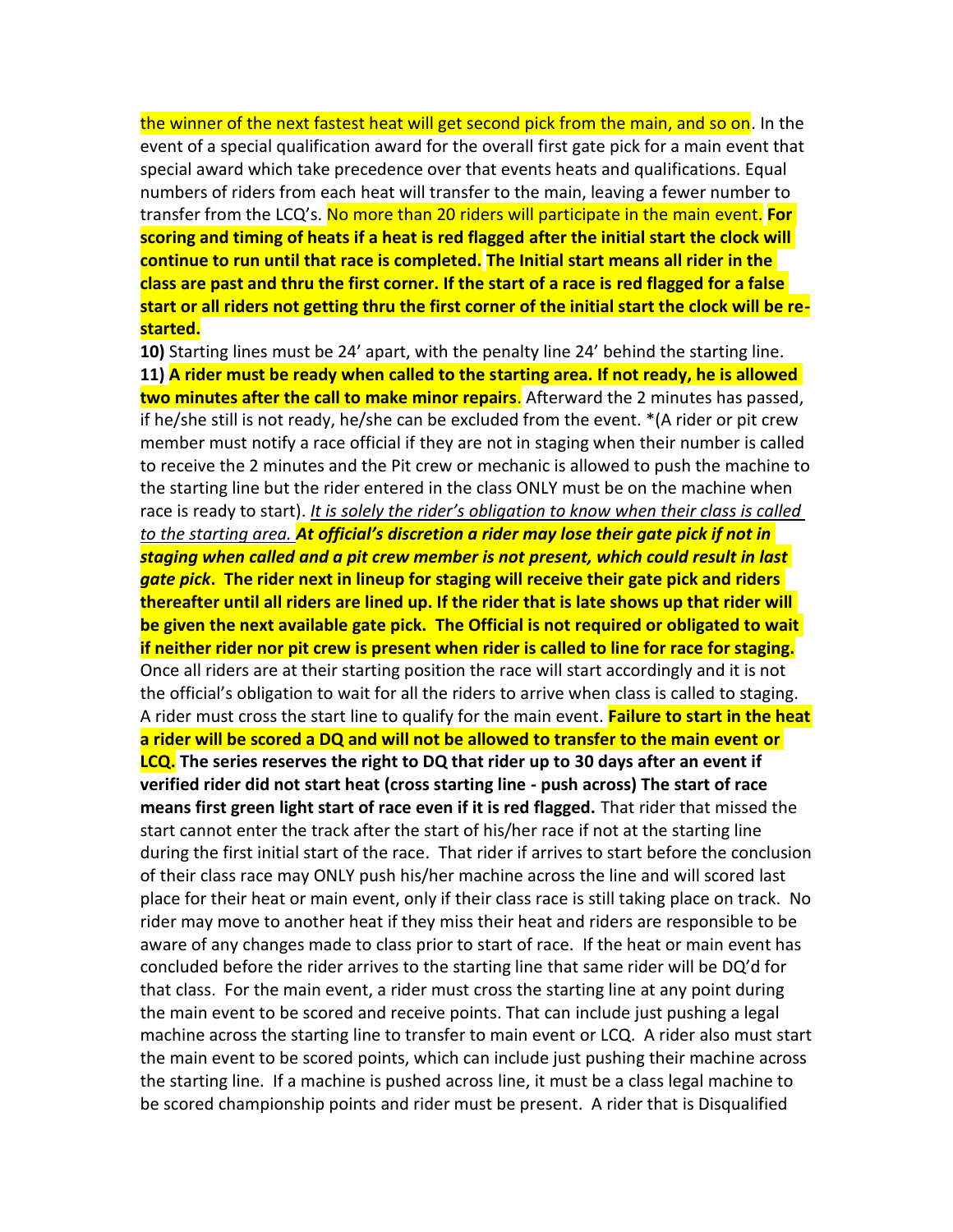cannot participate in the main event.

**11b**. If another rider not entered in a class impersonates or takes place of another rider in a heat or main event that rider will be disqualified for the entire event plus can face additional race suspensions which can be up to one year after an event, due to legal risks incurred by all parties involved. The rider who enters the class is the only rider that can participate in the class, which includes on-line pre-registration. If a rider not entered in an event and/or class on the track enters the track on any machine during the race or event that rider will be immediately Disqualified for that event plus face additional punishment. A Pit crew may assist in getting a rider's machine to the starting line but the rider entered in that class must be present to physically push machine across line and/or to participate in the class.

**12)** Any rider whose tire crosses the starting line before the start will be moved to the penalty line, and the position left vacant on any subsequent start or restart of the race, If a rider *moves forward and crosses the starting line* after all riders are set for the start of a race that rider may be moved to the penalty line if considered a false start by the series or track official even if the light did not turn green.

**13.) Start of Race and Red Flag Stop** \*(Before the initial START of the race If push start is required, or mechanical assistance to start the machine permission must be obtained from the referee or staging official to cross line prior to start and will not be penalized as a false start). For youth riders the pit crew or parent may assist the rider in starting of their machine on the initial start ONLY. **Moving or twitching forward without crossing the starting line does not always constitute a false start if machine did not cross starting line and is at the official's discretion.** A rider may get assistance in starting of their machine before the first initial start of the event from their pit crew. In the event of a full re-start of the race or staggered re-start if the rider is unable to restart their machine that rider will be scored based upon position at time of being disabled. *In a red flag stoppage, a rider when machine engines are stopped a rider may get the assistance of another competitor in the same class ONLY for a bump start and must first have permission of the track official*. *No other outside assistance is allowed*. The rider will be given only ONE minute once machines are being brought to the line and if unable to restart their machine, they must exit the track and will be scored the position where they left the track. No officials, track personal or pit crew may assist after the initial start except for some youth classes (see note below) During the course of a race that is in action or progress on track and is not stopped, If a rider receives outside assistance to re-start their machine or make repairs after the initial start of the race that rider must exit the track and will be scored in last place for that race or position that they received assistance occurred during the event. If a rider refuses to leave the track, the official may DQ that same rider from that class. **For YOUTH Classes** *as listed ONLY In the event of a red flag STOPPAGE only where machines are ordered to shut down or stopped. Youth classes including youth exhibition, 50cc, 70cc and 90cc may receive assistance by track personal or officials to assist the youth rider to re-start their machine and only applies if the race is red flagged and stopped. No official, pit crew or track personal may assist a rider while a race is in progress. If a pit crew or family members enters the track or assist any rider after the initial start of the race that rider can be Disqualified and not*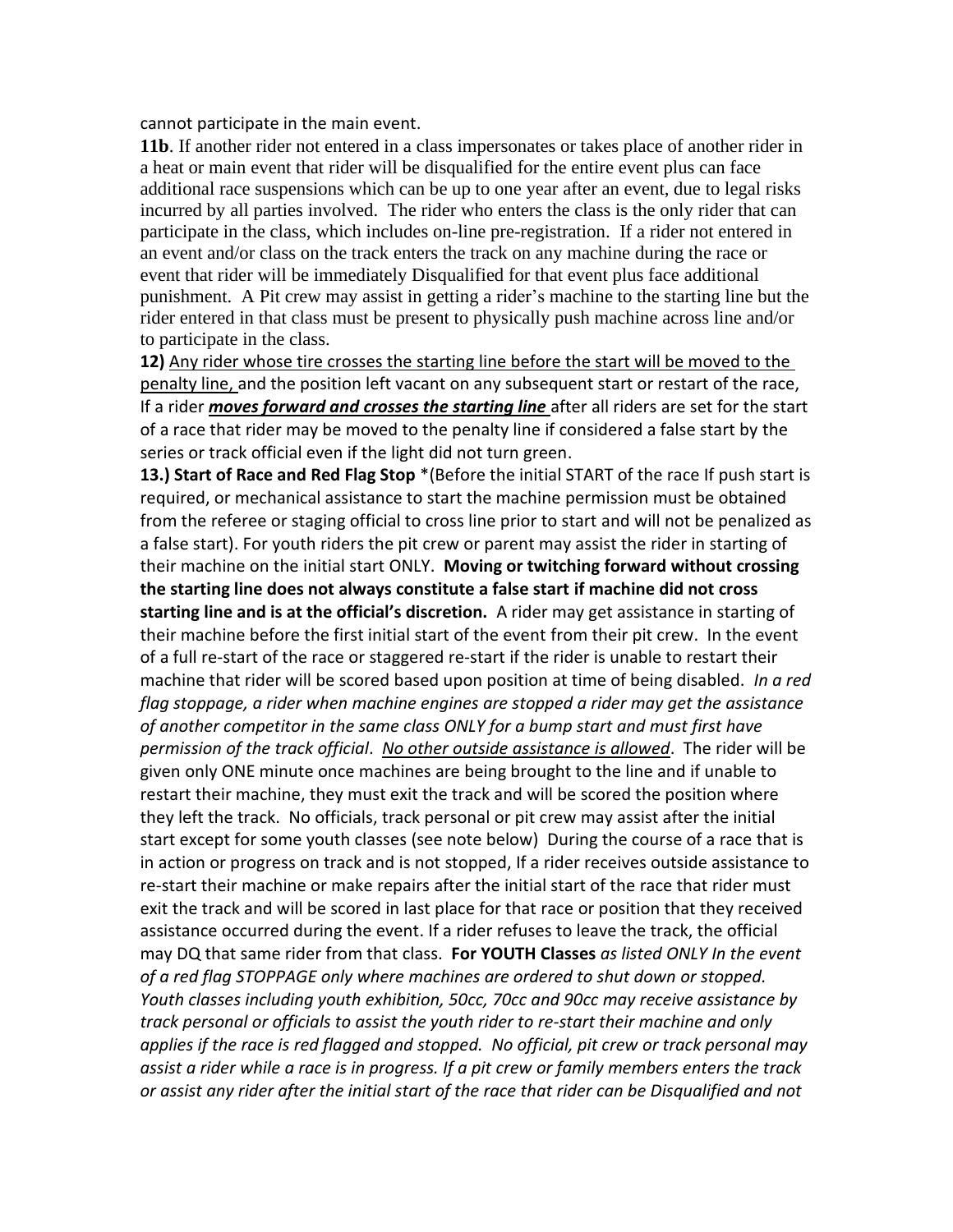*scored for the race.* During a stoppage of the race and after several attempts to re-start the machine is unsuccessful (1 minute) the rider will be required to leave the track and scored at position that rider left the track. No pit crew may assist the youth rider to restart their machine or assist after an initial start for repairs.

**14)** Facilities permitting, the referee may use light(s) and/or flags to start a race. **15)** Any race stopped with two laps or less fully **completed** will require a complete restart in the original positions. *Completed laps is based upon leader of race.* A rider who was determined by the referee of the event to be the primary cause for the event being stopped, will be required to restart from the penalty line. Any laps completed will be subtracted from total number of laps for this race. Once a race has completed three full laps or more see rule #16 below as a staggered restart is required. In the event of a full restart, A rider must return to their initial starting position and the position of the rider involved in the red flag or false start gate position would be left open. Failure to return to their initial position can result in that rider being DQ'd from the race. 1.) The track official will give one warning and if that rider fails to move to original spot even if that rider was not responsible for the false start that rider can be disqualified. 2.) If a rider that was called for the false start or red flag fails to move to the penalty line that rider will be DQ'd from that race. 3.) The official will ONLY give ONE warning, and if the rider fails to move or if the rider argues with the track officials the rider will be given one warning and if that same rider or any pit crew continues to argue and falls to move to position that rider can be DQ'd.

**16) If, in the referee's opinion, it is necessary to stop an event after 50 percent of the total distanced has been covered, the race may be considered complete**. Riders will be scored according to their position on the lap *preceding* the one during which they were red flagged. **In the event of stoppage due to rain or weather or any other factors which cause a Red Flag Stoppage of a race it can be considered complete if there has been over one-half hour delay after the red flag regardless of laps completed.** If the race is called complete, the riders will be scored in the position in which they would have restarted or where they finished on the **last full** lap completed

**17) Red Flag:** At the referee's discretion, the race may be resumed, and riders will be started in **staggered** single file in the positions they held on to the lap before the event was stopped. Referee may also require riders to stay single file until passing a designated point. When an event is stopped (red flag) before being completed, **riders only** can adjust or make repairs on their quad. Their machine must remain on the track during this time. Mechanics are not allowed to wrench on the machine but they can assist the rider with tooling, Riders, however, must be in their assigned positions and ready to race four minutes after the red flag (eight minutes during final events) and/or when the track is safe. No rider or machine may leave the track at any time after the start of the race and return. That rider will be scored upon the position when they left the track. During the course of a race if any mechanic, pit crew, or rider's family member enters the track and assist a rider in re-starting a machine or working on their machine while a race is in progress on the track, that rider will be DQ'd for that class for that event. If a rider is involved in a red flag and his machine is removed by track personals off the track (Not pit crew) in error and the rider has not left the track and the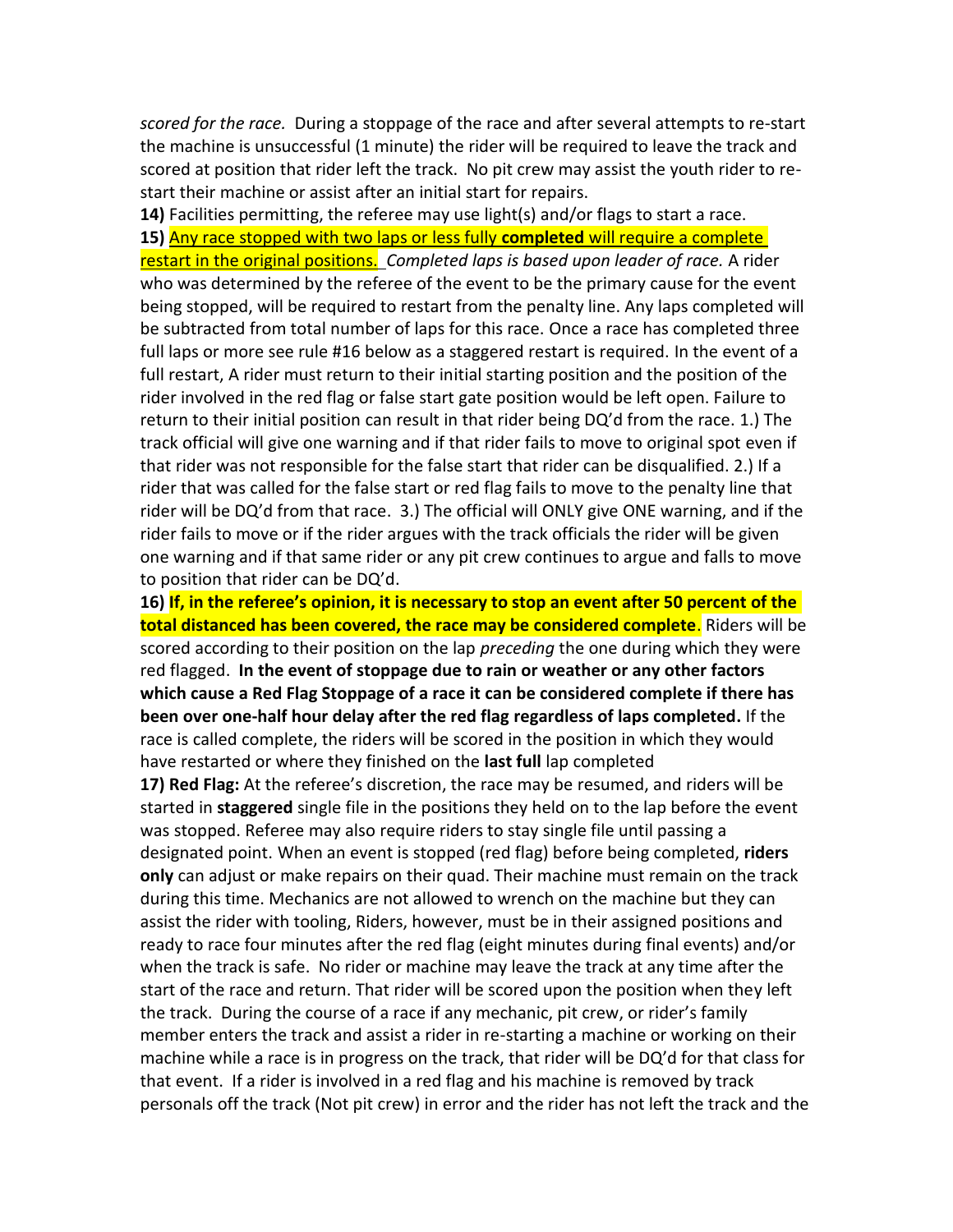machine was removed without the rider's approval that rider may return to the race as long as no mechanical repairs have taken place. The rider must remain on the track the entire time. That same rider will be moved to the penalty line or last place in a staggered start. See above rule # 13 for assistance with re-starting the machines after a red flag stoppage.

**18)** In the event of a **red flag stoppage** due to an accident or false start. The rider or riders that has caused the red flag will be moved to the penalty line or to rear. If a rider involved in the stoppage made a move, stopped or wrecked trying to avoid the fallen rider when coming upon the stoppage that rider may regain their original position at the discretion of the referee if their actions was to protect the fallen rider. *If a rider involved in the Red Flag was not the clear cause of the accident* that rider at the official's discretion may be allowed to resume their position if a full restart is required or a staged restart. In the event of a Red Flag Stoppage, all riders not involved in the incident are to stop safely and as soon as possible and then move away slowly and safely from the red flag incident to allow track officials, medical personal or track personal room to assist the fallen riders. No rider is to Exit their machine and allow Track and medical personal to assist the fallen rider. Once rider has passed the situation or they have safely stopped and moved out of way of track personal they are too slowly complete the lap  $(1<sup>st</sup>$  gear only) and return to the starting line, stop, and turn off their machine and await instructions. No riders or machines may leave the track during a red flag stoppage of the race and are no longer allowed to continue in the race and that rider would then be scored to point they left the track. **If any rider during a race is involved in a 2nd red flag** that rider will NOT be allowed from continuing in that race and be disallowed from continuing in that class and will then be scored points based upon his/her finish position being up to point of  $2<sup>nd</sup>$  red flag. After the  $2<sup>nd</sup>$  red flag caused or involved with the Same Rider, that rider must exit the track at official's discretion and can NO longer participate in that race regardless of any circumstances surrounding those two red flags. That rider will be scored up to the position of the last red flag. If a rider causes 2 Red-flag Re-starts regarding the *initial* start of race (heat, LCQ, or Main) that rider is immediately removed from that race and will be scored last place for that race. That rider must exit the track and any refusal that rider can be DQ'd from the entire event. If a rider who caused 2 red flags in a heat race that rider may advance to an LCQ or main event but if that riders is involved in any further Red Flags during an LCQ or Main Event that rider may NO Longer participate in that class for that event and will be scored last place points if qualified for the main event ONLY, but that same rider must be present for start of main event to be scored points for that class.

**19)** Any rider who leaves the track after the start of a race can be disallowed from continuing in that race and will be moved to his/her finished lap final position for that race based upon time and lap they exited the track. **Once a race has started a rider who leaves the track can NOT return to that race.** Rider is allowed to work on their quad under a green flag condition only if the work performed in a designated pit area on the track. That rider is not allowed to receive any assistance from track personal or pit crew once an initial start of the race has occurred. If a rider leaves their machine and walks off the track also, they cannot return to that race.

**20)** If a race was stopped because riders were down, the first rider down is placed in the restart, etc., with the last rider down behind the last rider who did not fall.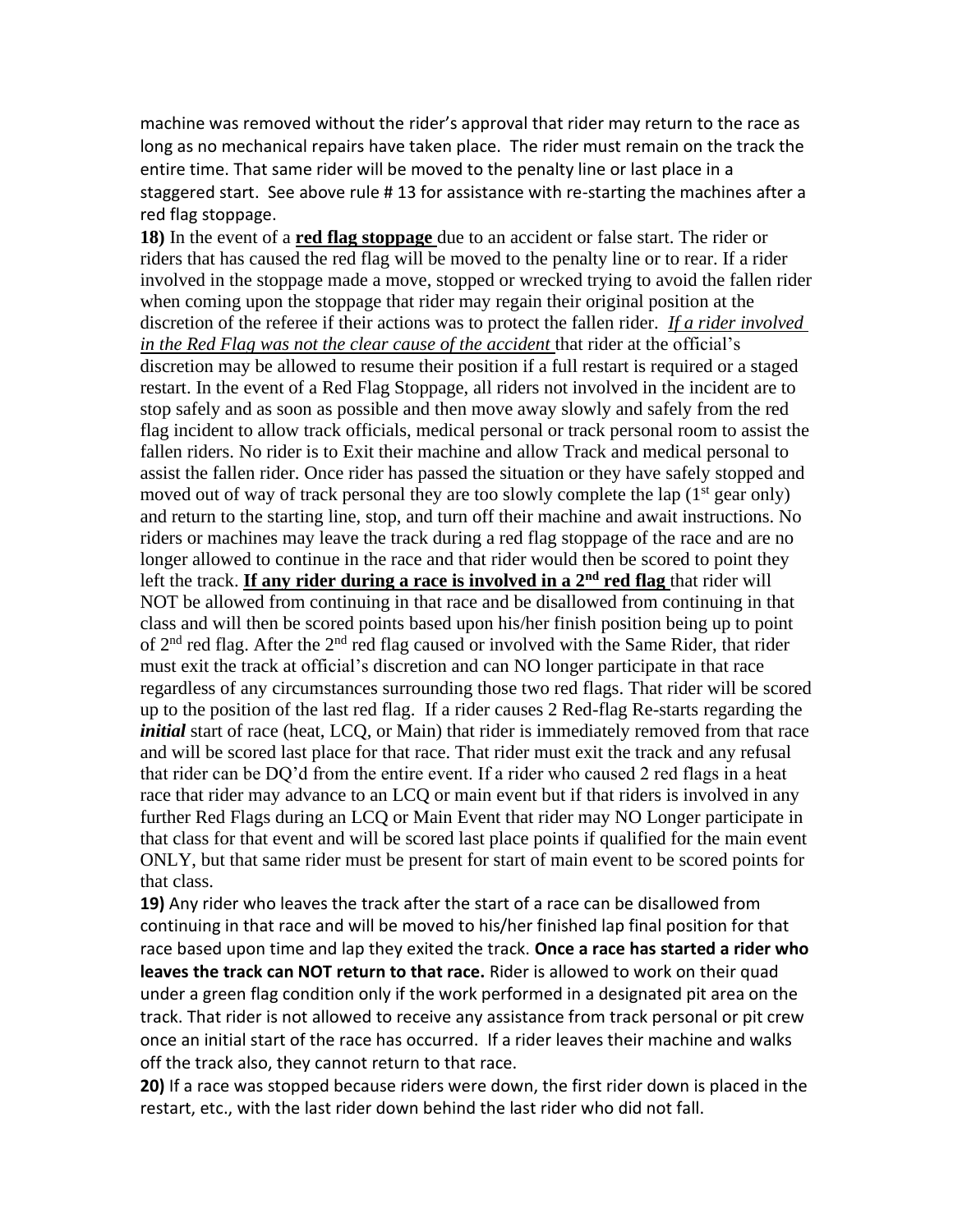**21)** If the race is called complete, the riders will be scored in the position in which they would have restarted or where they finished on the **last full** lap completed

**22) In the event of rain or weather or restricted time (curfew), or due to other conditions, heats can be scored as finals for that event. In the event heats are used and one heat was stopped prior to completion due to red flag and called complete that heat will be given the slowest heat time for that class to be used for final scoring.**

**23)** Any rider found using alcohol or illegal drugs and being under influence while entering or after exiting a track for practice, heat or main events will be disqualified from an event immediately and can be suspended for no less than one year from all NEEDT events up to loss of membership. (See above Rules in Pro Class for all rules regarding Alcohol and Illegal Drugs)

**24)** Any rider or pit crew who engages in any physical or verbal altercation during an event on or off the track which includes pit area can be Disqualified from that event and can be suspended for no less than one additional event. If a rider was disqualified from an event and goes to starting grid after being disqualified that same rider can be disqualified from future event. If that same rider or pit crew causes any public confrontation that same rider will be suspended for no less than one full season and/or longer at discretion of series officials which can be up to loss of membership to participate in any future event. Any rider who engages in any physical or verbal altercation on the track can be disqualified from that class regardless of how the altercation started or why if involved and can be suspended also. This always includes while on the track premise regardless of if racing has completed or has started. A rider is solely responsible for the conduct of their pit crew also. All riders must always show Professional conduct while on and off racetrack. *A rider who receives more than two warnings or has been disqualified for an altercation will be placed on probation for one full season.* If that rider who has received prior disciplinary actions is involved in any altercations on or off the track during an event that rider will be suspended no less than 2 events but can be suspended for one full season plus may lose all championship points for that season, membership that allows participation in the series and/or of other disciplinary actions as per officials discretion. **25)** No rider, pit crew or mechanic may approach or confront a series or track official during an event when an event is in progress or any class is in staging or on the track. Any questions or concerns are to be addressed at the conclusion of the event or at an intermission and any use of threats or engagements of physical or verbal altercation whether face to face or thru communication means at any time during, before, after, or any time during a course of the season and to include off season (Can include emails, text, phone call, use of social media or other platforms etc. Applies) may also result in rider and pit members being suspended from future NEEDT events and any other deemed disciplinary action because of such as decided by the series official. This also may result in that rider losing membership which allows participation in the NEEDT series. A rider is solely responsible for their Pit Crew, which can include immediate family members and the rider's sponsors. Any rider that uses social media or other platforms towards the series, track, sponsors, promoters, officials, or other riders that threatens or personally attacks individuals or their products without just cause may be suspended from any and all future series activities and events. **The use of social media or other public platforms to attack an official, track, sponsor, another series member or rider or series or any**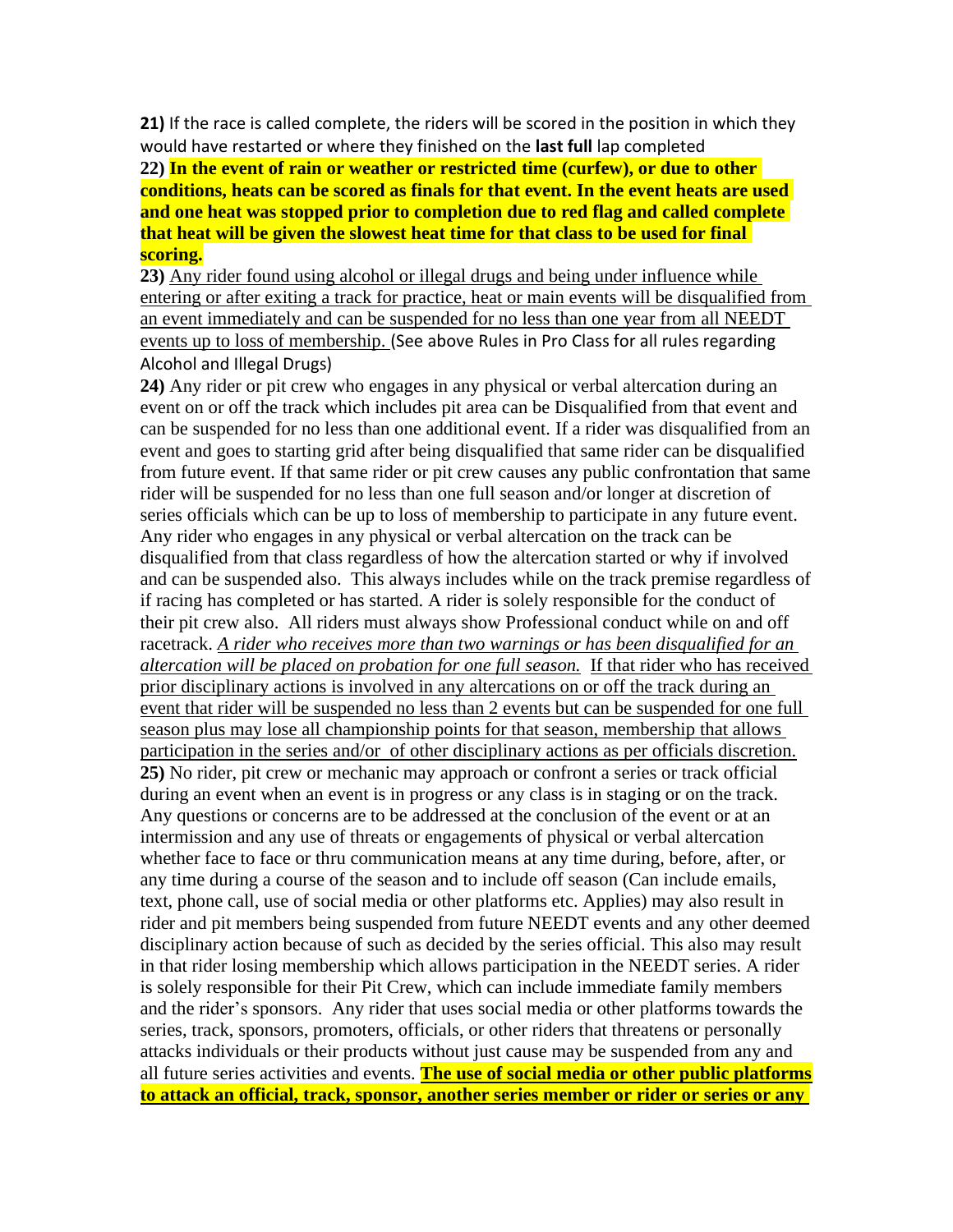#### **other ATV Racing series may result in that rider losing membership and their rights to participate in any future NEEDT Events That also includes a rider pit crew**

**and sponsors.** Any rider who feels another member has breached these conduct duties may present it to the series officials for possible disciplinary action. All members are to conduct themselves professionally on and off the track. The series and officials reserve the right to file a Civil Suit against all riders that use a public platform to attack the series or individual official personally.

**26)** If a mechanic, family member or pit crew enters the staging area, starting area or track and/or track side during an event and confronts another rider, pit crew, mechanic, family member, track or series official physically or verbally that rider who they represent can be disqualified from that event and may be disqualified for future events. That rider who pit crew was involved also may be moved to the penalty line because of their pit crews or riders' action as per series referee discretion. Riders are solely responsible for their pit crew members.

**27)** If another rider not entered in the class on the track or rider participating in a race on the track, staging area or starting area enters the staging area, starting or track during or prior to the start of a race to confront another rider, pit crew member, track or series official verbally or physically that rider can be disqualified from that entire event (all classes entered) plus may also be considered suspended for future events. This can include threats of harm towards any Rider, Track or Series Personal or another rider or pit member on and off the track during or after the event. Threats of harm or physical altercations are not taken lightly regardless of situation or emotions. This can then include being disqualified from all classes that rider was involved in even if those classes are considered complete for that event. This also can result in rider losing membership which allows participation in all NEEDT events and can be referred to local authorities if threat of harm or a physical assault took place. Any rider involved regardless as fault in any physical altercation is subject to disciplinary action by series and all matters are to be understood if brought to attention of any track officials will be turned over to local authorities to handle accordingly.

**28)** Any rider that exits their machine to confront another rider verbally or physically and/or track or series official during the start, during or staging of a race may be disqualified from that entire event or the class the altercation took place at the official's discretion regardless of circumstances or reasons why it occurred. This also may result in further disciplinary action such as being suspended from future events, loss of championship points, or even loss of membership to allow participation in future events. That rider also may be moved to the penalty line at the discretion of the track or series official. Any threat of violence towards another rider, track official, series official, or any other person at any time during or after an event is reason for immediate disqualification of that rider and that rider may be asked to leave the premise at that time. This also can result in loss of membership which allows participation in any event.

**29)** A rider may not exit or leave their machine while it is on the track that is having mechanical difficulties or wrecked and leave on race surface unless circumstances such as injuries occurred. A rider is responsible to remove their machine to off the track where it is no longer be a safety hazard and must remain with their machine till the race has concluded. Failure can result in disciplinary actions taken by official which can result in disqualification. Once a machine becomes disabled on a track race surface that rider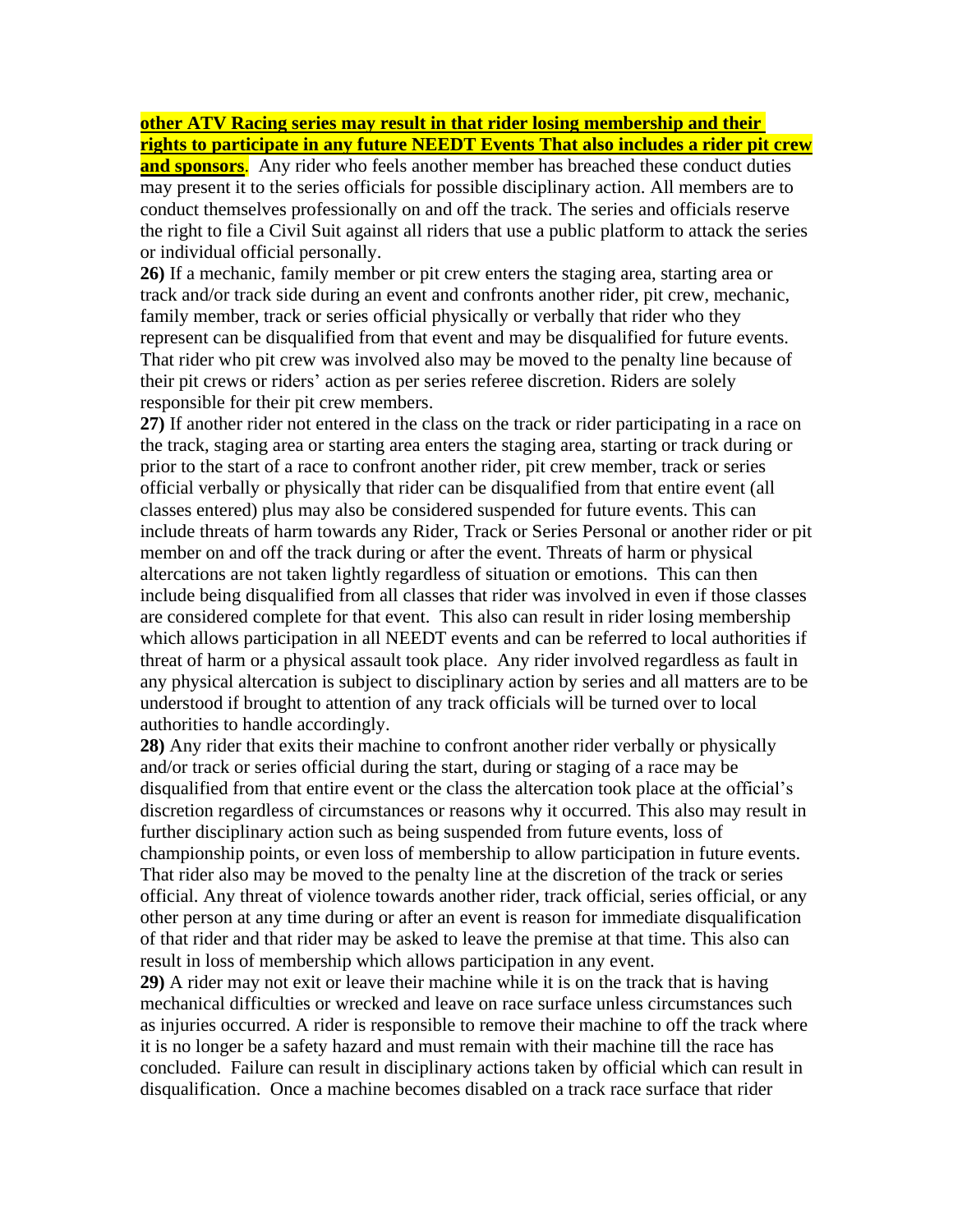must make every attempt to remove it safely before trying to re-start it or work on it if other machines are approaching.

**30)** If a rider is found to of entered in a class that is beyond his/her level of riding ability NEEDT reserves the right to ask that rider to move down in classification to a class that better suits their ability at the discretion of the NEEDT official. The series also reserves the right to move a rider up in classification during the course of the season if the rider fair exceeds the ability of riders in their classification, which applies to Open A, B and C and only if that rider is of legal age for that class by rules.

**31)** In the event of a yellow "caution" flag, no rider may advance a position or pass another rider until past the caution area. Any rider who does make a pass under caution will be docked to the position they were in prior to making this pass and also can loss an additional spots in the final results for that race from that position at the official's discretion.

**32) A lapped rider must make every attempt to safely move out of the way (Lapped rider Must move to outside lane)** when leaders of the race come up upon him/her to pass. The leader should be allowed the optimal race line. Failure to allow room to pass can result in that rider being "Black" Flagged and that rider can be disqualified. In Short Track lapped rider must move to outside surface of the racetrack if able to do so safely. In TT the lapped rider should move to outside in loose to allow leader and lead pack the optimal race groove. If two or more riders are being lapped at same time, they all must move to outside to allow leaders to pass and can continue racing once leaders has passed. A rider that is being lapped may not pass another rider that is being lapped if both riders are being passed also by leaders at the same time, If the first lapped rider has safely moved over to allow leaders to pass the second rider is to also move over safely to allow leaders to pass. That rider can be moved back to final position they were in plus docked additional spots for final scoring.

**33) If a rider goes off the track, he/she must enter at the safest location without gaining an advantage or advancing positions**. A rider who comes upon a "Yellow Flag" situation with track being blocked may move off the track to avoid the "Yellow Flag" but must re-enter at the safest location without gaining an advantage or advancing positions. Rider may also be considered too of gained an advantage without advancing position. A rider can be docked no less than 2 positions and/or more positions based upon gain and/or to same position they were at time before they made illegal pass and/or can be moved to last place finish for class if found they cut the track and made a gain during event. Final place is at discretions of official based upon exact occurrence and facts obtained or witnessed during race by the track and/or series officials to determine if rider gained an advantage.

**34)** Any rider that is considering riding recklessly or dangerously at the discretion of the series or track official and putting other riders at risk can be "Black" Flagged and be disqualified from the event. Failure to comply pulling off the racetrack may result in immediate disqualification from that event plus could also result in no less than one additional NE EDT event. A rider may receive a warning per officials' discretion. *Once a rider receives a verbal warning any additional warnings for repeated offenses can result in rider being disqualified from that event or any other races during a course of a race season once that rider has received a verbal warning during the course of a season at the discretion of the series official*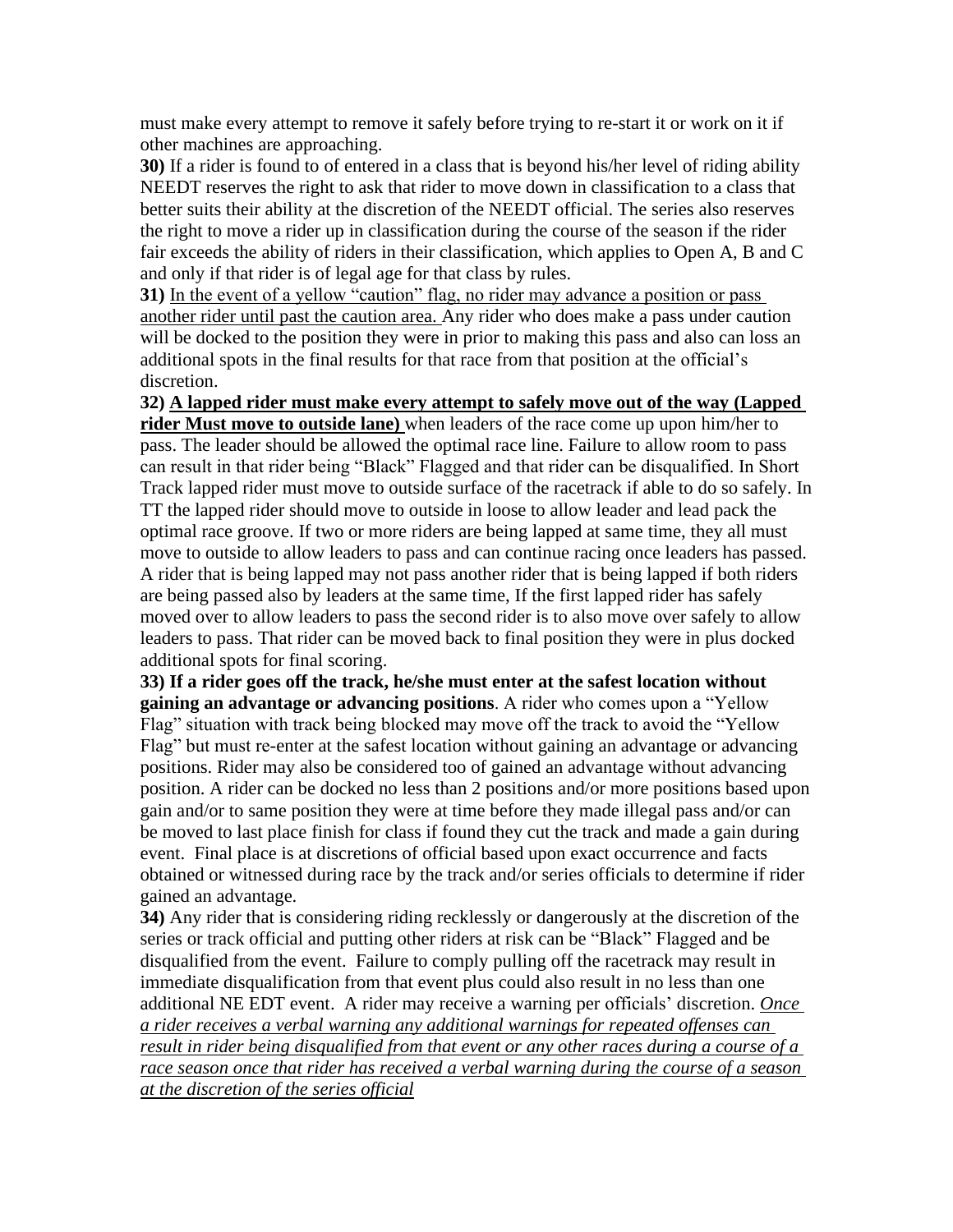**35) No Pit member, rider, family member may enter the starting area or track during an event without the expressed or implied permission of the track or series official**. **All parties must exit the starting grid and area which include all classes including beginner youth classes to Pro Level classes once a race has started and must move safely behind barriers which include fencing. Failure to comply by a pit crew may result in their rider being disqualified. If a Pit member, family member, or another rider enters the track during a race to assist a rider while racing is taking place that rider can be disqualified.** Only one crew member or mechanic is given the initial expressed or implied permission of the track/or series official and may enter the starting and staging area at the beginning of the race, unless in the case of mechanical or medical issues with the additional verbal consent of the series and/or track official may another member assist once racing has been stopped. This may include to assist in making repairs prior to the **FIRST** start of a race or help attend to any medical issue that occurs. All Pit and crew members must exit the starting or staging area after the start of the race, failure to comply can result in their rider being disqualified from the event. If a rider is down and injured and only after the race is completely stopped and with the assistance of a track or series official Only may a family member or team member enter the starting area or track to assist their injured rider. We ask in the case of a medical emergency all pit crew members remain outside the designated area to allow medical personal enough room to assist the downed rider.

**36)** A series official or track official is required **NOT** to use any electronic devise, video's, camera, phone or any other item to assist in making of a ruling **unless** applies to use of alcohol or drugs used by a rider during an event. *All of any rider's pit crew or a rider is prohibited from showing of any video or photo to a track and/or series official during an event, which can have an impact on a decision which may also lead to that rider they represent or that rider being disqualified from that event which can take place during or after an event.* The official may review a video after an event to verify aggressive riding but cannot use that same video footage for any disciplinary action. The series official reserves the right to review video footage after an event is concluded to correct any errors with Scoring ONLY. This footage only applies to scoring on an event for final positions if video footage is clear and precise. That same footage cannot be used for any other issues other than scoring even if it shows obvious and conclusive actions that include breech of duties under rules by a member unless involved alcohol or drug use as stated above.

**37)** The use of electronic communication devises is prohibited, and rider found using such devices can be Disqualified from that event.

**38)** Any rider that is disqualified from an event will be moved to a probation no less than one-year period. During that probation one year period if that rider is involved in any further actions that require that rider to be disqualified from another event that rider may be suspended for no less than one additional event unless stated otherwise per rules and up to or longer than one additional year from any and all series functions based upon offenses and any other rules that would apply. That rider also may lose membership which allows participation in a NEEDT event. An official's decision on any suspension or disqualification from a verbal or physical altercation will not be made till at the earliest 24 hours have concluded after an event has completed and all facts are gathered, this is to make sure all decision are made with facts than emotions, unless a situation arises and it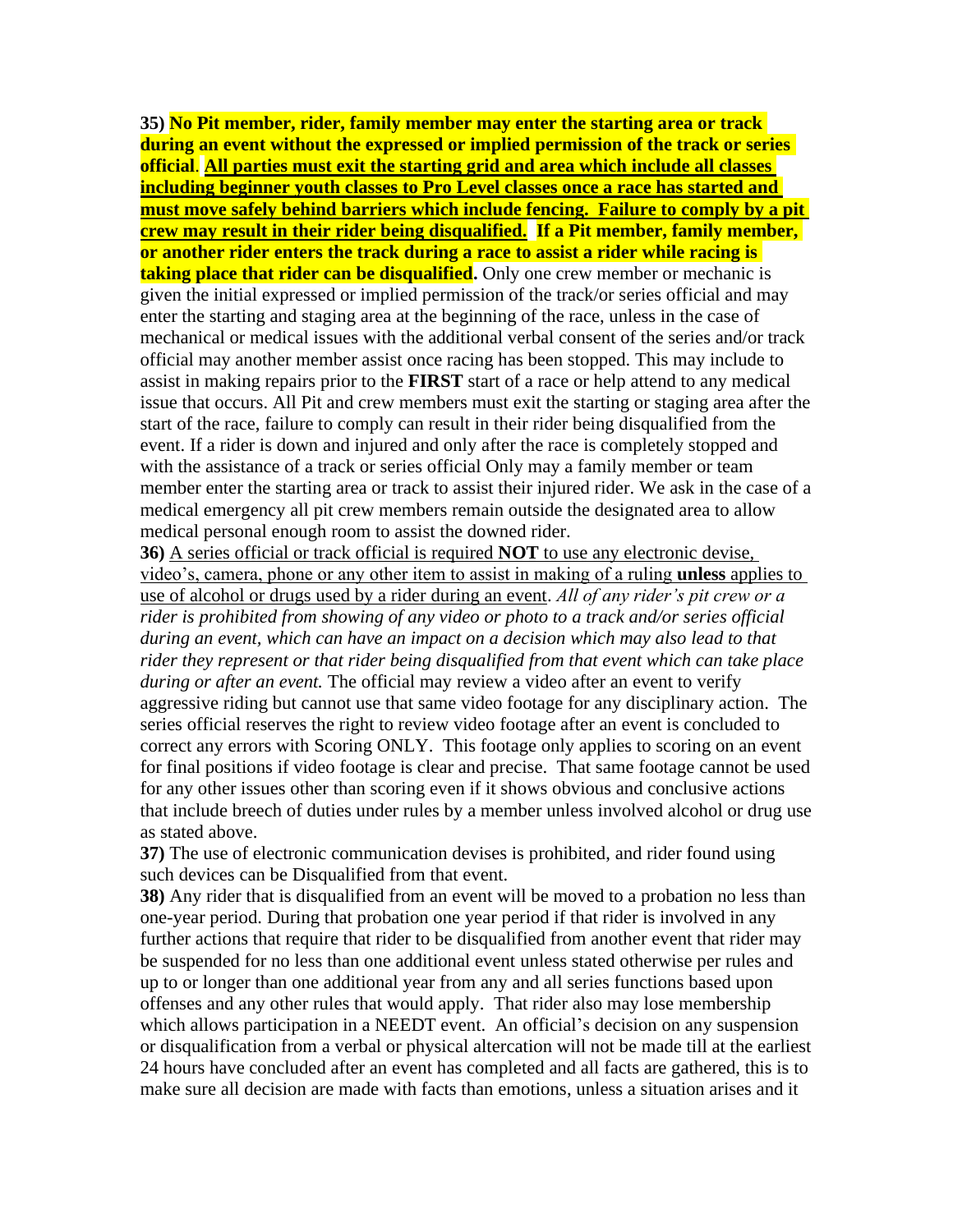is determined safety of that riders or others is involved. ONLY series officials and referees will be involved in final disciplinary decisions and all must be voted upon by all staff officials. In the event of a tie and deadlock the final decision will be at the discretion of the Head Officials. Track owners, series owners and event manager are not involved in any disciplinary action as agreed upon but may present information to be used for making those decisions. A rider can appeal any disciplinary action but must be done in writing by that rider or parent or guardian if under 18 years old. If a rider, rider's sponsors, family, or pit crew publicize any decision or communications that same rider can face additional disciplinary action which can include up to loss of membership and lifetime ban.

**39) A rider must understand the risk involved upon entering an event and takes full responsibility for their own safety. No rider can participate in an event unless they have signed a waiver stating they understand the risk involved. If a rider is injured during an event or has an injury that has been deemed a safety issue to other riders or that rider the Series and Track reserves the right to not allow the rider to continue at that event and that rider by signing up understands this responsibility. 40)** A rider under the age of 18 must have a parent or dully notarized parental consent form and must complete a Minor Release and Waiver Form signed by rider participant and parental/guardian at the event registration prior to participating. Parents or guardians must remain present for the entire event. If parents or guardian leaves facility that minor may no longer participate in any NE EDT Event which can involve future events. **41)** Medical Insurance: **A rider** *must have medical insurance* effective throughout the event to participate. No rider may participate in an event without medical insurance. Any rider if asked must be able to produce a valid insurance card during the event if asked by series or track officials. **The rider understands that the Track, Facility, and Series is under NO obligation to provide medical insurance, nor verify if rider is covered prior to event and the rider understands those risks involved and potential economic risks if injured during an event without having proper insurance. The series, track, sponsors, etc. are not obligated nor responsible to provide medical coverage for riders at any event. A rider by entering an event understands this financially responsibilities and risks incurred.**

**42)** All Motor vehicles, ATV's, 3 wheelers, 6 wheelers, UTV's, Pit bikes, pedal bikes and any other **vehicle or machine must remain in 1st gear in the pit area** and/or under 5 mph (walking speed) and all riders must always wear a helmet in all areas (pit and track). A rider can be disqualified from an event if they present a danger while operating any motorized or non-motorized vehicle (including personal vehicles, Pit vehicles, pedal bikes, ATV, 3-wheeler, UTV, golf cart and any other machine) that presents a potential risk in the pit area for excessive speed or careless driving in the pit area. **All riders under 16 years of age must have a helmet on to operate any motorized vehicle in the pit area.**

**43)** *No participant may operate any race machine or pit vehicle prior to registration.* 

**44)** All riders under the age of 18 are required to provide birth certificates and make available if requested at each event. Failure can result in rider being disqualified if challenged, questioned, or age is protested according to rules for any/all classes. All parents of youth riders must complete a minor release prior to participation. Date of birth and full legal signature is required and must be legible. If a form is found incomplete or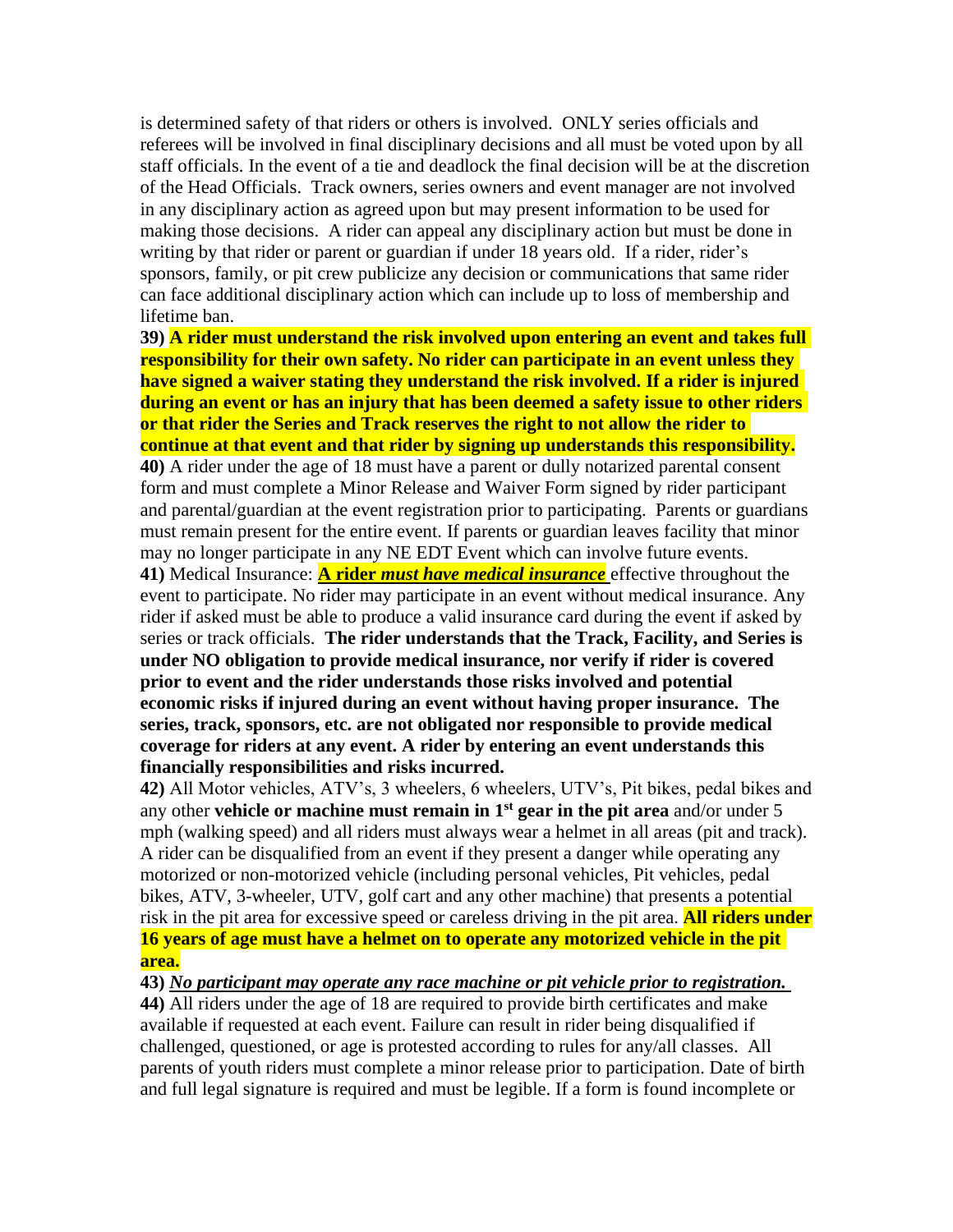missing information and without a birth certificate to validate date of birth the NEEDT series reserves the right to disqualify that rider after an event unless documentation can be provided to validate that information and received within one week of request for that information after an event has concluded. If a parent or guardian of any rider under the age of 18 is found to of misled in regard to age or provided false information that same rider can be disqualified from past, current and future events until of legal age for class they are registering for.

**44)** *Off road racing is a hazardous sport, and with participation being voluntary, no entrant, pit crew member or vehicle sponsor shall have any claim for damages, expenses, lawsuits or otherwise against promoter, track operator, sponsors, volunteers, track or series official, land owner, New East Extreme Dirt Track Series INC., its officers, agents or directors arising from damage to any vehicle, personal injury or death, monetary loss of any kind whatsoever. Entrants, pit crew members or vehicle sponsors who voluntarily participate in any racing activities conduct under these rules, waive any claim they may have against promoter, track operator, sponsors, New East Extreme Dirt Track series. Its officers, agents, or directors. By registering you acknowledge you understand this assumed risk and have read all these rules and procedures.*

**45)** *Any rider that enters an event understands they agree to all said NEEDT rules written, implied, and enforced whether written or implied during the course of an event and will hold all track personal, officials, owners, staff, sponsors, or any person involved in an event harmless from any legal action or recourse. The threat of legal action taken against the series ownership, track owners, track staff and officials, series officials or staff and any party involved in an event is not taken lightly and any sponsor, pit crew or rider that threatens legal action for any circumstance can result in immediate loss of membership which allows participation in any series function or event. By entering an event all agree to waive that right.* No rider, sponsor, or pit crew may record or videotape any conversation between officials, track officials, staff and that rider at any time during an event or show any future or past communications in regard to any action or series or personal related discussions. This can also include thru messaging services which are to remain private. That rider can be disqualified, suspended, and/or loss of membership at the discretion of the officials. **Participation is a privilege and the series holds the right to not allow participation or entry.**

**46)** Any rider who is found to of made any attempt to block or assist another rider that changes the potential outcome of a race or championship may be disqualified and suspended up to one season at the discretion of the series official.

**47) ATV Pro Class and Pro-am Classes ONLY:** A "Joker" Lane may be added to a track if room allows. All Pro Riders will be required to complete at minimal one lap using the "Joker" Lane during heats and 1 pass in main event and will be docked at minimal 3 positions or more at officials' discretion in final results for that race if fail to complete one pass thru the Joker Lane. Pro-am Classes will be required to make one pass during heats and one pass during main event or can be docked 3 spots. In the case of limited room which does not allow a "Joker" lane all Pro and/or Pro-am Riders can be required to use both options lanes and complete at least one full lap using each option if a "Joker" lane is not available or room at track does not allow. If a rider fails to use both lanes or Joker (whichever option is enforced) they will be docked at minimal 3 positions or more in results. These lanes will be designated, and riders advised in riders meeting prior to start of event how this rule applies for each event. It is the rider's responsibility to be at the riders meeting prior to the start of the event and fully understand these race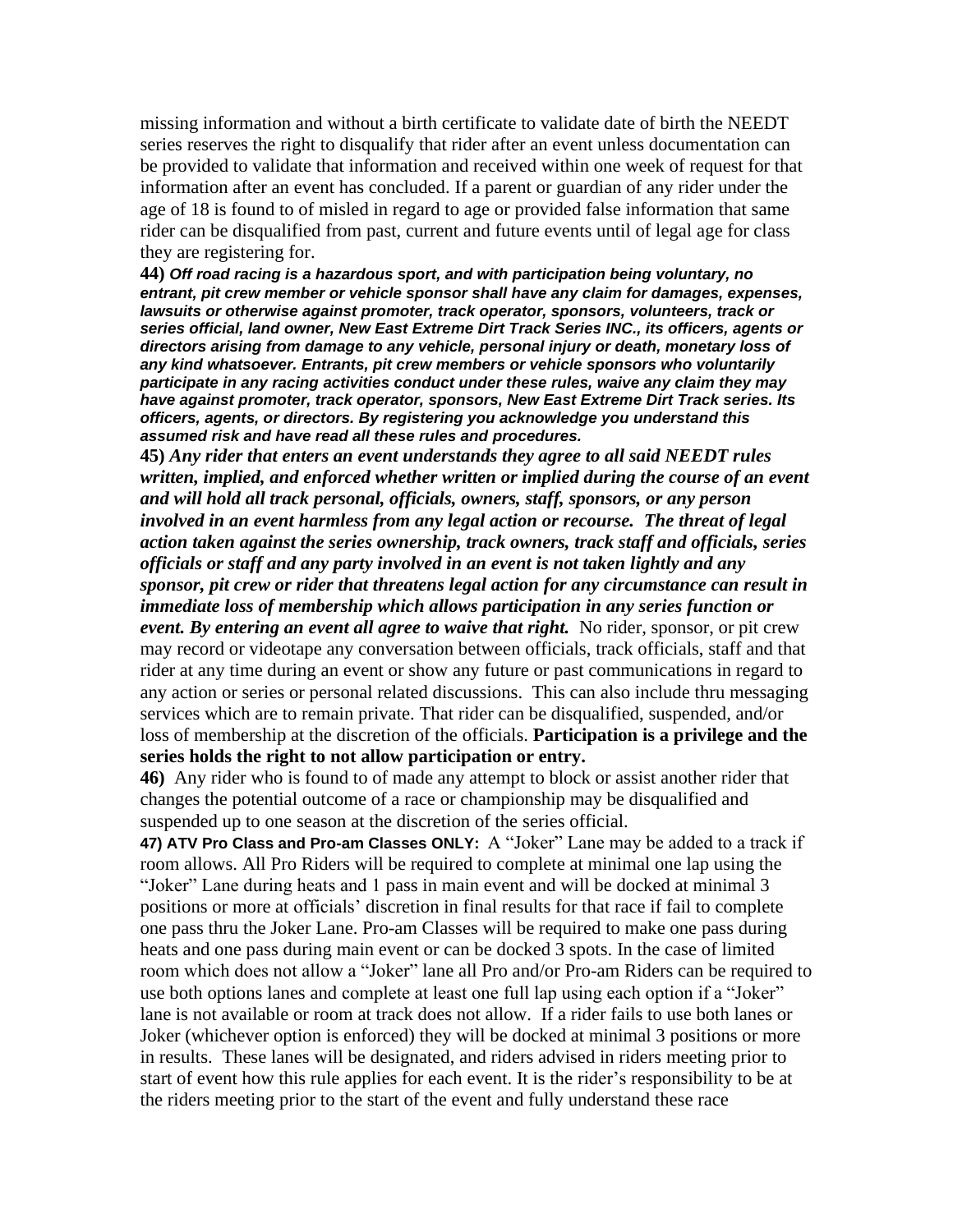procedures. This would include both heat and main event if rule is enforced prior to an event. When a rider exit's the course to enter the Joker Lane that rider may not cross over the courses lanes to exit, meaning move from left side suddenly to right side to exit. If the Joker is to right that rider must be in the right side of course and then exit to right to enter Joker or if the Joker is on left must be on left side of course prior to entry to Joker Lane. Failure to enter lane properly that rider may be docked positions accordingly at discretion of the official. When The rider exits the "Joker Lane" that rider must yield to riders on the course if in the preferred lane on the course (Groove). Failure to yield may result in docking of final positions in scoring at the official's discretion. In the event of a red flag stoppage of a race where the race is called completed and did not complete all timed minutes or laps plus white/checkered in Pro Class and/or all scheduled laps in pro or proam classes all riders would be scored on their final scored position on the last completed lap and NO rider will be docked position if they did not complete a "Joker Lane" pass if a race has to be stopped prior to the scheduled conclusion. This red flag stoppage may also apply to heat races if required. In a heat race if race is red flagged with less than 2 laps completed by leader, the race will be started again fully (Will run all laps required for heat but with rider that caused red flag stoppage to move to penalty line and will run full 5 lap heat race and any rider that passes thru Joker lane prior to stoppage does not count and must re-take the Joker Lane). In a heat race if 3 laps or more completed the race can be called complete without penalty for NOT passing thru Joker Lane or will result in a staggered start and any pass thru "Joker Lane" counts towards required pass or passes at Officials discretion and heat race can be restarted. If considered complete the rider that caused the red flag will be scored last place. The rider that caused the red flag stoppage will be moved to the penalty line at the official's discretion per rules. If a Pro main event is red flagged and re-started with less than 2 laps completed the time 2 minutes will be subtracted from the timed race and/or laps completed if laps count is used and any laps thru the joker lane will NOT count for all riders and the rider that caused the re-flag stoppage will be moved to the penalty line and a full re-start will occur with all riders returning to their original spots with the Red Flagged riders spot being left open and all riders must still make a legal pass thru the Joker Lane as required for their class. In a Proam Main Event if restarted with less than 2 laps completed and a full re-start and also NO passes thru "Joker Lane" will count towards final required passes and any laps completed will be deducted from total laps required. If Race is "Red Flagged" after 3 laps and a staggered start is used then all passes thru "Joker Lane" already completed will count towards required passes and a Staggered Start will be used. In the event of rain or weather stoppage or any other factors involved to require a red flag stoppage if racing for a Pro-am or Pro main Event which does not re-start within 30 minutes of the stoppage a series referee can call the race complete regardless of laps completed and riders can be scored on last lap completed and also will NOT be docked if they did not take the "Joker Lane".. In the event of a red flag stoppage the timer will be stopped and restarted at the re-start until all the scheduled minutes have past (Unless if less than 2 laps see prior rule mentioned). The full set time set for event on timed race must pass before the white flag is thrown for the leader and in the event a lap count is used the white and checked is thrown on the last laps required for that race. Meaning if the leader crosses the finish line at 11 minutes and 58 seconds in a 12-minute timed event that leader will not be given the white flag until the next lap once 12 minutes has passed. In the event of restrictions on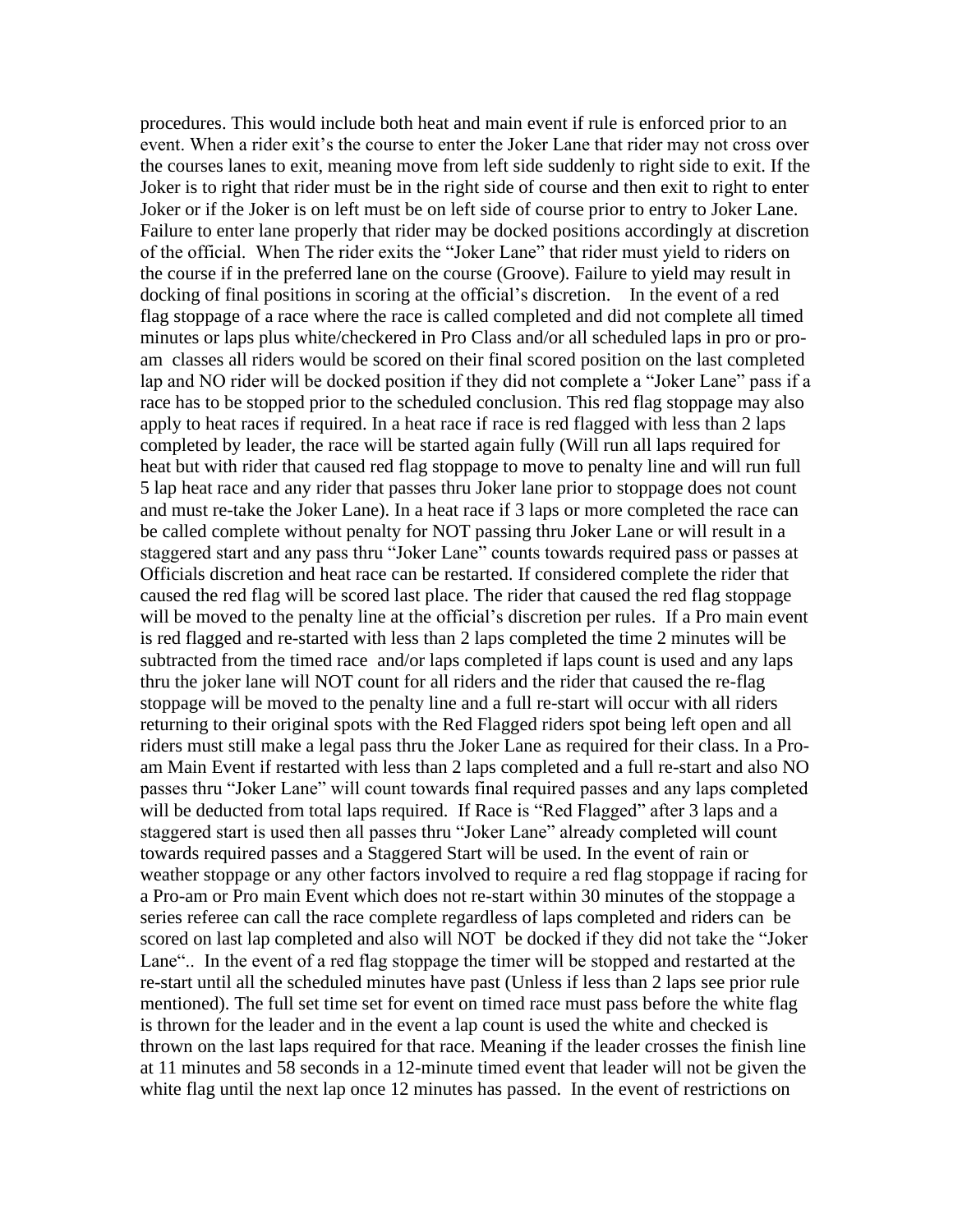available time the Pro Race time period may be shortened at the series official discretion prior to the start of the main event. One mechanic will be allowed in a designated area and that mechanic must adhere to all above series rules and procedures for conduct and must remain in area till conclusion of the event.

**48) The white flag is only a courtesy flag as all races are concluded with the throwing of the checkered flag.** If the white flag is not thrown it does not affect the results of a race. Race to the checkered flag. If a checkered flag is thrown early or late in regard to laps required for race and in error the race can be either at the head official's discretion 1.) called complete if more than 50% of laps occurred at officials' discretion 2.) or the race can be restarted the same if a red flag was thrown and the race was stopped.

**49) Pit Vehicle**: All riders must agree to any rules for Pit Vehicles and bicycles as applies per track or specific event rules at any facility. If any parties fail to follow any specific rule specific to an event or facility that rider and pit crew may be DQ'd from event and asked to leave. *Any Person under 16 years old, is recommended to NOT be operating any pit vehicles while racing is taking place, which includes bicycles*. All Pit vehicles should be always driven under 5 mph. If insurance requires an amendment to policy to allow pit vehicles a fee may apply at an event.

## OFFENSES – GENERAL GUIDELINES and RULES

1. General: This list is provided as guidance to competitors but does not restrict the NEEDT Referee from invoking penalties for other actions detrimental to the sport that are not specifically contained herein.

2. Falsifying one's name, age, or ability level, practicing, or competing under false pretenses.

3. Entering and competing on a machine in a class where it is not the same basic design and materials of the approved model for the class entered.

4. Failing to attend mandatory rider meeting.

5. Riding in such a manner as to endanger the safety of others.

6. Failing to immediately respond to a black flag or other signals from officials.

7. Failing to re-enter the course/track without gaining an advantage, from the closest point to where the rider left the course.

8. Receiving any form of prohibited outside assistance, but not limited to, receiving radio transmissions while in competition.

9. Causing a race to be stopped.

10. Competing with an All-Terrain Vehicle (ATV, 3-Wheeler, 6-Wheeler, SXS, or any other machine) that has been disqualified or is ineligible for the class entered or competing on any machine other than the one on which the rider qualified. A Machine that has not passed tech inspection prior to event.

11. Changing the specifications of an ATV that has already been admitted for competition and/or inspected.

12. Failing to comply with all noted NEEDT rules.

13. Refusing to provide a true and factual statement regarding an item under protest or appeal when requested by the referee or officials. Interfering with the protest and any appeal process.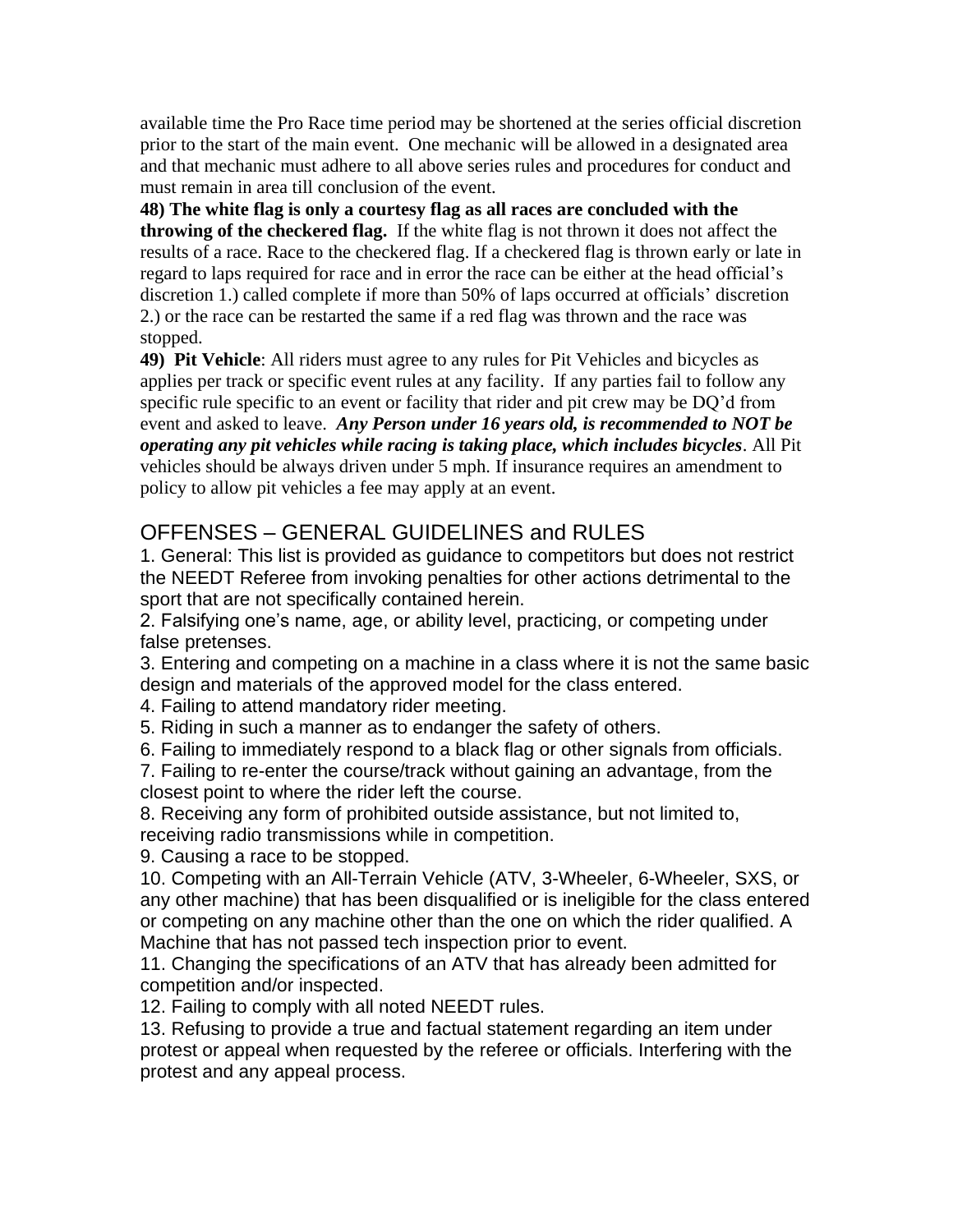14. Attacking an official or engaging in a fight anywhere on the premises prior to, during or after an NEEDT sanctioned event.

15. Any corrupt or fraudulent act, or any action prejudicial to the interests of the meet or of the sport, carried out by a person, rider or member of a rider's pit during an event, before, or after.

16. Attempting to gain an unfair advantage.

17. Wagering on the outcome of any NEEDT Event

18. Conspiring with others to violate any of these rules.

19. During a race, a rider must always attempt to succeed. If not, he or she shall not be allowed to continue the competition and may be penalized by the referee. 20. Engaging in any unfair practice, misbehavior or action deemed by the referee or officials to be detrimental to the sport.

21*. Participation in an event is a privilege and not the right of any rider. Entry to an event is voluntary. All Tracks, the Series, Officials, Track Owners and Series owners reserve the right to NOT allow entry for a sponsor, rider, spectators or any person to an event or series function. A rider or any person can Not be denied entry based upon race, gender, age, nationality, religion or political affiliation.*

### **Penalties and Definitions:**

A. An offender may have several penalties pronounced against him/her according to the circumstances. Certain penalties entail suspension of competition privileges delivered by the NEEDT until the penalty inflicted has been fulfilled.

1. Any member under suspension, or otherwise disciplined under these rules of competition, may be placed on probation, or suspended

2. Definition and application of penalties

a. Warnings: can be made privately or publicly.

b. Fines: cash penalty.

c. Points penalty or suspension: the imposition of time or points affecting the rider's actual results

d. Disqualification entails automatically and independently of any other penalty, the invalidation of the results obtained in an event, practice, race, or points standings.

e. Withdrawal of Championship points: entails the loss of series Championship points.

f. Suspension entails the loss of all the rights granted to NEEDT members, or prohibition from taking part in any of the activities under the NEEDT for a specified period of time. The application of this penalty may be conditionally deferred for a period of up to a maximum of two years.

g. Exclusion entails the final and complete loss of all rights of participation in any activity under NEEDT control.

3. Specific penalties: Specific penalties for certain offenses are provided for in these rules and/or Supplementary Regulations.

a. A rider judged to have caused a red flag may be disqualified from the event.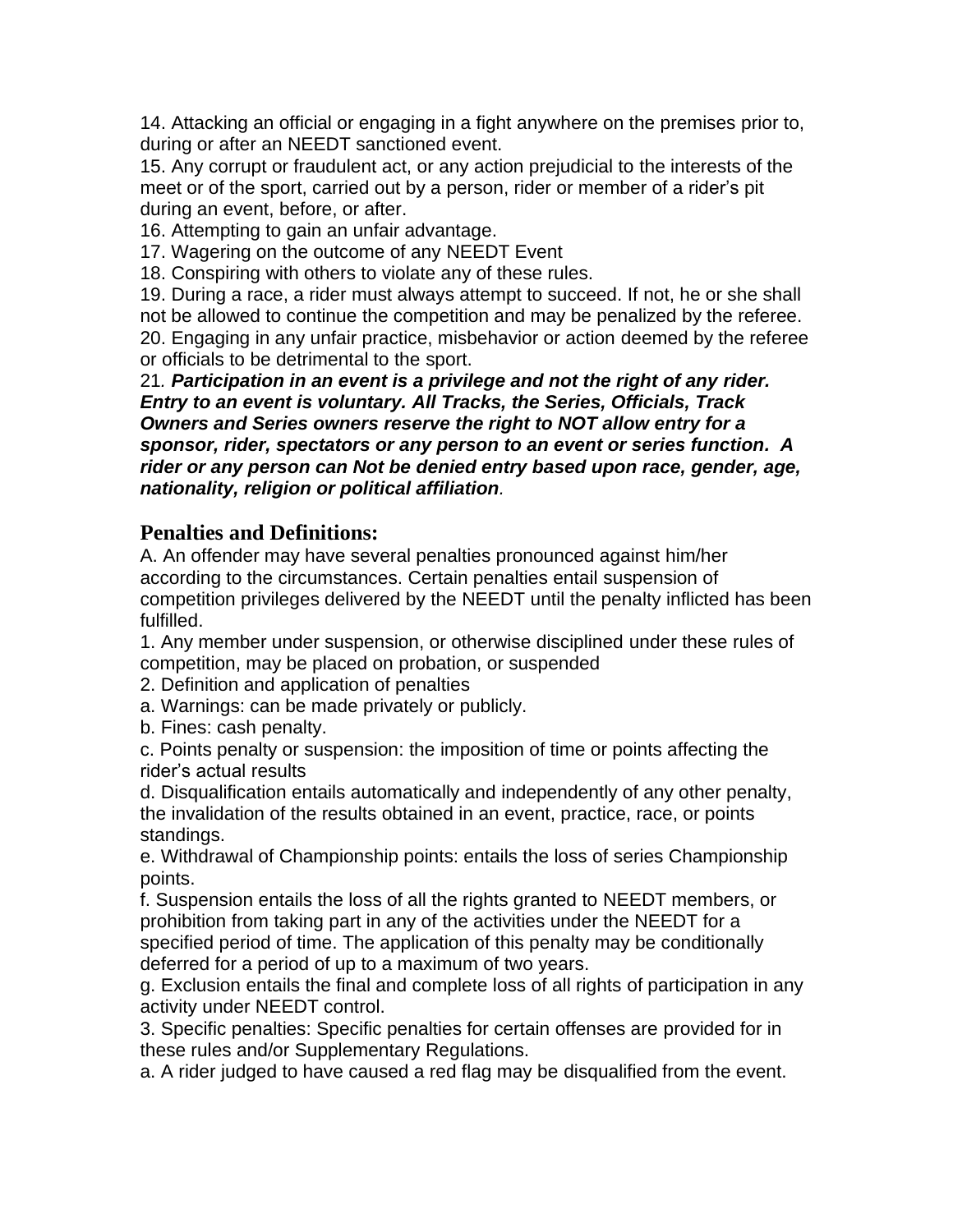b. The minimum suspension for a second offense of a similar nature shall be six months.

c. Riding in a lower classification than entitled (e.g., an A class rider competing in the B class) may be penalized by a loss of points, disqualification, and a suspension of up to one year.

d. Refusing to submit a machine or component (including fuel) for inspection, can result in the forfeiture of all points, prizes and rights at the event, plus a potential fine and up to a one-year suspension or otherwise as stated prior in rules.

e. Attacking an NEEDT official (verbal, publicly or physically) or any fighting violation can be a fine of up to \$1,000.00 and an indefinite suspension pending review by the NEEDT officials. All fines enforced must be paid in full before being allowed to participate in any future events.

3. The NEEDT reserves the right to invoke disciplinary action if a rider was involved in an incident at a non-sanctioned or other race series event that is found to be harmful to the sport.

## **Extreme Dirt Track LAPS**

**Pro**: 5 Heat, 12-15 Minute Timed Race (Minutes based upon lap times and time restrictions at track) \*Joker Pro Class riders will be advised at Riders Meeting at start of Event. **ATV Pro/am Unlimited:** 5 Heat & 12-15 main \*Joker **ATV Pro-Am 450/400**: 5 Heat & 12-15 main \*Joker  **(Pro-am Classes May be moved to 12 Laps if lap times greater than or equal to 50 seconds) 3-Wheeler Pro:** 5 Heat 12-15 Main \* Joker **3-Wheeler Lites 4** heats & 8-10 main **3-Wheeler 45+ Masters** 4 Heat 8-10 Main **3-Wheeler Open Amateur**: 4 heat 8-10 main **Pro-lite**: 4-5Heat & 8-10 main **Open A, B, C and College boy (16-24), Vet 25+, Sr. 35+: 45+ 2 Stroke Open and 2 stroke 265** 4 Heat and 8-10 Main Event. 45+ Class may be shortened based upon rider's choice. **200/400, Junior (12-15) Women's: 4** heat & 8-10 main **Youth 70/90/Supermini**: 4 heat & 8-10 main **Youth 50cc:** 3**-**4 Heat 6 Main **UTV**: 4-5 heats 8-10 Mains **6 wheelers**: 3-4 heats 6-8 Mains (if one race with no heats may be up to 10 lap main) **Exhibition All Classes**: 4 Heat, 6 Main - May also run Main Event Only No Heats (Exhibition: Includes 2 stroke, Novice, 3-Wheeler Vintage, 3-wheeler, etc.) **Exhibition Youth Novice:** 3 Heat 4-6 main **All LCQ**: 2-3 laps Official discretion. For Pro and Pro-am will NOT include Joker requirements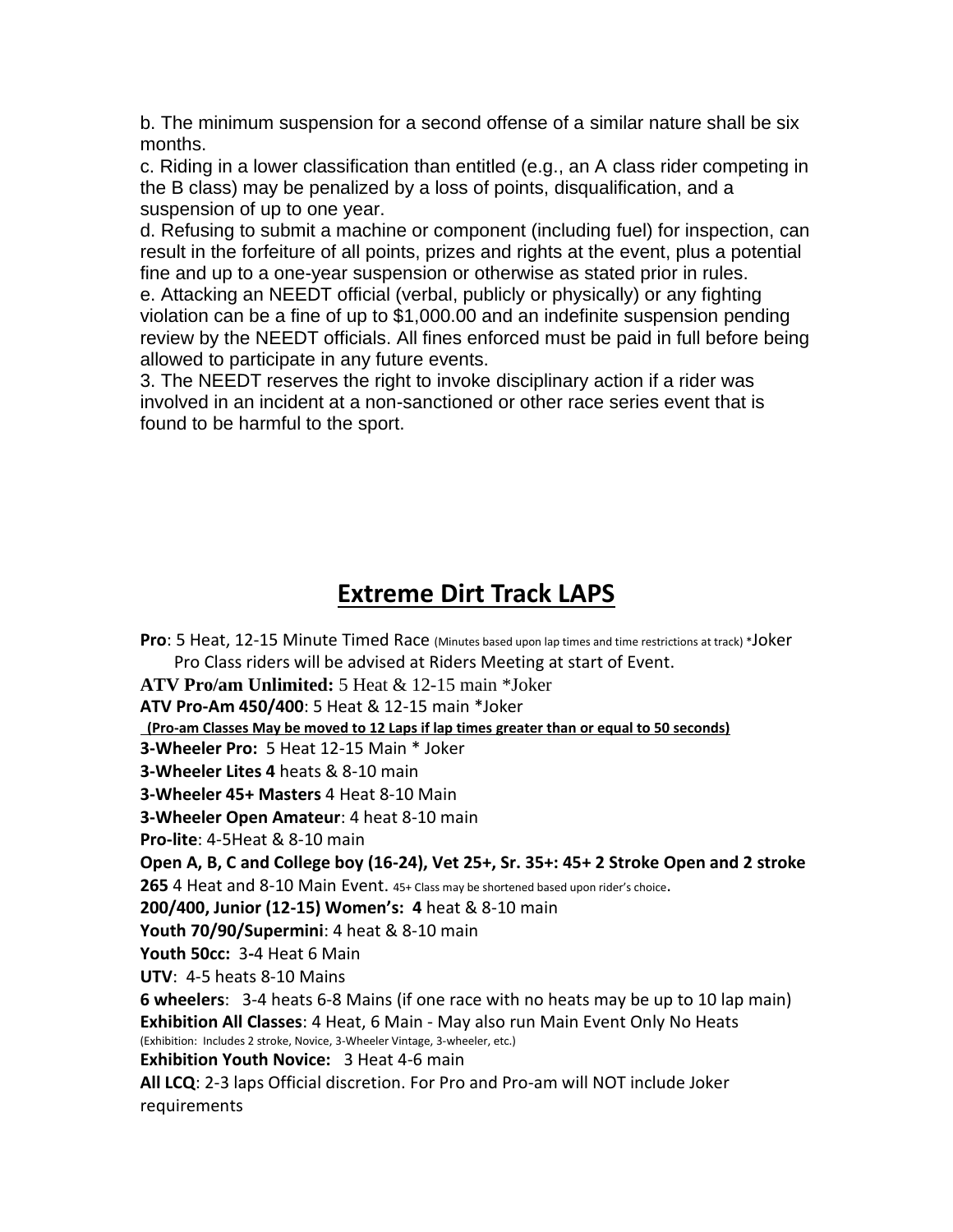# **Short Track NE-EDT**

**1)** EDT or TT series class designations do not apply to classification for Short Track Series designation as rider's ability applies for Short Track Racing Only for amateur level riders. Example an EDT "C" Class rider may participate in Pro/am if that rider has the ability, skill and can be competitive and safe in a higher Short Track designation. Example "A Class" EDT Rider can compete in Open B/C in short Track according to skill level for Short Track Racing Only. Pro EDT riders though may only participate in Proam Level Short Track Classes. An EDT (TT) rider that competes in Pro-am Classes may also not participate in Open B/C but can participate in any other classes according to skill level (Vet, Open A, Proam Classes).

**2)** All machines must have Flat Track or smooth tires to compete and as according to EDT rules. Any manufacturer of tire is allowed except for ATV Pro/am 400/450 which requires any compound of "Hoosier" racing tires on all 4 wheels Youth Junior are excluded from this tire rule and can run knobby tires. 3 Wheelers are only required to have smooth tires on rear as any tire available is allowed for front tire.

**3)** Youth and age group classes are based upon riders age as of rider January 1<sup>st</sup> and/or time of event. (Example: if a rider is 24 years old on Jan.  $1^{st}$  that rider can race the entire season in the 16-24 class even after they have turned 25 during the season. That same rider though cannot race in the 25+ class until their birthday that year.) Ages for each class are to be followed according to class structure and age requirements. If someone is found older and younger than allowed per class that rider may be disqualified.

**4) No Pit member, family member may enter track with rider for these events. Only rider is permitted on the track during an event or race. NO EXCEPTIONS INCLUDING YOUTH CLASSES. If any pit member of family enters the track while racing is taking place their rider can be disqualified**

**5)** *All EDT rules for Equipment, Rules and Procedures, Race procedure and all other rules etc. applies.* 

**6)** Short Track series is scored separately than EDT events and Final results have no bearing on EDT championship points or class advancement for EDT or TT Racing.

7) Please note **Top 5 Only** in Short Track receive trophy. Payout for money classes set by series. *Money classes do not receive a trophy other than winner.* A Track may add additional funds for winners in Proam classes.

8) If a rider is found to of entered in a class that is beyond his/her level of riding ability NEEDT reserves the right to ask that rider to move down in classification to a class that better suits their ability at the discretion of the NEEDT official. The series also reserves the right to move a rider up in classification during the season if the rider fair exceeds the ability of riders in their classification.

9) A track May Use a Bracket Style Race Format which must be noted Prior to Event as Per Series Official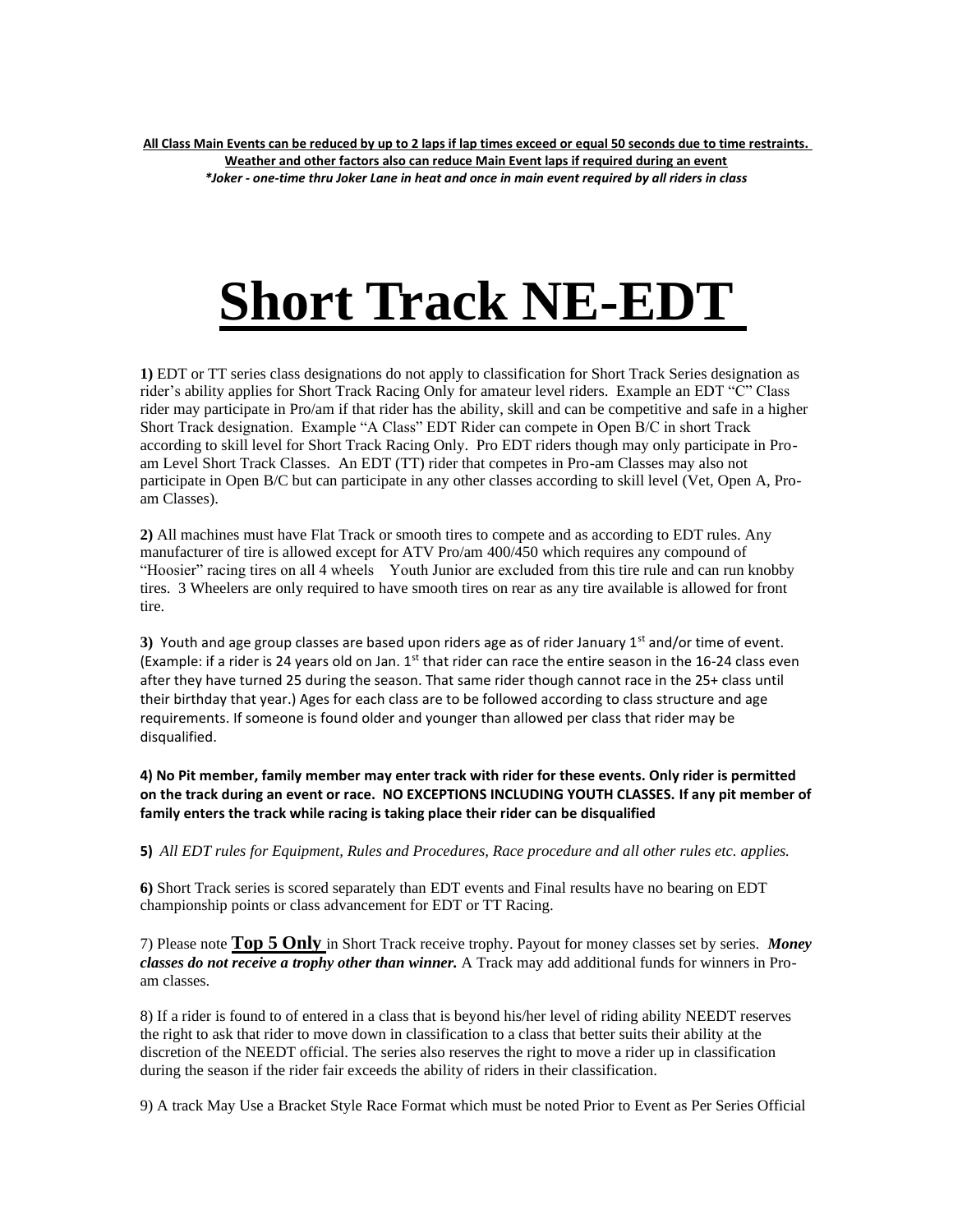Authorization for smaller scale Tracks. Results and Scoring will be applied as per final ranking and finish order at that event.

## **Short Track Classes**

**Hoosier ATV Pro-Am 300/450 (**Age 16+) **(Up to 350cc 2 stroke or 450cc 4 stroke)** 75% money payout - 2:1 ratio plus bonus for winner) **This Class is considered the Premier Class of the Short Track Series - This is a spec class which requires the use of "Hoosier" Tires on all 4 wheels and 2 Hoosier decals on ATV. Failure to have 4 Hoosier tires may result in rider being disqualified from event**. Rider is **Not** Eligible to race in Open B or C if participating in this class. **The Prior Year End Pro-am 400/450 Champion is designed the #1 Series Plate for the following season.** *Any rider that enters this classification and is not up to the ability of other riders in this class may be moved out of this class during an event at the discretion of the series or track official for the safety of other riders and that rider at any time during the course of the event, No refund is awarded in this case for that rider.* 

**ATV Pro-Am Unlimited**: Open modified 200cc plus (AGE 16+) (75% money payout - 2:1 ratio) - Open Class rules apply. Rider is **Not** Eligible to race in Open B or C if participating in this class .*Any rider that enters this classification and is not up to the ability of others riders in this class may be moved out of this class during an event at the discretion of the series or track official for the safety of other riders and that rider at any time during the course of the event, No refund is awarded in this case for that rider.*

**3 Wheelers Open (**Age 16+) **Open cc** - Modified (Trophy Top 5)

**3-Wheeler Lites** - (Age 15+) Modified. CC and Engine Limitations: -Trophy Engine CC Maximum allowed: 250cc maximum two stroke engines with up to .80 overbore allowed, liquid cooled 4 stroke motors up to 300cc maximum (Example: crf250) and air cooled 4 stroke motors up to 350cc 4 stroke (example 350x) with up to .80 overbore allowed. This class is open to all level of 3-Wheeler Riders.

**ATV Open A:** (Age 16+) Open Modified 200cc+, Trophy Top 5 -All NEEDT Open a Class Points Champions must move up in classification the following year and current or past champions in this class are no longer eligible to run this class the following season but may return after one full season is completed. A Rider is **Not** Eligible to participate in Open B or C Class if participating in this class. A rider who is a past champion may return to this classification after one full season has been completed.

**ATV Open B:** (Age 15+) Open 200cc+, Trophy Top 5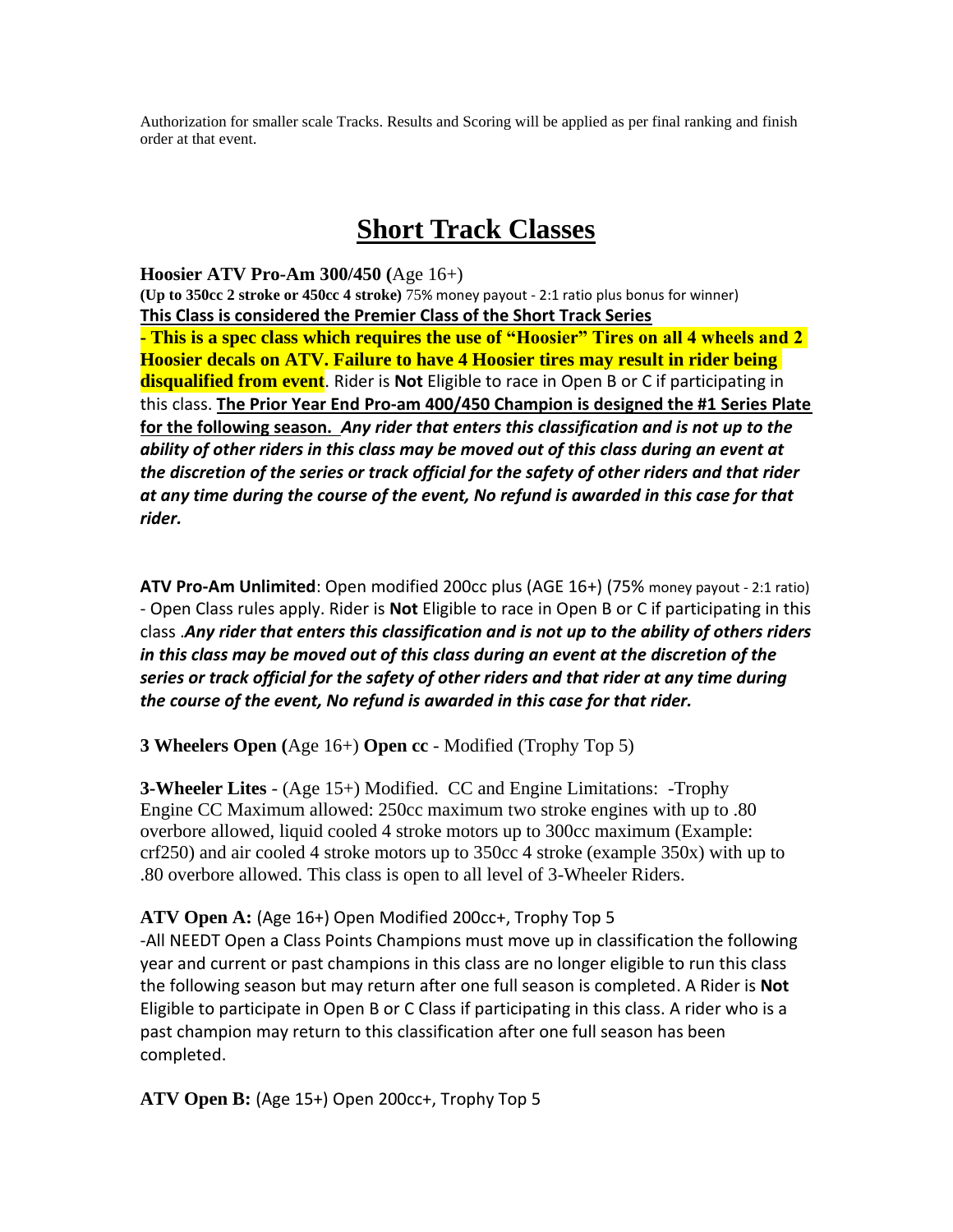-All NEEDT Open B Class Points Champions must move up in classification the following year and current or past champions in this class are no longer eligible to run this class. A Rider is **NOT** eligible to participate in Pro/am 330/450 or Pro/am Unlimited or Open A or Open C while participating in this class. See rule for riders 15 years old for CC limits.

**ATV Open C** (Age 15+) Open 200cc, Trophy Top 5

A rider who is 14 Years old may participate in this class on a machine that is legal in the 200/400 Class. All NEEDT Open C Class Points Champions must move up in classification the following year and current or past champions in this class are no longer eligible to run this class. A Rider is **NOT** eligible to participate in Pro/am 330/450 or Pro/am Unlimited or Open B or Open A while participating in this class. See rule for riders 15 years old for CC limits.

**ATV VET Class:** (Age 30+) Open 200cc+, Trophy Top 5

**2 Stroke ATV Open: (**Age 16+) Open cc Modified – Trophy Top 5 Open to all level of riders from Pro's to Amateurs. Must be 16 Years or older. 2 stroke ATV, ATC, or Dirt Bike motors only/ Modified/ *No ATV with a 4 Stroke Motor. Must have a 2 stroke Motor.* 

**Youth Junior** – Open modifications up to 70cc (AGE 4-8) (Trophy Top 5)

**Youth Senior** – Open modified 110cc 2 stroke/150cc 4 stroke (AGE 8-15) (trophy top 5)

**Other Classes and/or Exhibition Class may be added at discretion of track.**

## **Circle Track/ Short Track LAPS**

**ATV Pro-Am Unlimited**: 4-5 heats & 8-15 lap Main Events **ATV Pro-am 330/450**: 4-5 Heats & 8-15 lap Main Events **3-Wheeler Open/ Lites: 4-**5 Heats & 8-10 Lap Main Events **Open A: 4-5 Heat & 8-10 Lap Main Events Open B: 4-5 Heat & 8-10 clap Main Events Open C:** 4-5 Heat & 8-10 lap Main Events **2 Stroke**: 4-5 Heat & 8-10 Main Events **Vet: 4-**5 Heats & 8-10Lap Main Events **Youth Junior: 3-**4 Heat and 6-8 Lap Main Events **Youth Senior**: 3-4 Heat and 6-8 Lap Main Event **All LCQ**: 3 laps